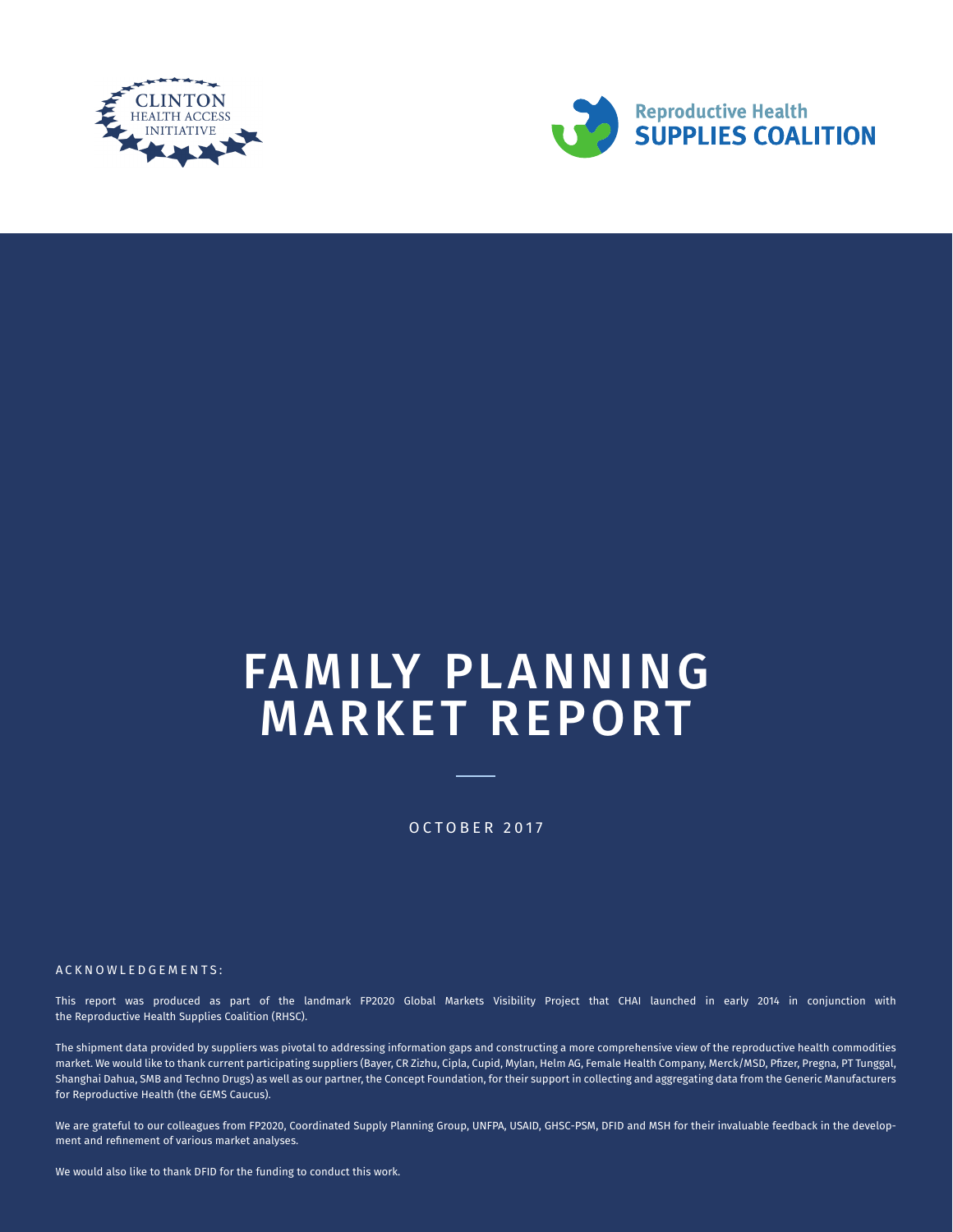- EXECUTIVE SUMMARY 3
- SUPPLIER SHIPMENT ANALYSIS 4
- DONOR FUNDING ANALYSIS 10
- ADDITIONAL ANALYSIS ON HIGH VOLUME COUNTRIES 13
- EXPLORING POTENTIAL CONTRIBUTING FACTORS TO THE 2015 TO 2016 MARKET DECLINE 14
- FUTURE OUTLOOK 15
- GLOBAL MARKETS VISIBILITY PROJECT ACKNOWLEDGEMENTS 16
- APPENDIX A 69 FP2020 COUNTRIES MARKET VOLUMES BY METHOD AND COUNTRY, 2011–2016 18
- APPENDIX B DATA SOURCES 30
- APPENDIX C ESTIMATING THE TOTAL FP2020 PUBLIC SECTOR MARKET SIZE 31
- APPENDIX D ESTIMATING TOTAL FP2020 DONOR-FUNDED VOLUMES 37
- APPENDIX E ADDITIONAL ANALYSIS ON HIGH VOLUME **COUNTRIES** 38
- APPENDIX F EXPLORING POTENTIAL CONTRIBUTING FACTORS TO THE 2015 TO 2016 MARKET DECLINE 42
- APPENDIX G KEY TERMS AND DEFINITIONS 43
- APPENDIX H ACRONYMS 44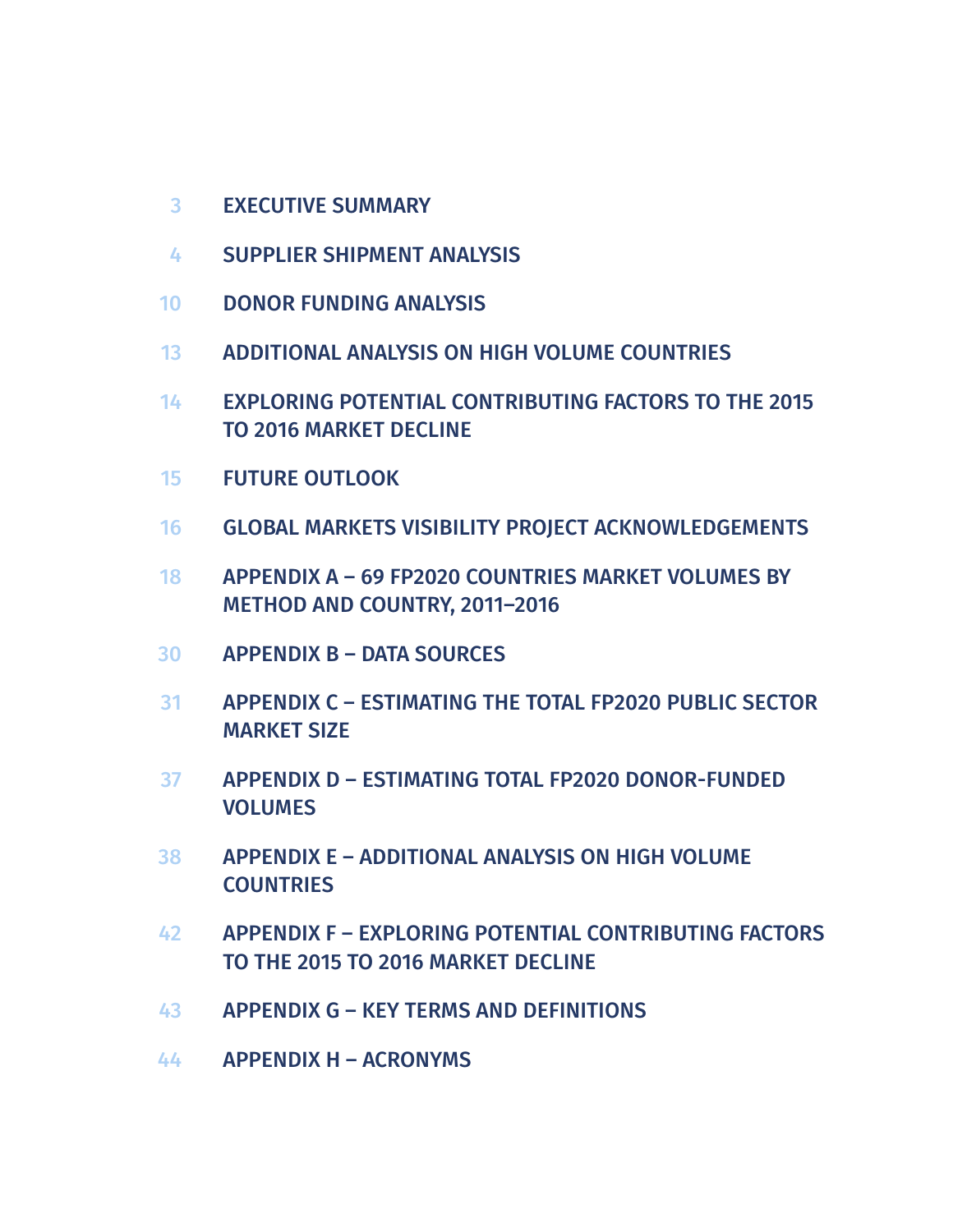*The 2017 Family Planning Market Report covers the total FP2020 public sector market– defined as volumes purchased by institutional buyers (USAID, UNFPA, SMOs, etc.) and Ministries of Health (MOHs) or government-affiliated procurers for the 69 FP2020 focus countries (defined as countries with a 2010 gross national income per capita less than or equal to US\$2,500). The report covers all product-based modern methods using historical supplier-reported shipment data collected from 14 suppliers1 for female condoms, implants, injectables, IUDs, orals (combined and progestin only), and emergency contraceptives, and data from the Reproductive Health Interchange (for male condoms).*

THE FP2020 PUBLIC SECTOR MARKET VALUE DECLINED SHARPLY FROM 2015 TO 2016, WHILST THE CYP<sup>2</sup> MIX<sup>3</sup> CONTINUED TO SHIFT TOWARDS LONG-ACTING REVERSIBLE CONTRACEPTIVES, OFFSETTING SOME OF THE DECLINE IN TOTAL CYPS SHIPPED.

From 2015 to 2016, there was a 28 percent decline<sup>4</sup>, US\$274 million to US\$196 million, in the value<sup>s</sup> of the public sector market in the 69 FP2020 focus countries. This substantial decrease in market value was primarily driven by a sharp decline in the shipments of injectables and orals (combined and progestin only), 49 percent and 34 percent decline respectively, to the 69 FP2020 countries. Consequently, the total couple years of protection (CYPs) shipped, an estimate of the duration of contraceptive protection provided through products shipped, fell from 123 million in 2015 to 104 million in 2016. This significant decrease of the total FP2020 public sector market value, as implied by supplier shipment data, aligns to the sizeable decline also observed in the donor-funded shipments tracked by the Reproductive Health Interchange (RHI).<sup>6</sup>

Though the value of the FP2020 public sector market remained relatively stable since 20117 , the sharp decrease from 2015 to 2016 offset the gains of prior years and caused a net annual decline in value of seven percent from 2011 to 2016. Despite this significant decline, the total CYPs shipped only decreased by one percent over the same period. This was mainly driven by the shift in CYP mix towards implants $^{\text{\tiny{8}}}$ , which accounted for 9 percent of all CYPs shipped in 2011 compared to 27 percent in 2016.

There are a number of possible reasons for the declined market value from 2015 to 2016. Though further investigation beyond the scope of this report would be required to affirm these reasons, they could include:

- The decline in donor spending may have led to a decline in total public sector procurement as other procurers<sup>9</sup> may not have fully covered the shortfall.
- Some shipments may have shifted to local and regional non donor-supported suppliers that are not captured in this report.
- Procurement patterns fluctuate and 2016 might be an outlier year in which procurers intentionally procured less and instead consumed more of their inventories.

Moving forward, the availability of funding for contraceptive commodities could significantly impact the family planning commodity market. A number of recent analyses, including RHSC's 2016 Global Contraceptive Commodity Gap Analysis, have identified significant funding gaps based on current and existing family planning spending levels.<sup>10</sup> In addition, there is continued uncertainty with regard to the future of the U.S. government's financial commitment to family planning. Should the funding challenges remain unaddressed, there could be a decline in the family planning commodity market and subsequently in the number of users on modern methods of contraception.

1. Participating suppliers represent >95% of volumes within each method of the Reproductive Health Interchange except for IUDs and male condoms.

2. Couple Years of Protection (CYP) is the estimated protection provided by contraceptive methods during a one-year period e.g. 120 condoms provide a couple protection for one year. See Appendix C for further details.

3. CYP mix refers to the percentage distribution of CYPs shipped by method.

4. Where percentage changes are discussed, the Compound Annual Growth Rate (CAGR) is used unless otherwise noted.

5. Market value and spend refers to the supplier-reported shipment volume multiplied by the average prices of UNFPA and USAID for the specific years.

6. Reproductive Health Interchange, available at https://www.unfpaprocurement.org/rhi-home. See Appendix B for more details.

7. Except for a 2012 increase driven by higher implant shipment levels prior to the 50 percent reduction prices in 2013 as part of the Implant Access Program (IAP).

8. Since the price reductions, the implant unit cost remains higher relative to other methods, but lower on a cost per couple-years of protection (CYP) basis. See Exhibit 4 for further details. 9. Examples of other procurers include MOHs and SMOs.

10. RHSC Global Contraceptive Commodity Gap Analysis, available at https://www.rhsupplies. org/uploads/tx\_rhscpublications/Global\_Contraceptive\_Commodity\_Gap\_Analysis\_2016.pdf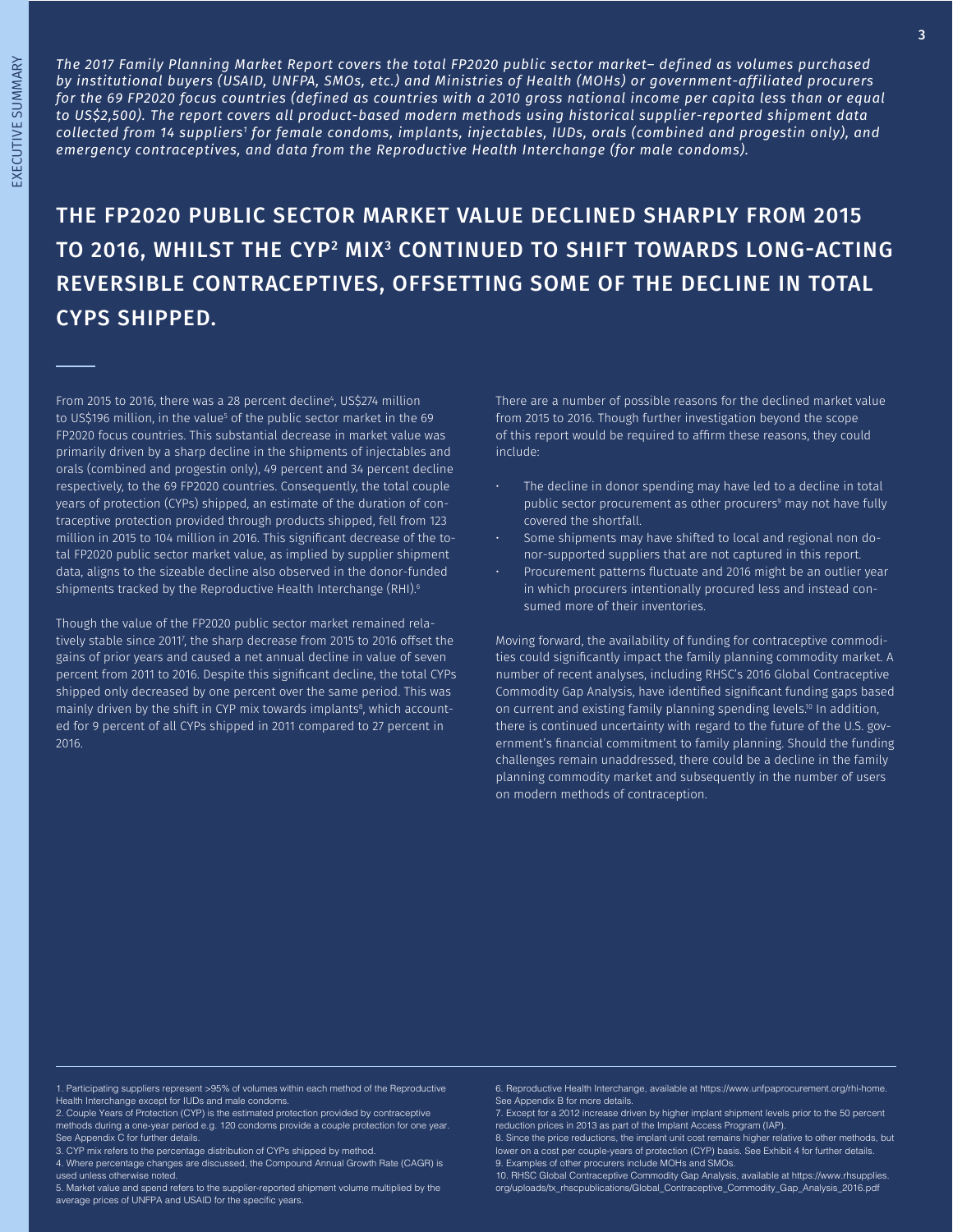FROM 2015 TO 2016, THERE WAS A SUBSTANTIAL DECREASE IN THE MARKET VALUE OF THE FP2020 PUBLIC SECTOR MARKET, PRIMARILY DRIVEN BY A DECLINE IN THE SHIPMENTS OF INJECTABLES AND ORALS (COMBINED AND PROGESTIN ONLY). PRIOR TO 2016, THE VALUE OF THE FP2020 PUBLIC SECTOR MARKET REMAINED RELATIVELY STABLE. THE SHIFT IN CYP MIX TOWARDS IMPLANTS FROM 2011 TO 2016 HELPED OFFSET SOME OF THE DECLINE IN CYPS SHIPPED OVER THE SAME PERIOD.

*This section analyzes shipment, market value, and CYPs shipped trends in the total FP2020 public sector market from 2011 to 2016, with a focus on significant new findings from 2015 to 2016. Analyses are based on the supplier shipment data of the 14 participating suppliers (one additional supplier from the previous report) for all product-based methods except for male condoms, which are derived from the Reproductive Health Interchange (RHI) database.* 

### A 28 percent decline in market value from 2015 to 2016 led to an overall annual decline of 7 percent from 2011 to 2016.

The total FP2020 public sector market value declined from US\$277 million in 2011 to US\$196 million in 2016; from 2011 to 2015 the market value remained relatively stable, with the exception of an increase in 2012 driven by increased implant shipments prior to the 2013 reduced price.

From 2011 to 2016, the market value of long-acting reversible contraceptives (LARCs)<sup>11</sup> increased by 6 percent annually, propelled by an annual increase of 24 percent in implant shipments during this period<sup>12</sup>. Conversely, the market value of all short-acting methods<sup>13</sup> decreased by 12 percent annually over this period, including a 21 percent annual decrease among orals (combined and progestin only) products, offsetting the overall market value<sup>14</sup>

The largest decline in the overall market value in a single year was recorded from 2015 to 2016, with a decrease of US\$78 million, from US\$274 million to US\$196 million. This was due to a decline in shipments across all methods (with the exception of IUDs), and most notably a sharp decline among injectables<sup>15</sup>. (Exhibits 1 & 2).

### The total number of CYPs shipped decreased from 110 million in 2011 to 104 million in 2016, at an annual rate of 1 percent for the period. This decrease in CYPs is lower than the 7 percent annual decline of the market value for the period due to the continued shift towards long-acting implants.

From 2011 to 2016, the annual decrease of 12 percent derived from short-acting method CYPs shipped – particularly orals (combined and progestin only) – is the main cause for the overall decline in the number of CYPs shipped from product-based modern methods of

contraception. Specifically, from 2015 to 2016, the decline related to injectables and orals (combined and progestin only) is most notable, with 48 percent and 34 percent decreases in CYPs shipped respectively. By contrast, CYPs shipped from long-acting implants and IUDs increased by 6 percent annually from 2011 to 2016, and remained relatively stable from 2015 to 2016, decreasing by 1 percent.

### Although contraceptive implant shipments declined slightly by 10 percent from 2015 to 2016, LARCs continued to increase as a proportion of the market value and dominated in the CYP mix.

After a period of continued growth from three million units in 2011 to 10 million units in 2015, annual implant shipments decreased by 10 percent to 9 million units in 2016. Short-acting methods, which saw steady shipment declines year over year, experienced the largest decline observed at 30 percent from 2015 to 2016. As a result, the 2016 proportion of market share and CYP mix represented by LARCs increased relative to 2015, with LARCs making up 42 percent of the total FP2020 public sector market value and 73 percent of the CYP mix in 2016. (Exhibits 1-3, 5)

### In 2016, 10 countries represented just over half of the total FP2020 public sector market value.

The market for contraceptives is fairly concentrated with 10 high volume countries (Ethiopia, Tanzania, Zimbabwe, Nigeria, Kenya, Bangladesh, the Democratic Republic of Congo, Ghana, Uganda, and Burkina Faso) accounting for US\$101 million, or 52 percent of the total FP2020 public sector market value in 2016<sup>16</sup>. This trend, which includes five core countries<sup>17</sup>, has remained relatively stable over the past four years. (Exhibits 6, 7, 8)

17. (in alphabetical order) Bangladesh, Ethiopia, Nigeria, Uganda and Zimbabwe have consistently appeared in the top 10 markets from 2013 to 2016.

<sup>11.</sup> Long-acting and reversible contraceptive methods include IUDs and implants.

<sup>12.</sup> From 2011 to 2016, the implant market value saw an annual increase of only 6 percent compared to the annual increase of 24 percent in shipment quantities because of the implant price reductions in 2013 allowing more implants to be purchased with the same amount of funding. 13. Short-acting methods include male and female condoms, injectables, orals (combined & progestin only) and emergency contraceptives.

<sup>14.</sup> The prices for orals (combined and progestin only) have remained relatively stable from 2011 to 2016, indicating the decrease is driven by volume.

<sup>15.</sup> The prices for injectables have remained relatively stable from 2015 to 2016 indicating the decrease is being driven by volume.

<sup>16.</sup> Pakistan, Malawi and Madagascar were part of the top 11 countries which accounted for

over 50 percent of the 2015 FP2020 public sector market value in 2015, but they are no longer on this list. CHAI has identified through consultations with stakeholders that donor funding for Pakistan has shifted away from commodity procurement. Further research is needed to determine if other sectors in Pakistan are covering the shortfall resulting from the decline in donor-funded shipments, as in the case of Bangladesh, India, and Indonesia, which is further described on page 13.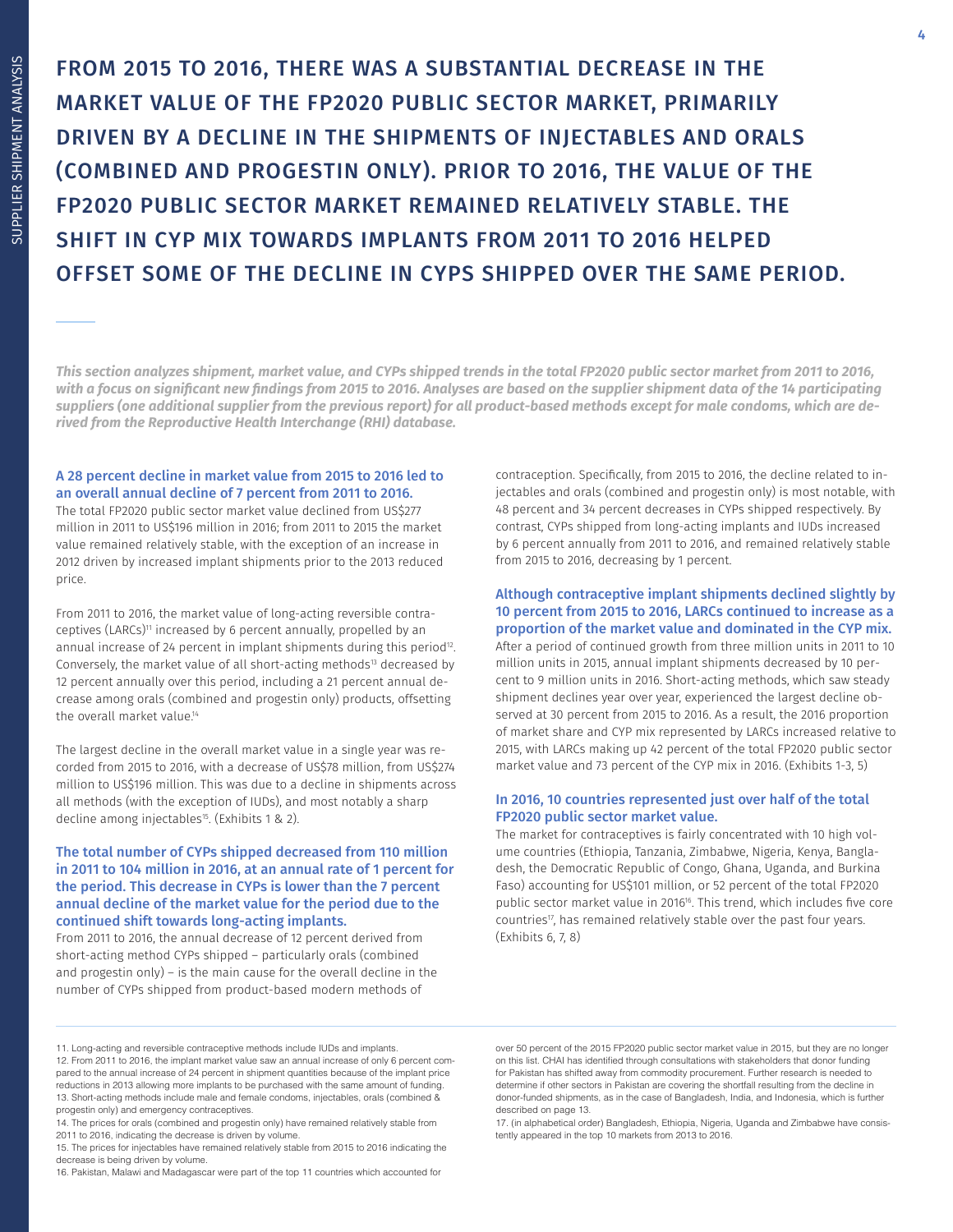### EXHIBIT 1: TOTAL FP2020 MARKET SIZE (USD)



### EXHIBIT 2: TOTAL FP2020 MARKET VOLUMES (MALE CONDOMS EXCLUDED)\*



\*Male condoms are shown separately because the source of the shipment data is from RHI whereas all other methods are supplier-reported. See Appendix C for further details.

| <b>MALE CONDOM SHIPMENT VOLUMES (BILLIONS)</b> |      |      |      |      |      |  |  |
|------------------------------------------------|------|------|------|------|------|--|--|
| 2011                                           | 2012 | 2013 | 2014 | 2015 | 2016 |  |  |
| 1.62                                           | 1.84 | 1.57 | 1.49 | 1.36 | 0 97 |  |  |

Note: The sum of individual stacked bars for all exhibits may differ slightly from totals due to rounding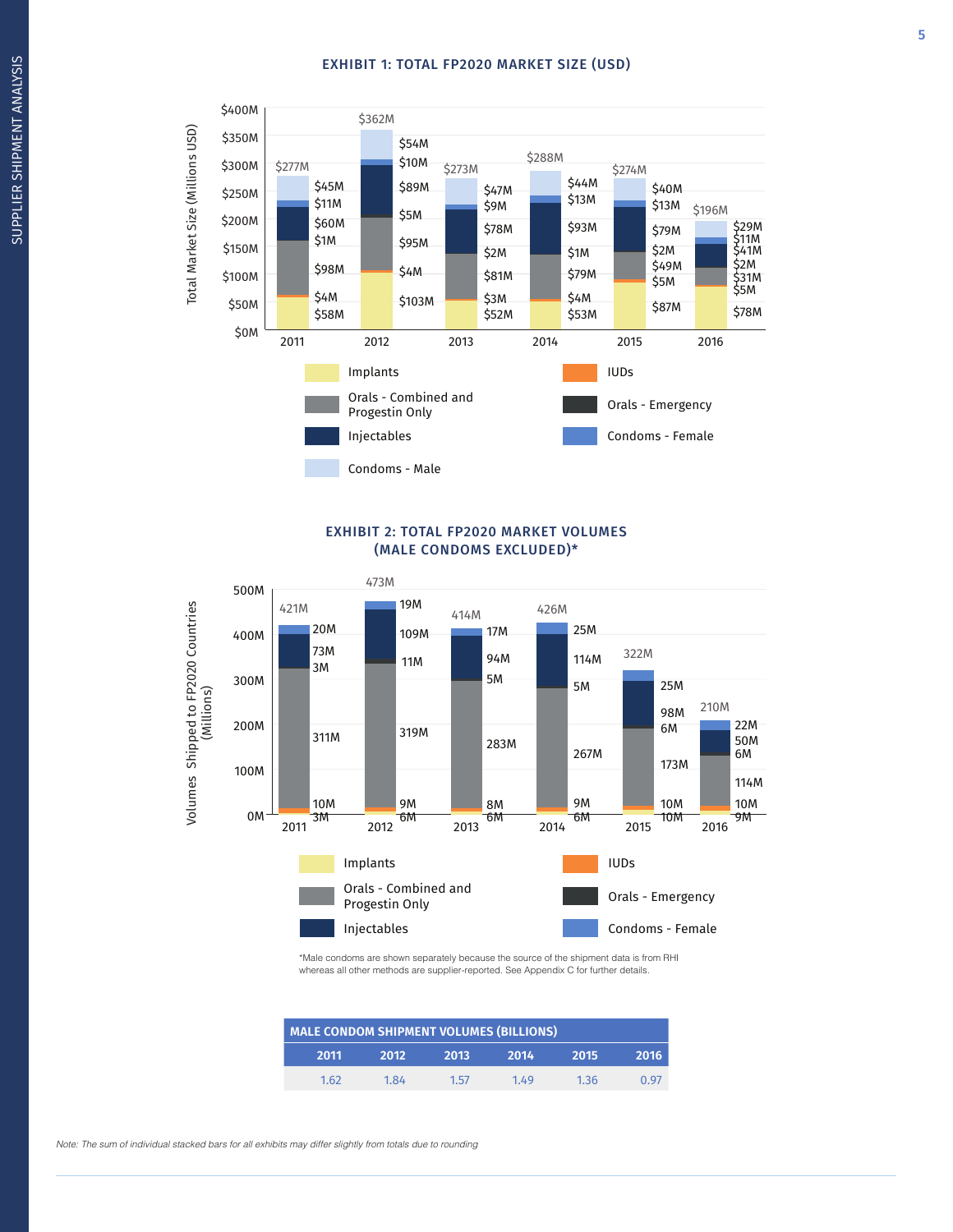### EXHIBIT 3: TOTAL FP2020 CYPS SHIPPED



### EXHIBIT 4: COST PER CYP BY METHOD (USD)

|                        | <b>UNITS</b>             |         |         | <b>UNIT COST</b> |        |        |        |         |         | <b>COST PER CYP</b> |         |         |         |
|------------------------|--------------------------|---------|---------|------------------|--------|--------|--------|---------|---------|---------------------|---------|---------|---------|
| <b>METHOD</b>          | <b>PER</b><br><b>CYP</b> | 2011    | 2012    | 2013             | 2014   | 2015   | 2016   | 2011    | 2012    | 2013                | 2014    | 2015    | 2016    |
| Condoms - Female       | 120.00                   | \$0.56  | \$0.55  | \$0.54           | \$0.53 | \$0.52 | \$0.49 | \$67.02 | \$66.42 | \$65.04             | \$63.36 | \$62.40 | \$59.28 |
| <b>Condoms - Male</b>  | 120.00                   | \$0.03  | \$0.03  | \$0.03           | \$0.03 | \$0.03 | \$0.03 | \$3.34  | \$3.52  | \$3.56              | \$3.57  | \$3.51  | \$3.64  |
| Injectables - 1 month  | 13.00                    | \$0.82  | \$0.82  | \$0.83           | \$0.81 | \$0.81 | \$0.82 | \$10.61 | \$10.64 | \$10.82             | \$10.58 | \$10.47 | \$10.70 |
| Injectables - 2 month  | 6.00                     | \$0.82  | \$0.82  | \$0.83           | \$0.81 | \$0.81 | \$0.82 | \$4.90  | \$4.91  | \$5.00              | \$4.88  | \$4.83  | \$4.94  |
| Injectables - 3 month  | 4.00                     | \$0.82  | \$0.82  | \$0.83           | \$0.81 | \$0.81 | \$0.82 | \$3.27  | \$3.27  | \$3.33              | \$3.26  | \$3.22  | \$3.29  |
| Orals - Combined       | 15.00                    | \$0.31  | \$0.30  | \$0.28           | \$0.30 | \$0.28 | \$0.26 | \$4.70  | \$4.44  | \$4.26              | \$4.43  | \$4.20  | \$3.95  |
| Orals - Progestin Only | 15.00                    | \$0.32  | \$0.32  | \$0.31           | \$0.31 | \$0.32 | \$0.33 | \$4.84  | \$4.85  | \$4.64              | \$4.60  | \$4.80  | \$4.92  |
| Orals - Emergency      | 20.00                    | \$0.34  | \$0.49  | \$0.44           | \$0.30 | \$0.37 | \$0.35 | \$6.74  | \$9.74  | \$8.84              | \$5.92  | \$7.40  | \$7.02  |
| Implants - 3 Year      | 0.40                     | \$18.65 | \$17.98 | \$8.50           | \$8.50 | \$8.50 | \$8.50 | \$7.46  | \$7.19  | \$3.40              | \$3.40  | \$3.40  | \$3.40  |
| Implants - 4 Year      | 0.31                     | \$18.65 | \$17.98 | \$8.50           | \$8.50 | \$8.50 | \$8.50 | \$5.83  | \$5.62  | \$2.66              | \$2.66  | \$2.66  | \$2.66  |
| Implants - 5 Year      | 0.26                     | \$18.65 | \$17.98 | \$8.50           | \$8.50 | \$8.50 | \$8.50 | \$4.91  | \$4.73  | \$2.24              | \$2.24  | \$2.24  | \$2.24  |
| <b>IUDS</b>            | 0.22                     | \$0.43  | \$0.43  | \$0.43           | \$0.48 | \$0.47 | \$0.46 | \$0.09  | \$0.09  | \$0.09              | \$0.10  | \$0.10  | \$0.10  |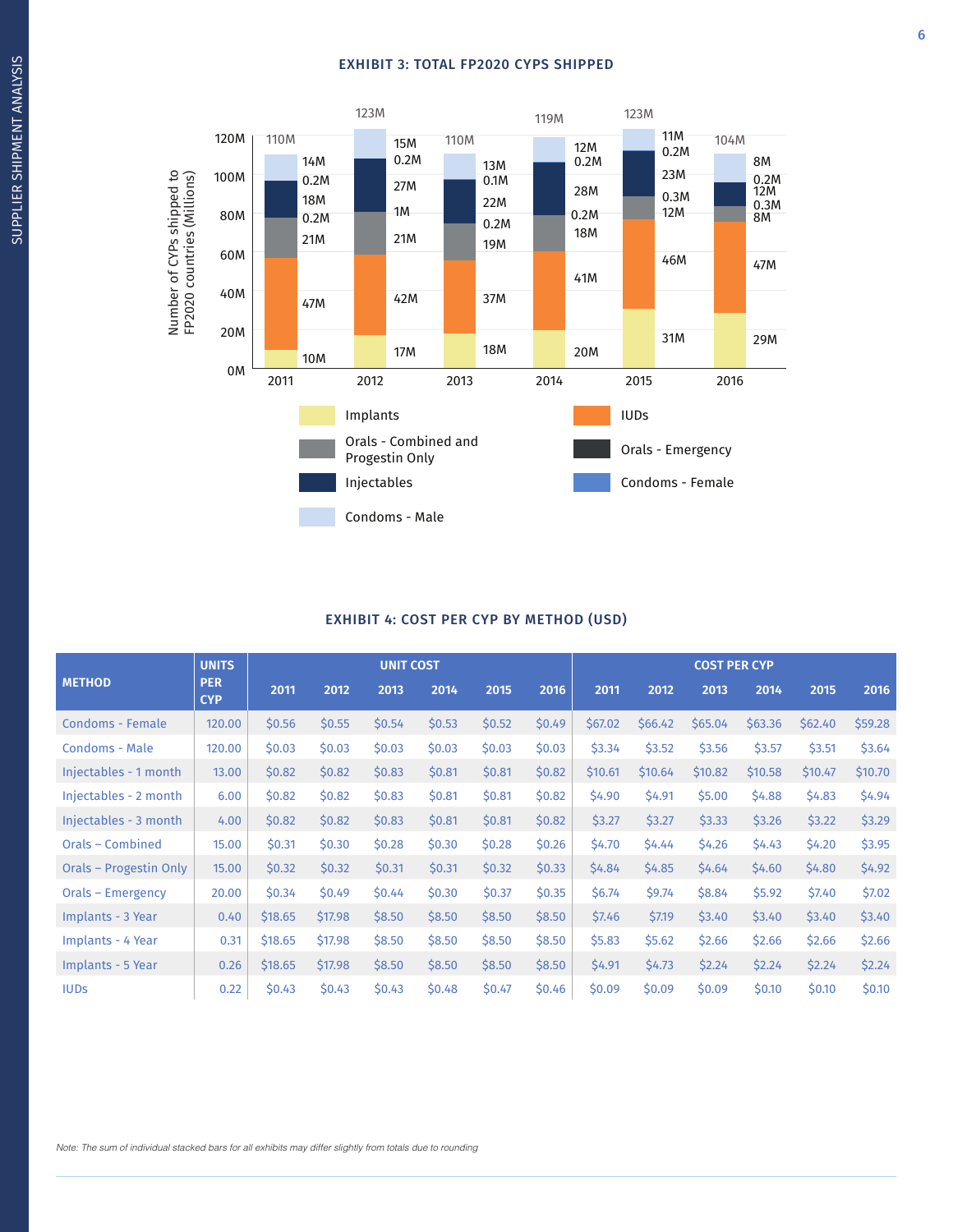### EXHIBIT 4: COST PER CYP BY METHOD (USD) (CONTINUED)



### EXHIBIT 5: FP2020 CONTRACEPTIVE SHIPMENT MIX (IN TERMS OF VOLUMES), CYP MIX (IN TERMS OF CYPS SHIPPED), AND MARKET SHARE (IN TERMS OF DOLLARS) BY YEAR

Market Share

Market Share



#### \$277M \$362M \$273M \$288M \$274M 15% 17% 15% 14% 16%



| <b>SHIPMENT MIX (IN TERMS OF VOLUMES)</b> | 2011  | 2012  | 2013  | 2014  | 2015  | 2016  |
|-------------------------------------------|-------|-------|-------|-------|-------|-------|
| Condoms - Female                          | 1.0%  | 0.8%  | 0.9%  | 1.3%  | 1.5%  | 1.8%  |
| Condoms - Male                            | 79%   | 80%   | 79%   | 78%   | 81%   | 82%   |
| Implants                                  | 0.2%  | 0.2%  | 0.3%  | 0.3%  | 0.6%  | 0.8%  |
| <b>Injectables</b>                        | 3.6%  | 4.7%  | 4.7%  | 5.9%  | 5.8%  | 4.2%  |
| <b>IUDS</b>                               | 0.5%  | 0.4%  | 0.4%  | 0.5%  | 0.6%  | 0.9%  |
| Orals - Combined & Progestin Only         | 15%   | 14%   | 14%   | 14%   | 10%   | 10%   |
| <b>Orals - Emergency</b>                  | 0.1%  | 0.5%  | 0.2%  | 0.3%  | 0.4%  | 0.5%  |
| <b>Total Volumes</b>                      | 2.04B | 2.32B | 1.98B | 1.92B | 1.68B | 1.18B |

Sources: [1] Historical Supplier-Reported Shipment Data; [2] RHI Shipment Data, May 2017; [3] UNFPA Contraceptive Price Indicator, 2011–2016; [4] USAID, "Couple-Years of Protection (CYP)," May 2017; [6] IAP Implant Price.

\$196M

7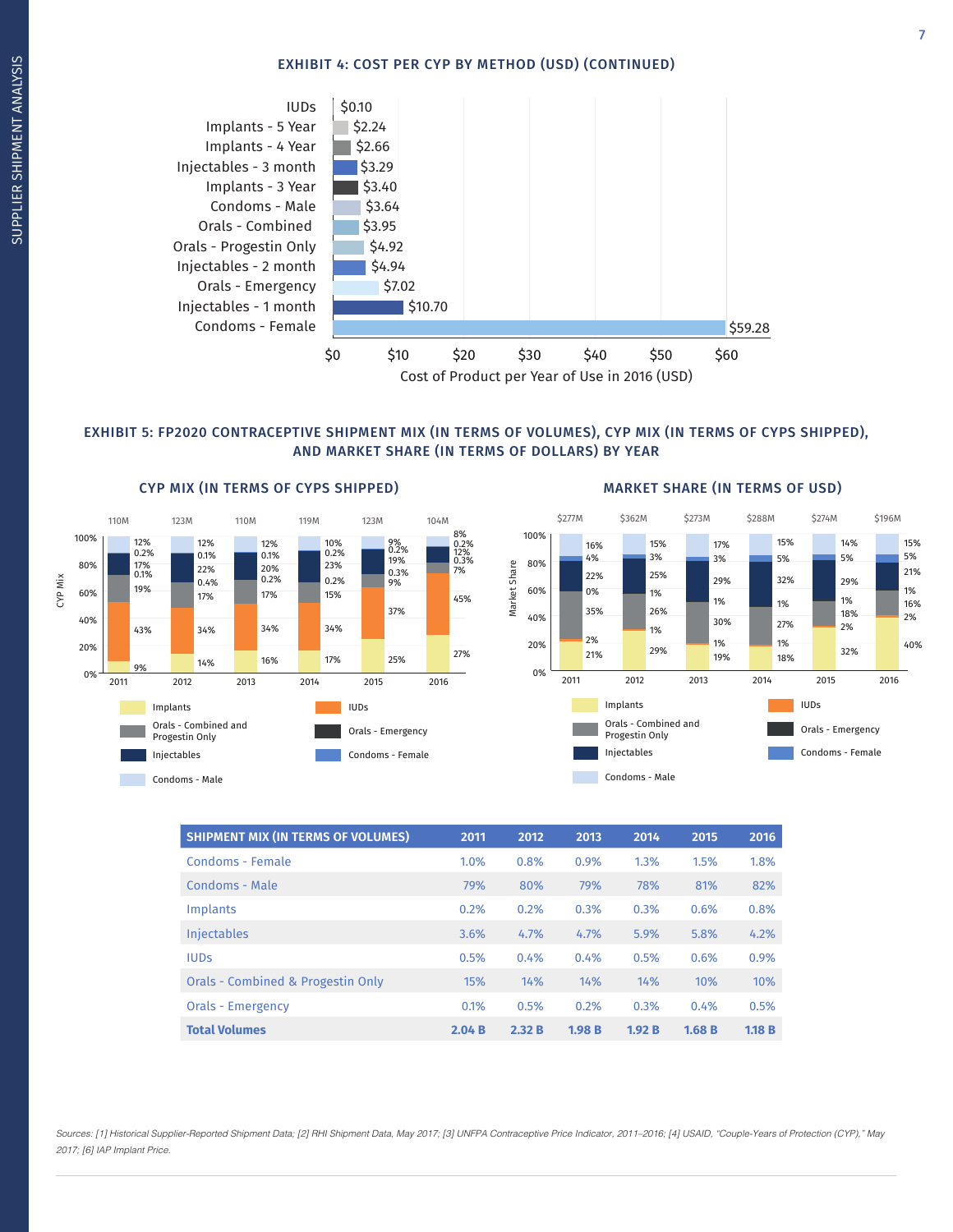### EXHIBIT 6: TOTAL FP2020 MARKET SHARE BY REGION



\*The "Unknown FP2020 Region" represents the proportion of shipment volumes to procurer warehouses where the final FP2020 destination is unknown. See Appendix C for further details.

| <b>MARKET VALUE BY REGION (USD)</b> | 2011          | 2012          | 2013          | 2014          | 2015          | 2016          |
|-------------------------------------|---------------|---------------|---------------|---------------|---------------|---------------|
| Asia & Pacific                      | \$105M        | <b>S110M</b>  | <b>\$80M</b>  | <b>\$93M</b>  | <b>\$64M</b>  | <b>\$37M</b>  |
| Latin America & Caribbean           | \$4M          | \$6M          | <b>S6M</b>    | \$5M          | \$6M          | <b>\$5M</b>   |
| Middle Fast & North Africa          | <b>\$10M</b>  | \$9M          | <b>S10M</b>   | \$4M          | \$3M          | <b>\$4M</b>   |
| Sub-Saharan Africa                  | <b>\$120M</b> | \$202M        | <b>\$155M</b> | \$154M        | \$165M        | \$134M        |
| <b>Known Regions</b>                | <b>\$239M</b> | <b>\$328M</b> | <b>\$251M</b> | <b>\$256M</b> | <b>\$238M</b> | <b>S179M</b>  |
| Unknown FP2020 Region               | <b>\$38M</b>  | <b>\$34M</b>  | <b>\$21M</b>  | <b>\$32M</b>  | <b>\$37M</b>  | \$17M         |
| <b>Total</b>                        | <b>\$277M</b> | <b>\$362M</b> | <b>\$273M</b> | <b>\$288M</b> | <b>\$274M</b> | <b>\$196M</b> |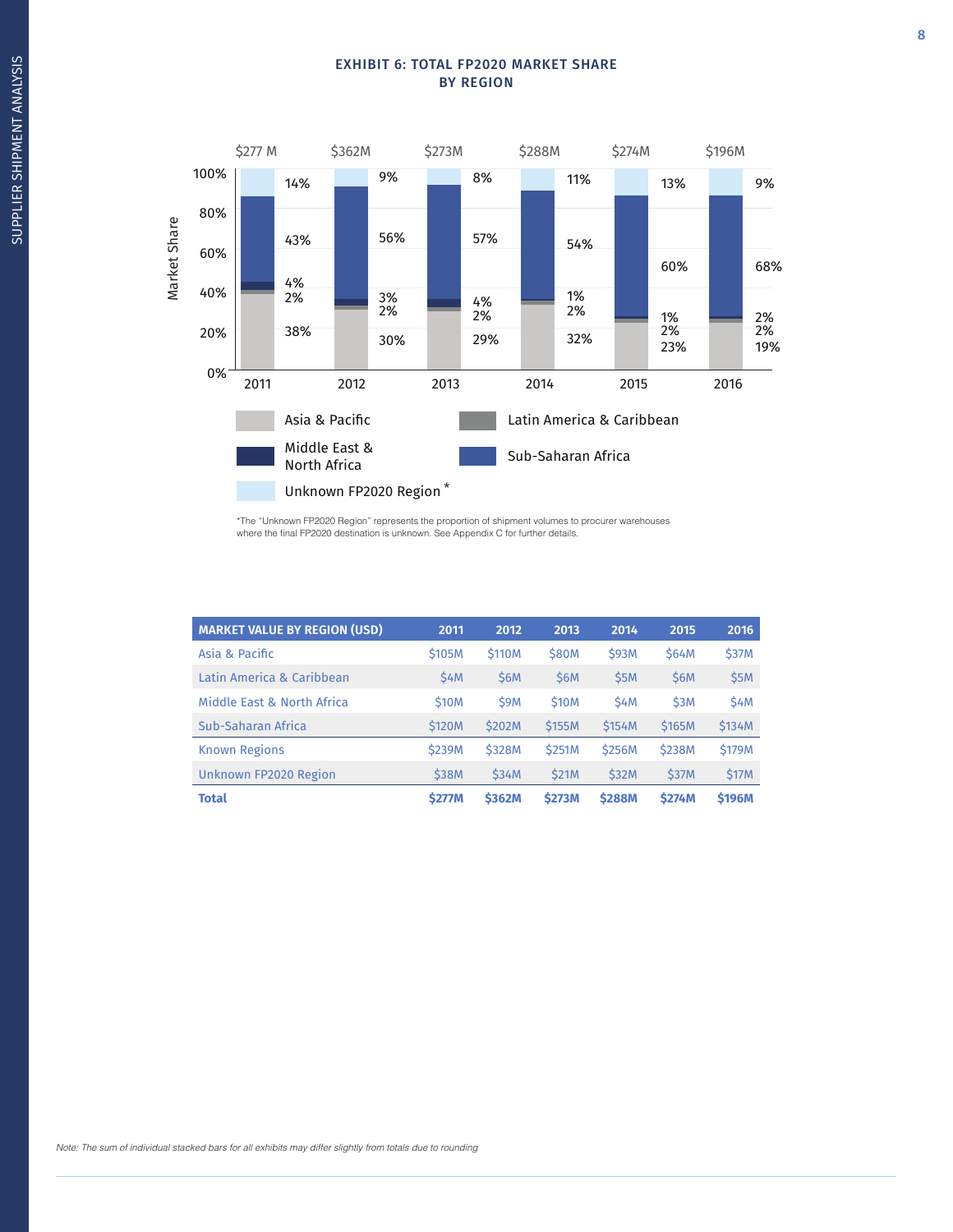### EXHIBIT 7: TOP 10 COUNTRIES IN TERMS OF MARKET SIZE, 2016



### EXHIBIT 8: TOP 10 MARKETS IN TERMS OF MARKET VALUE (DETERMINED BY 2016 DATA) AND OTHER FP2020 MARKETS



\* Top 10 countries include Ethiopia, Tanzania, Zimbabwe, Nigeria, Kenya, Bangladesh, Democratic Republic of Congo, Ghana, Uganda and Burkina Faso.

Sources: [1] Historical Supplier-Reported Shipment Data; [2] RHI Shipment Data, May 2017; [3] USAID, "Couple-Years of Protection (CYP)," May 2017

9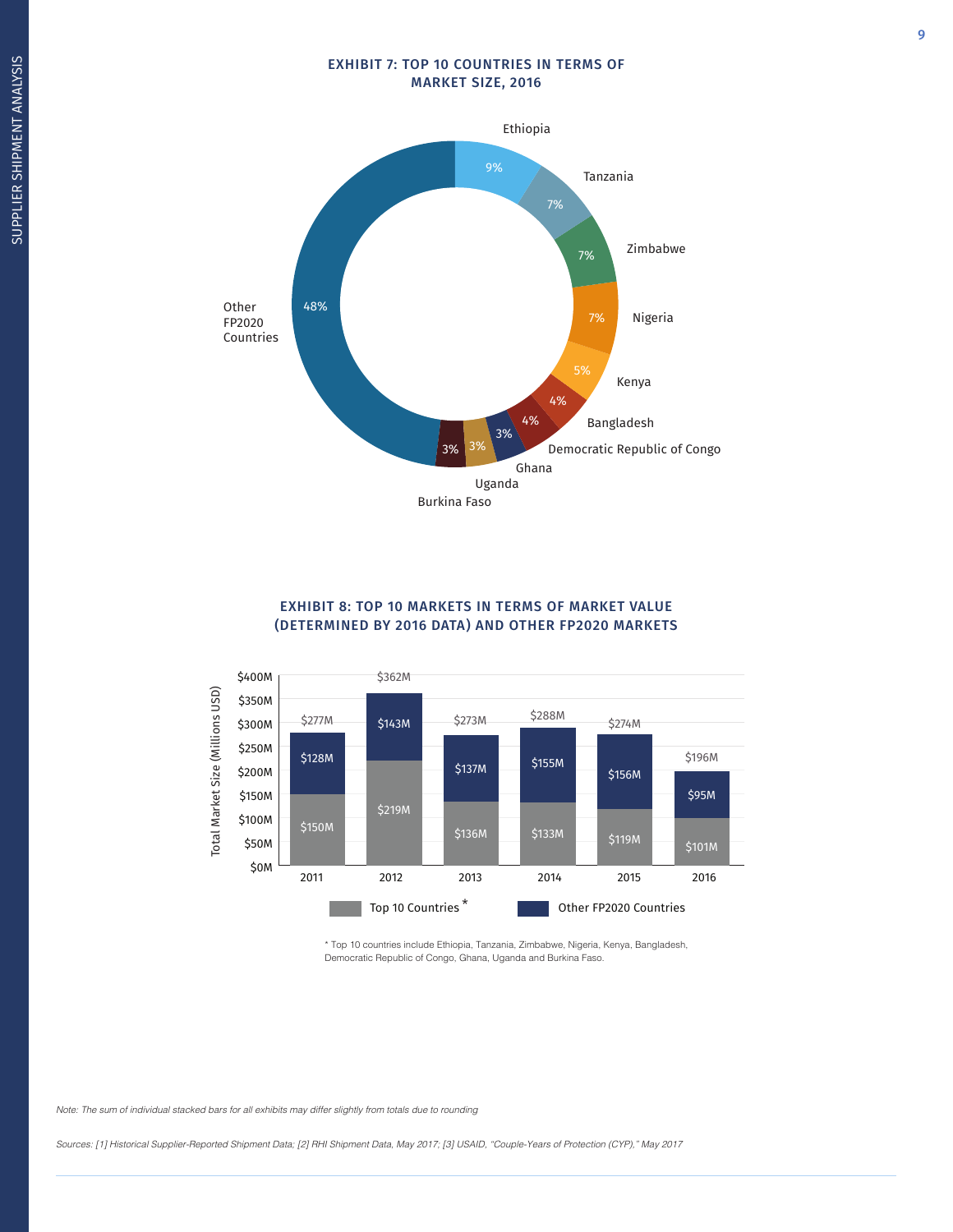FROM 2015 TO 2016 THERE WAS A SUBSTANTIAL DECREASE IN DONOR SPENDING<sup>18</sup> IN THE 69 FP2020 COUNTRIES, AS RECORDED IN RHI<sup>19</sup>. PRIOR TO 2016, DONOR SPENDING WAS RELATIVELY STABLE FROM YEAR TO YEAR. THESE TRENDS ARE CONSISTENT WITH THE SUPPLIER SHIPMENT ANALYSIS FOR THE PERIOD OF 2011 TO 2016.

FROM 2015 TO 2016, DONOR SPENDING DECREASED FROM US\$186 MILLION TO US\$137 MILLION. CONSEQUENTLY, TOTAL CYPS FROM DONOR-FUNDED SHIPMENTS DECREASED BY 9 MILLION CYPS, FROM 65 MILLION CYPS IN 2015 TO 56 MILLION CYPS IN 2016.

*This section uses shipment data from RHI to construct and analyze the donor-funded, FP2020 market for product-based modern methods, defined as volumes shipped from USAID, UNFPA, and other donors<sup>20</sup>, for the 69 FP2020 focus countries. It analyzes donor spending and donor-funded CYP trends from 2011 to 2016 as a subset of the overall FP2020 public sector market, as defined in the Supplier Shipment Analysis.*

### Despite an annual decrease of 4 percent in donor spending between 2011 and 2016, donor-funded CYPs declined only by 1 percent annually during that period due to the CYP mix shift towards implants.

Donor spending decreased from US\$172 million in 2011 to US\$137 million in 2016, driven by the decline of donor-funded shipments across all methods, with the exception of implants. As a result, total CYPs shipped from donor-funded shipments remained relatively flat during this period, from 59 million CYPs shipped in 2011 to 56 million in 2016. (Exhibits 9, 10)

### The value of donor-funded shipments declined significantly between 2015 and 2016, with USAID showing a particularly noticeable decrease, potentially related to procurement patterns, which is explored further on page 14. A decrease in non-donor funded shipments was also apparent.

UNFPA's spending for the total FP2020 public sector market was US\$80 million in 2016 compared to US\$92 million in 2015<sup>21</sup>, a decrease of 13 percent. The value for USAID's funded shipments declined from US\$89 million in 2015 to \$US53 million in 2016, a decrease of 40 percent. Other donors' spending decreased as well by 17 percent, from US\$5 million to US\$4 million, over the period. Finally, additional global markets visibility volumes<sup>21</sup>, which represent non-donor funded shipments in the total FP2020 public sector market as implied by supplier shipment data, decreased by 33 percent, from US\$89 million in 2015 to US\$59 million in 2016. (Exhibit 9)

### The purchasing patterns of both USAID and UNFPA reflect a notable shift in the CYP mix towards LARCs between 2011 and 2016.

As USAID's CYP mix moved towards LARCs, USAID's shipments of short-acting methods decreased, from 66 percent of the CYP mix in 2011 to just over 50 percent in 2016. UNFPA's CYP mix also shifted to LARCs from short-acting methods. Short-acting methods made up half of UNFPA's CYP mix in 2011 and were only a third of the CYP mix in 2016. (Exhibit 11)

### LARCs now account for 63 percent of the donor-funded shipments CYP mix, but only 40 percent of donor spending.

Although there was a decrease in donor-funded implants shipments from eight million in 2015 to six million in 2016, implants continued to rank first in terms of donor spending for contraceptive methods and CYPs shipped. Implants accounted for 39 percent of the total market value and 35 percent of the total donor-funded CYPs shipped in 2016. By contrast, the next two highest ranked methods, injectables and male condoms, each represented approximately 20 percent of the 2016 donor spending and around 15 percent of the donor-funded CYPs shipped.

18. Donor spending and value represented by donor-funded shipments is calculated as the average of UNFPA and USAID prices multiplied by the total units shipped in a particular year. 19. RHI data is supplemented with data from USAID/ PSM systems to include the USAID-funded shipments not currently captured in RHI due to data integration issues.

21. The previous Family Planning Market Report (2016) stated that UNFPA spent US\$94 million in 2015; the figure reported here is likely the result of data updates in RHI.

<sup>20.</sup> See Appendix D for further details on donors included.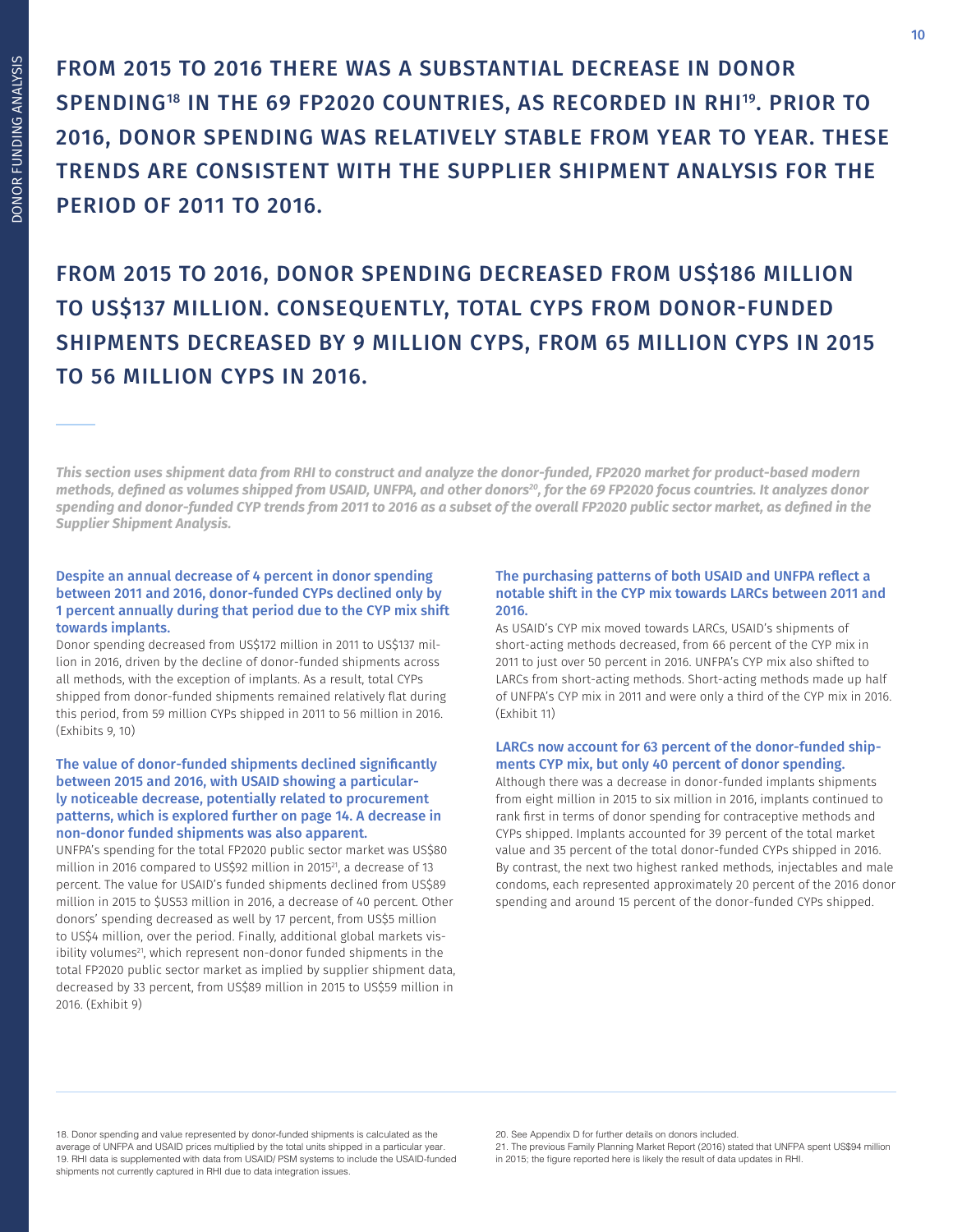Although 2016 donor-funded shipments still accounted for 54 percent of the total CYPs shipped to the FP2020 public sector market compared to 53 percent in 2015, donor-funded CYPs declined by 14 percent between 2015 to 2016.

The total number of CYPs shipped from UNFPA remained relatively flat between 2015 and 2016; UNFPA shipped 31 million in total CYPs in 2016 compared to 33 million in 2015. USAID's total CYPs shipped declined

sharply from 29 million in 2015 to 20 million in 2016, a 33 percent decrease for the year. Other donor-funded CYPs increased by 54 percent, from three million to five million from 2015 to 2016, while the additional global markets visibility CYPs, which represent non donor-funded CYPs in the total FP2020 public sector market as implied by the supplier-reported data, decreased by 17 percent, from 58 million in 2015 to 48 million in 2016. (Exhibits 9, 10)

#### 110M 123M 119M 123M CYPs Shipped from Product-based Modern : Shipped from Product-based Modern<br>ethods in FP2020 countries (Millions) 120M 110M \$400M Methods in FP2020 countries (Millions) Commodity Spending (Millions USD) \$362M USD) 104M \$350M 100M Commodity Spending (Millions 50M 47M \$277M \$273M \$288M \$274M 29M \$138M 58M \$300M 80M 50M 48M \$250M \$70M \$95M \$89M \$196M 3M \$105M 60M 3M \$200M \$14M 43M \$10M \$59M 8M 5M 1M \$5M 30M \$24M 33M 33M \$150M \$92M \$92M 18M \$110M \$95M 40M \$41M \$4M 31M \$100M \$80M 20M \$88M 33M 28M 31M 39M 29M \$50M \$93M 20M \$79M \$89M CYPs S<br>Metl 0M \$0M 2016 2011 2012 2013 2014 2015 2016 2011 2012 2013 2014 2015 Donor Total Donor Total 59M 73M 81M 72M 65M 56M \$172M \$224M \$203M \$193M \$186M \$137M USAID-funded Donor-funded, UNFPA-procured USAID-funded **Donor-funded, UNFPA-procured** ٠ Additional Global Markets Additional Global Markets Other Donor-funded Other Donor-funded Constitutional Global N<br>Visibility Volumes Visibility Volumes

EXHIBIT 9: DONOR-SUPPORTED CYPS & COMMODITY SPEND

\*Additional global markets visibility volumes is derived from subtracting the donor-funded volumes as seen in RHI from the supplier-reported data. This high-level calculation assumes the supplier-reported data includes the majority of donor-funded volumes and thus the remainder can be attributed to other donor volumes not captured by RHI, and/or other public and social sector volumes.



### EXHIBIT 10: CYPS IMPLIED BY DONOR-FUNDED SHIPMENTS BY METHOD

Note: The sum of individual stacked bars for all exhibits may differ slightly from totals due to rounding

Sources: [1] Historical Supplier-Reported Shipment Data; [2] RHI Shipment Data, May 2017 [3] UNFPA Contraceptive Price Indicator, 2011–2016; [4] USAID, "Couple-Years of Protection (CYP)," May 2017; [6] IAP Implant Price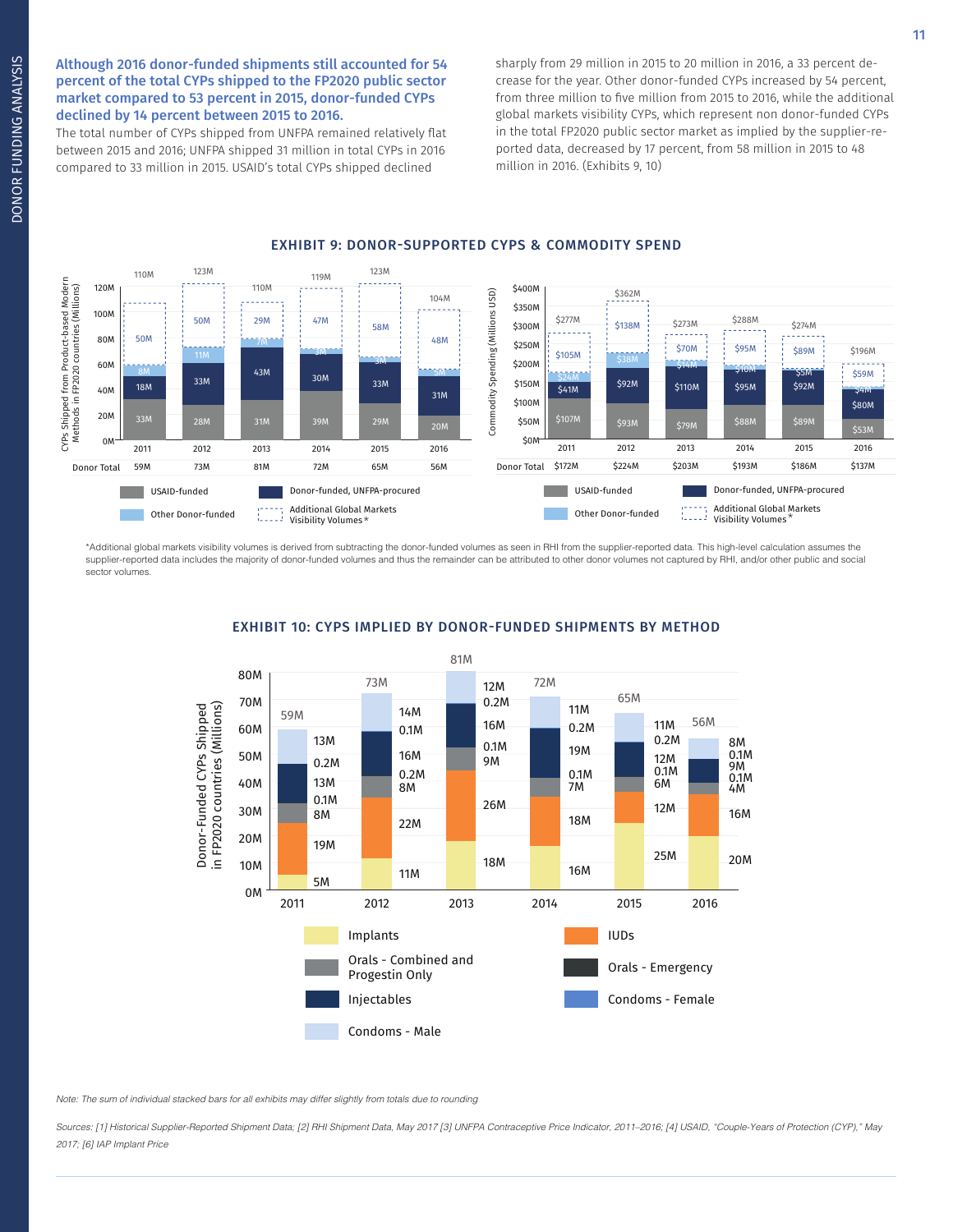### EXHIBIT 11: CYP MIX IMPLIED BY USAID & UNFPA PROCUREMENT

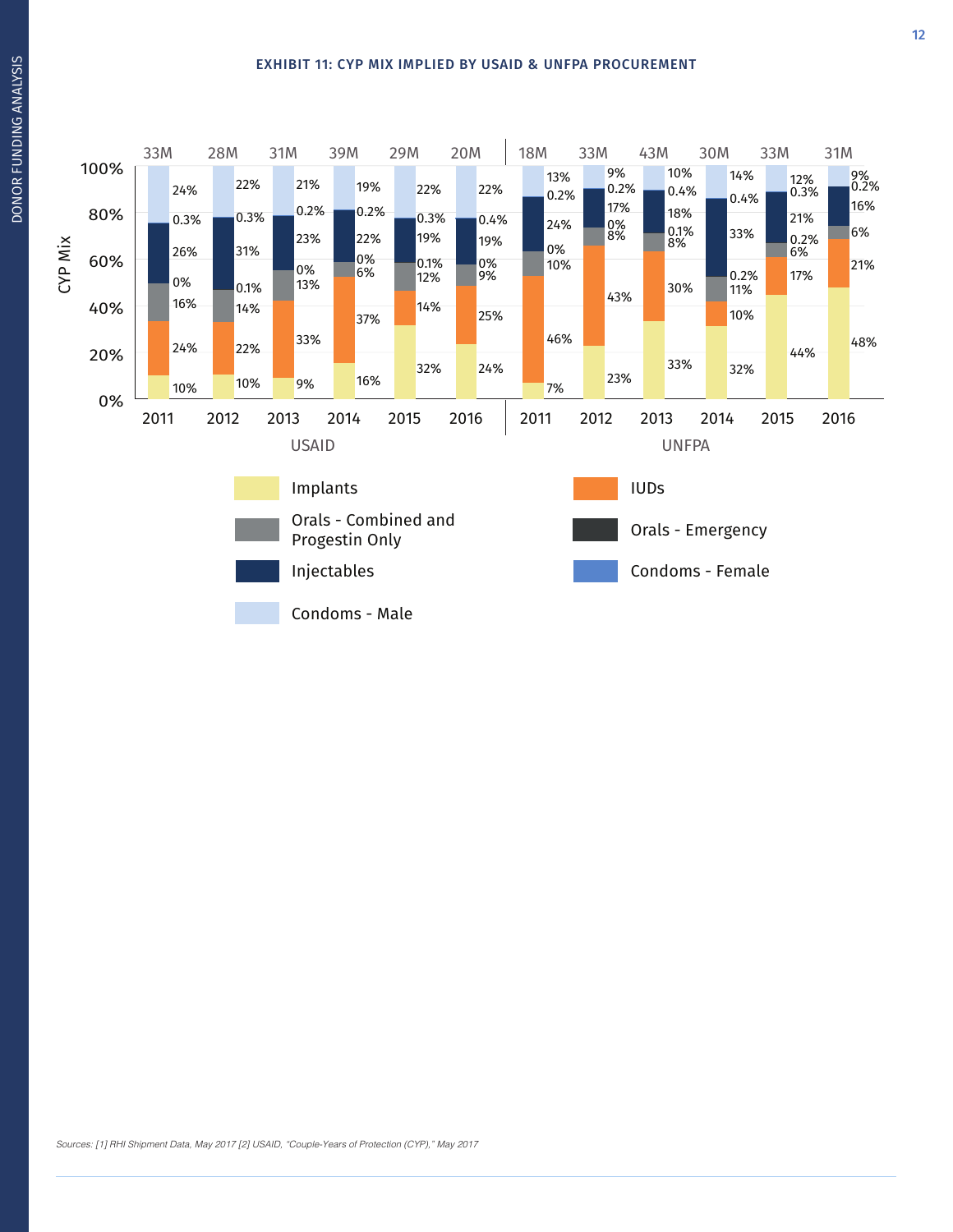# PUBLICLY AVAILABLE DATA FROM BANGLADESH, INDIA, AND INDONESIA SUPPORTS THE HYPOTHESIS THAT NON DONOR-FUNDED LOCAL/REGIONAL SUPPLIERS<sup>22</sup> ARE PLAYING A LARGER ROLE IN PROCUREMENT IN THESE COUNTRIES.

*This section uses publicly available data sources, e.g. MOHFW or government tender documents, to further examine high volume countries, as previously published in the 2016 Family Planning Market Report.* 

### In Bangladesh, the procurement of product-based modern contraceptives has decreased from 13 million CYPs to eight million CYPs from 2015 to 2016. However, consumption has remained steady over the same period.

The Bangladesh Ministry of Health and Family Welfare (MOHFW) procured 13 million CYPs for the 2015 calendar year, as compared to eight million CYPs<sup>23</sup> for the 2016 calendar year. Procurement contracts for product-based contraceptives were awarded primarily to regional and local suppliers, including (but not limited to): Essential Drugs Co. Ltd., Helm AG, HLL Lifecare Limited, Khulna Essential Latex Plant (KELP), Maneesh Pharma, MSD/Organon (India) Pvt Ltd.24, MSD B.V.25, M/S, Reneta Ltd., Popular Pharma, Sarban International Ltd., and Techno Drugs from Bangladesh. As noted, since coverage for this report is limited to those participating suppliers, only the data from a subset of these manufacturers<sup>26</sup> is included in the current calculation of market value derived from the supplier shipment data. By applying the same prices<sup>27</sup> used for 2015 and 2016 supplier shipment volumes to the volumes from the Bangladesh MOHFW procurement contracts, we estimated the implied value from those contracts to be US\$41 million and US\$31 million for 2015 and 2016, as compared to the US\$19 million to US\$9 million implied by the 2015 and 2016 supplier shipment data.

In addition, a review of Bangladesh's supply chain reports revealed that consumption of contraceptive commodities has been fairly consistent, between 13 and 14 million CYPs from 2011 to 2016, and that the lower 2016 procurement levels did correspond to a decrease in year-end stock levels, but that it did not affect the level of consumption.

### In India, there was a slight increase in the number of CYPs procured from product-based modern methods between the 2010/2011 fiscal year and the 2014/2015 fiscal year, while sterilization remained constant at around four million operations per year.

Based on India's Ministry of Health and Family Welfare (MOHFW) Annual Report<sup>28</sup> for the 2014/2015 fiscal year, which ends on March 31, CYPs from product-based modern methods<sup>29</sup> totaled 58 million for that fiscal

year, compared to 54 million in the 2010/2011 fiscal year while sterilizations remained steady at four million performed for the 2014/2015 fiscal year. While the MOHFW annual report shipment volumes are based on the 2014/2015 fiscal year instead of the calendar year used in this report, by applying the same prices<sup>27</sup> used for 2014 and 2015 supplier shipment volumes, we estimate that implied market value from the annual reports is approximately US\$68 million in 2014/2015 fiscal year, as compared to the US\$1 to US\$5 million implied by the 2014 and 2015 supplier shipment data<sup>30</sup>.

### In Indonesia, CYPs procured from product-based modern methods increased from 17 million in 2015 to 23 million in 2016.

Data from public tender documents published by National Family Planning Coordinating Body (BKKBN) indicated an increase in CYPs procured from product-based methods<sup>31</sup>, from 17 million in 2015 to 23 million in 2016. By applying the same prices<sup>27</sup> used for the 2015 and 2016 supplier shipment volumes, we estimate that the total implied market value from these tender documents is US\$57 million in 2015 and US\$75 million in 2016, as compared to the less than US\$1 million and US\$3 million implied by the 2015 and 2016 supplier shipment data.

The data also shows that the Indonesian procurement contracts were awarded primarily to regional and local suppliers, including: PT Catur Dakwah Crane Farmasi, PT Harsen Laboratories, PT Kimia Farma, PT Triyasa Nagamas Farma, PT Pratapa Nirmala, PT Sunthi Sepuri, and PT Tunggal. Among them, PT Tunggal is the only supplier currently participating in this report, as part of the GEMs Caucus<sup>32</sup>.

Additional information about these three markets can be found in Appendix E.

22. Many of these suppliers are not participating in this report; CHAI is actively seeking the participation of relevant suppliers to increase market visibility.

23. Procured methods from Bangladesh's MOHFW report include male condoms, orals, injectables and implants.

24. MSD/Organon (India) Pvt Ltd. is a Merck/MSD company and therefore not a regional or local supplier

25. MSD B.V. is a Merck/MSD company and therefore not a regional or local supplier.

26. Manufacturers participating in this report include Helm AG from Germany, Merck/MSD from the Netherlands, and Techno Drugs from Bangladesh.

27. See Appendix C for more details on unit prices used for market value calculations.

28. While the MOHFW Annual Reports do not record identities of the awarded suppliers, a US-AID report has enabled the identification of local suppliers and the contraceptives that supply to the government and SMO programs as of 2006, including (but not limited to): Indian Drug and Pharmaceutical Ltd. (IDPL), HLL Lifecare Limited, Phaarmasia, Pregna International, SMB Corporation, Cipla, Win-Medicare, and Famy Care, now known as Mylan. This list was further validated by in-country partners. Of these suppliers, Pregna International, SMB Corporation,

Cipla, and Mylan currently participate in this report. 29. Procured methods from India's MOHFW reports include male condoms, IUDs, orals, and emergency contraception.

30. The latest data from India referenced in this report is from the 2014 to 2015 fiscal year and thus is compared to the corresponding supplier shipment data from 2014 and 2015. 31. Procured methods from Indonesia's MOHFW reports include implants, injectables, and

32. The Generic Manufacturers Caucus for Reproductive Health (GEMS Caucus) comprises generic pharmaceutical manufacturers throughout Asia, Africa, and Europe, united in their commitment to provide safe, quality-assured family planning products that enable women to make choices about their reproductive health; available at https://www.rhsupplies.org/activities-resources/groups/generic-manufacturers-caucus/.

orals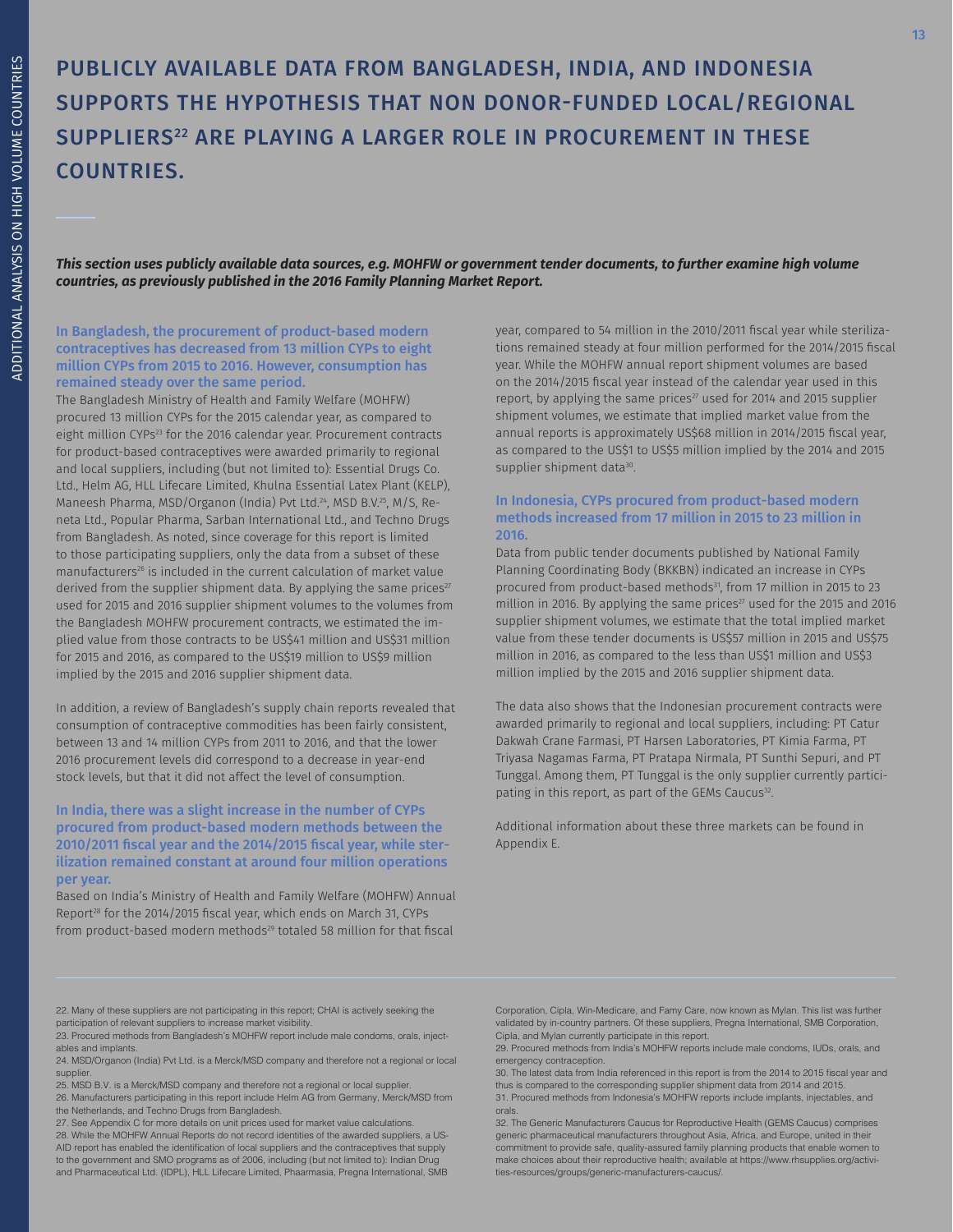CHAI CONSULTED KEY PARTICIPATING SUPPLIERS AS WELL AS OTHER FAMILY PLANNING PARTNERS AND STAKEHOLDERS TO IDENTIFY POTENTIAL REASONS FOR THE 2015 TO 2016 FP2020 PUBLIC SECTOR MARKET DECLINE, THE MOST COMMON OF WHICH ARE DISCUSSED HERE. FURTHER RESEARCH BEYOND THE SCOPE OF THIS REPORT WOULD BE REQUIRED TO CONFIRM THESE HYPOTHESES.

Hypothesis #1: The decline in overall FP2020 public sector shipments may be a real decline driven by decreased donor-funded shipments. Governments and other procurers may not be sufficiently covering the shortfall.

From 2012 to 2016, CYPs shipped to the total FP2020 public sector decreased by 19 million, and donor-funded CYPs shipped also declined by a similar amount of 17 million, which could indicate that there is direct correlation between the lower volumes of donor-funded contraceptives shipped and the decline in overall FP2020 public sector shipments.

### Hypothesis #2: A greater share of public sector procurement may have shifted to local and regional suppliers not yet participating in this report.

Certain currently participating suppliers contend that, in large countries such as Bangladesh, India, Indonesia, and Pakistan, procurement is shifting from donor-supported suppliers to local and regional suppliers who are not donor-supported. CHAI refreshed its 2016 analysis of Bangladesh, India, and Indonesia for this report, and the data derived from purchase orders and procurement reports from these three countries' governments seem to support this hypothesis.33

CHAI's work to expand market visibility in such large countries has enabled the identification of these local and regional suppliers and provided CHAI with the opportunity to solicit their participation in the report. So far, one additional supplier has signed on and its data is included in this year's report. Moving forward, CHAI will continue to engage and actively seek the participation of relevant suppliers to increase visibility.

Hypothesis #3: The significant decline in shipment volume from 2015 to 2016 may have been part of the natural fluctuation in procurement patterns from year to year and may not necessarily be indicative of current consumption trends. It is widely understood among supply chain and procurement professionals that countries procure stock based on their unique in-country supply chains and in-country demand, both of which may vary year to year as programs are scaled up or down. Therefore, some plausible explanations for the 2016 shipment decline could include: there were sufficient inventory levels at the end of year 2015 in certain countries, thus said countries decided to procure less in 2016; some countries may have decided to procure the bulk of their shipments in late 2015 and early 2017 (Bangladesh appears to be one such example based on the government procurement reports); and, 2016 was a transition year for USAID as it moved from one procurement agent, USAID | DELIVER, to another, USAID Procurement and Supply Management (PSM), which may have contributed to overstocking in prior years and under-procurement in 2016.

Procurement Planning and Monitoring Report (PPMR) data<sup>34</sup> for 34 countries provides an encouraging picture, with overall consumption remaining relatively stable from 2015 to 2016 in addition to a stable trend reflected in the Bangladesh MOHFW supply chain reports from 2011 to 2016 specifically. This evidence could thus indicate that procurement patterns are indeed simply following their natural fluctuation.

33. In the 2016 FP Market Report, CHAI conducted additional markets visibility analyses into three of these countries, Bangladesh, India, and Indonesia. This analysis has been refreshed and the outcomes detailed on page 13 of this report.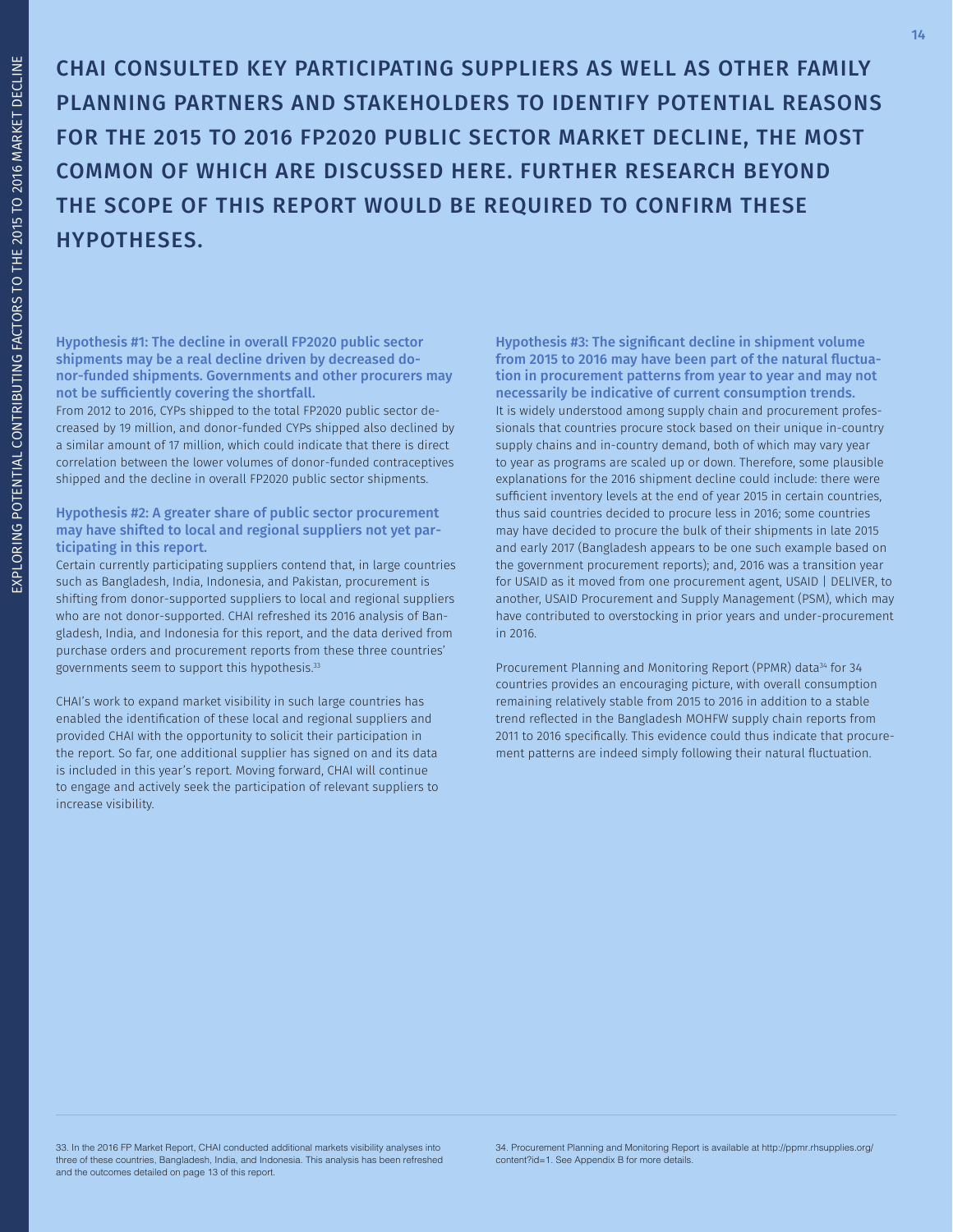## THE AVAILABILITY OF FUTURE FUNDING FOR CONTRACEPTIVE COMMODITIES COULD SIGNIFICANTLY IMPACT THE FAMILY PLANNING COMMODITY MARKET.

A number of recent analyses, including RHSC's 2016 Global Contraceptive Commodity Gap Analysis<sup>35</sup>, have identified significant funding gaps based on current and existing family planning spending levels. US\$500 million would be needed from 2017 to 2020 to address the public sector funding gaps in 20<sup>36</sup> of the largest FP2020 countries alone<sup>37</sup>. In addition, there is continued uncertainty with regard to the U.S. government's financial commitment to family planning moving forward<sup>38</sup>. Any significant funding cuts could exacerbate the funding constraint as USAID's estimated contribution to family planning accounts for 28 percent of

the direct funding for contraceptives and distribution in the developing world<sup>39</sup>. Further, it is unclear whether the committed funding stemming from new initiatives such as SHE DECIDES and the recent 2017 London Family Planning Summit will be sufficient to cover the funding gaps. Should the funding challenges remain unaddressed, there could be a decline in the public sector family planning commodity market and subsequently, in the number of users of modern methods of contraception.

35. RHSC Global Contraceptive Commodity Gap Analysis, available at https://www.rhsupplies. org/uploads/tx\_rhscpublications/Global\_Contraceptive\_Commodity\_Gap\_Analysis\_2016.pdf 36. The 20 countries include: Bangladesh, Burkina Faso, Cameroon, Democratic Republic of Congo, Côte d'Ivoire, Ethiopia, Ghana, Kenya, Lao PDR, Liberia, Malawi, Mauritania, Mozambique, Niger, Nigeria, Rwanda, Senegal, Tanzania, Togo, and Uganda.

37. In 2016, these countries represented ~57 percent of the 69 FP2020 public sector market, as defined by this report.

38. In May 2017, the current U.S. administration proposed to eliminate funding for international family planning programs for fiscal year 2018 (FY 2018). (https://www.whitehouse.gov/sites/ whitehouse.gov/files/omb/budget/fy2018/msar.pdf, accessed July 17th 2017). In July 2017, the House Committee on Appropriations approved the FY 2018 State & Foreign Operations (SFOPs) Bill. (https://appropriations.house.gov/uploadedfiles/bills-115hr-sc-ap--stateforop-fy2018stateforeignoperationsappropriations.pdf, accessed September 22nd, 2017). In September 2017, the Senate Committee on Appropriations approved the FY 2018 SFOPs Bill. (https://www. appropriations.senate.gov/imo/media/doc/FY2018%20State%20Foreign%20Operations%20 Appropriations%20Bill%20-%20S1780.pdf, accessed September 22nd 2017). 39. Available at https://www.vox.com/policy-and-politics/2017/5/24/15681216/trump-budget-cuts-funding-global-family-planning-famine-relief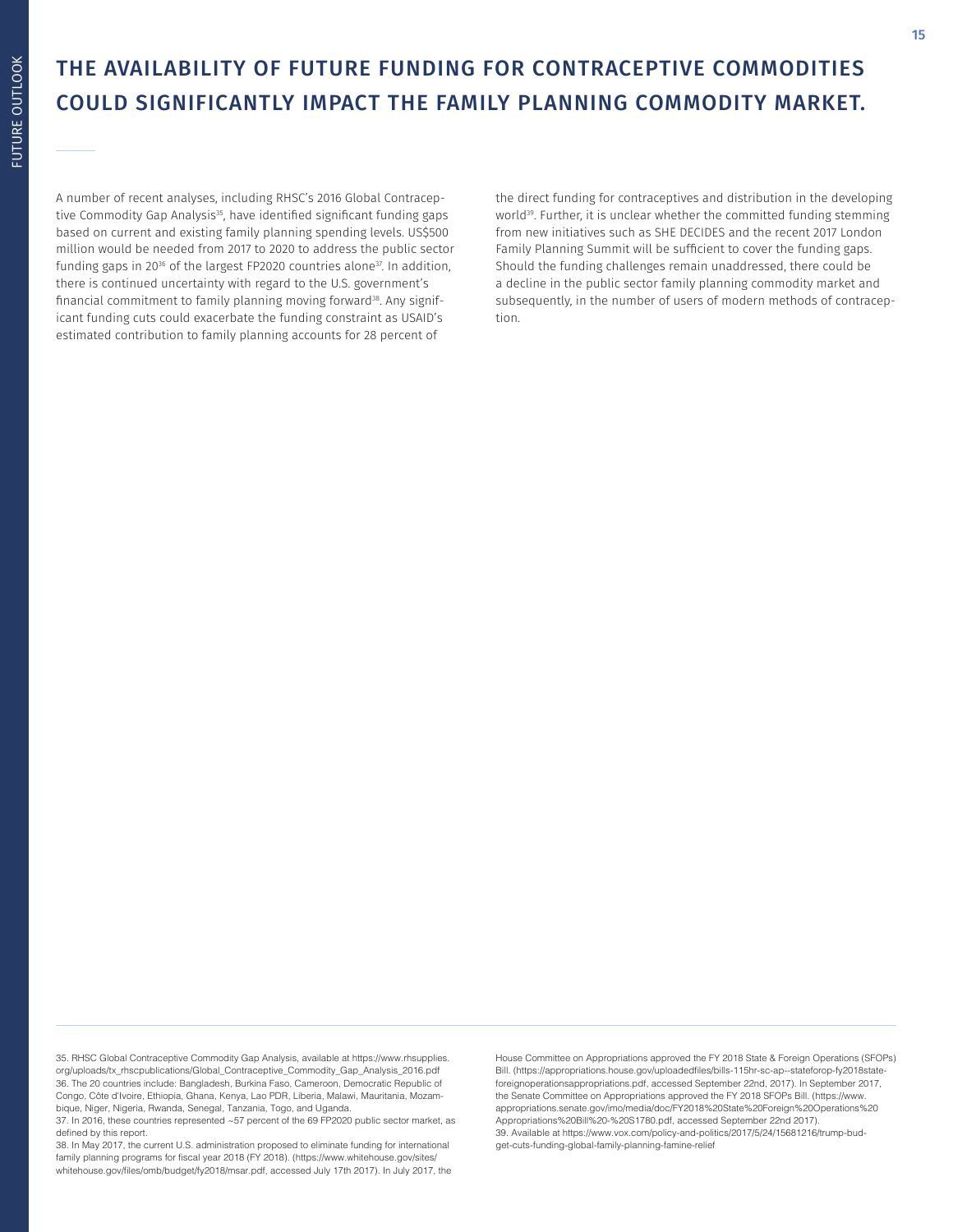### About the Global Markets Visibility Project

The Global Markets Visibility Project is a landmark initiative that resulted in the publication of the first Family Planning Market Report in May 2015, which provided the community with its first detailed glimpse into the public sector family planning market across the 69 FP2020 countries. This is the third iteration of the report. The initiative provides insightful and strategic outputs for donors, MOHs, implementing organizations, and suppliers to develop and implement more effective strategies aimed at ensuring that an additional 120 million women in the world's 69 poorest countries are enabled to use family planning products and services by 2020. This report is a joint collaboration with the Reproductive Health Supplies Coalition (RHSC). The initial 2015 report comprised data from 11 manufacturers. Each manufacturer entered into a formal MOU with CHAI or provided their information through collaborations with the Generic Manufacturers Caucus for Reproductive Health (GEMs) and i+solutions. Coverage has expanded since the publication of the initial report, with 14 suppliers currently participating in the project. Donors, suppliers, and partners expressed strong interest to continue this project, build on our progress, and strengthen the family planning community's market knowledge.

### About the Participating Suppliers

#### Bayer

Bayer is a Germany-based life science company with core competencies in health care and agriculture. Its contraceptive product portfolio includes contraceptive implants, LNG-IUS, combined oral contraceptives, and injectables.

#### CR Zizhu

China Resources Zizhu Pharmaceutical Co., Ltd. (CR Zizhu) is a manufacturer of reproductive health products based in China. Its contraceptive product portfolio includes emergency oral contraceptives and combined oral contraceptives.

#### Cipla

Cipla Limited is an India-based generic manufacturer with over 1,500 products in the areas of respiratory diseases, HIV/AIDS, malaria, MDRTB, and reproductive health. Its contraceptive product portfolio includes emergency contraceptives and combined oral contraceptives.

#### Cupid

Cupid Limited is a manufacturer of both male and female condoms based in India. Its services include contract manufacturing (e.g., Playboy condoms, Trust condoms) and research and development, as well as the marketing and manufacturing of its own branded products.

#### Mylan

Mylan is a U.S. based healthcare company with over 7,500 marketed products. Its contraceptive product portfolio includes orals (combined, progestin only, and emergency) and injectable contraceptives, IUDs, and tubal rings used for female sterilization<sup>40</sup>.

#### Helm AG

Helm AG is a Germany-based family owned multifunctional distribution company specializing in: Chemicals (Feedstocks and Derivatives), Crop Protection, Active Pharmaceutical Ingredients, Pharmaceuticals and Medical Products, and Fertilizers. Its main contraceptive product is a 3-month injectable DMPA IM.

### Market Definition, Scope, and Coverage

The total FP2020 public sector market referenced in this report only includes data for the public sector in the 69 FP2020 countries, which is defined as volumes purchased by institutional buyers (USAID, UNFPA, SMOs, etc.) and MOH or government-affiliated procurers.

Although significant efforts have been deployed to collect as much data as possible, it should be noted that this report may not represent the entirety of institutional purchases for the FP2020 public sector, as it includes data from the majority, but not all of the suppliers associated with these markets.

### Merck/MSD

Merck/ MSD is a U.S. based healthcare company. Its contraceptive product portfolio includes contraceptive implants (Implanon) NXT, oral contraceptives (Exluton, Marvelon, Cerazette), and the contraceptive vaginal ring (NuvaRing).

#### Pfizer

Pfizer is a U.S. based healthcare company. Its contraceptive product portfolio includes 3-month injectable DMPA IM (Depo-Provera) and 3-month injectable DMPA SC (Sayana Press).

#### Pregna

Pregna is a manufacturer of contraceptive products based in India. Its contraceptive product portfolio includes LNG-IUS (Eloira), IUDs, and tubal rings used for female sterilization.

### PT Tunggal

PT. Tunggal Idaman Abdi (PT Tunggal) is a pharmaceutical manufacturer focusing on reproductive healthcare based in Indonesia. Its contraceptive product portfolio includes a monthly injectable, a 3-month injectable, a combined oral contraceptive, and an emergency oral contraceptive.

#### Shanghai Dahua

Shanghai Dahua Pharmaceutical Co., Ltd (Dahua) is a manufacturer of contraceptive implants based in China. On June 30th, 2017, the World Health Organization (WHO) pre-qualified Dahua's Levoplant (formerly known as Sino Implant II).

#### SMB

SMB is a manufacturer of medical devices, including IUDs and surgical sutures, based in India. Its key contraceptive product is IUDs, including its Copper T 380A, TCu 380Ag, TCu 380 Plus, and SMB Cu 375.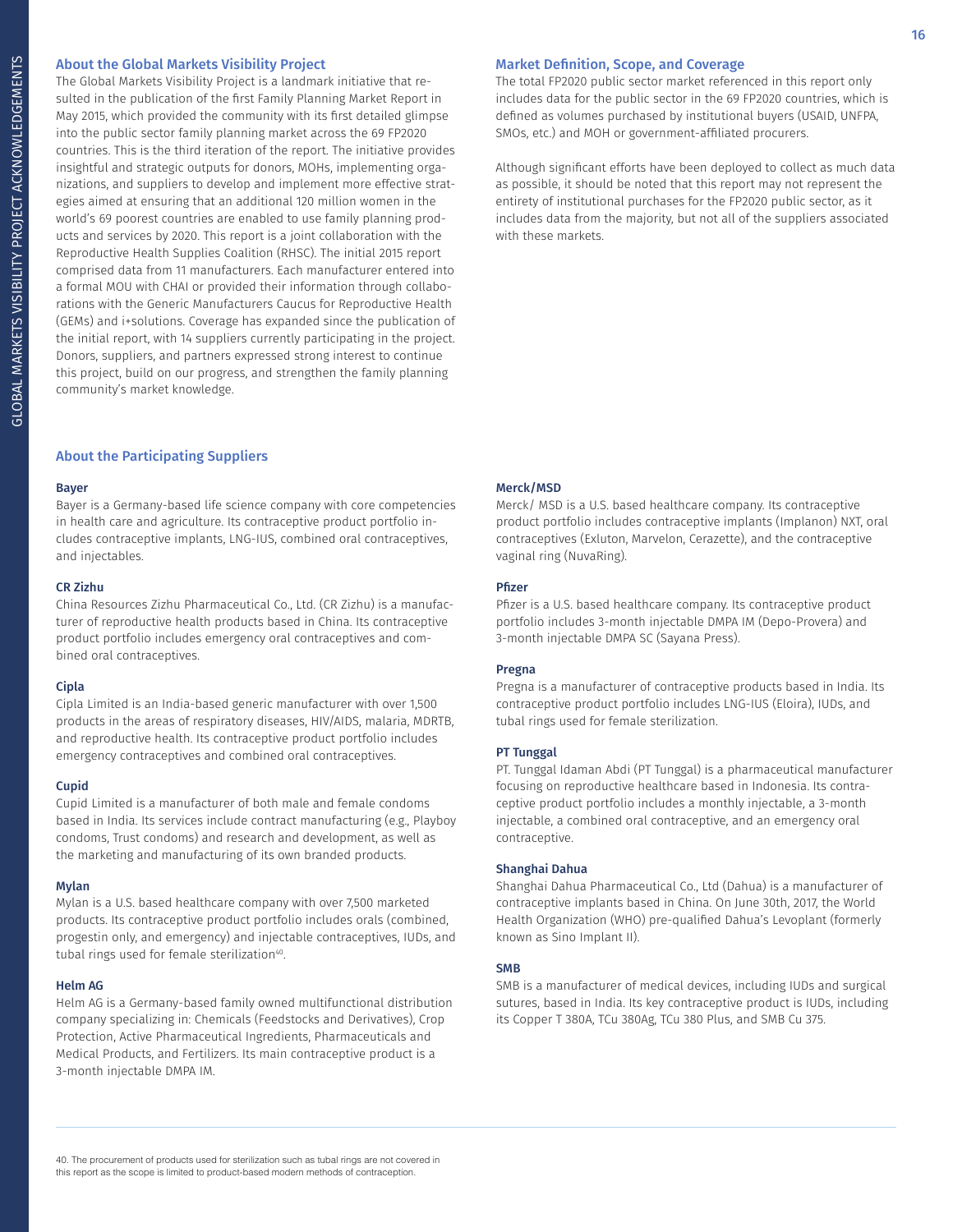### Techno Drugs

Techno Drugs Ltd. is a manufacturer of both human and veterinary medicines based in Bangladesh. Its contraceptive product portfolio includes combined oral contraceptives and injectables. For injectables, Techno Drugs has also served as a supplier to Helm AG previously.

### Veru Healthcare

Veru Healthcare, formerly known as the Female Health Company prior to the merger with Aspen Park Pharmaceuticals, Inc., is a biopharmaceutical company based in the US, focusing on urology and oncology. The company's division, the Female Health Company, is focusing on the global public health sector business with its FC2 female condom. FC2 is approved by FDA and WHO pre-qualified for offering dual protection against sexually transmitted infections and unintended pregnancy.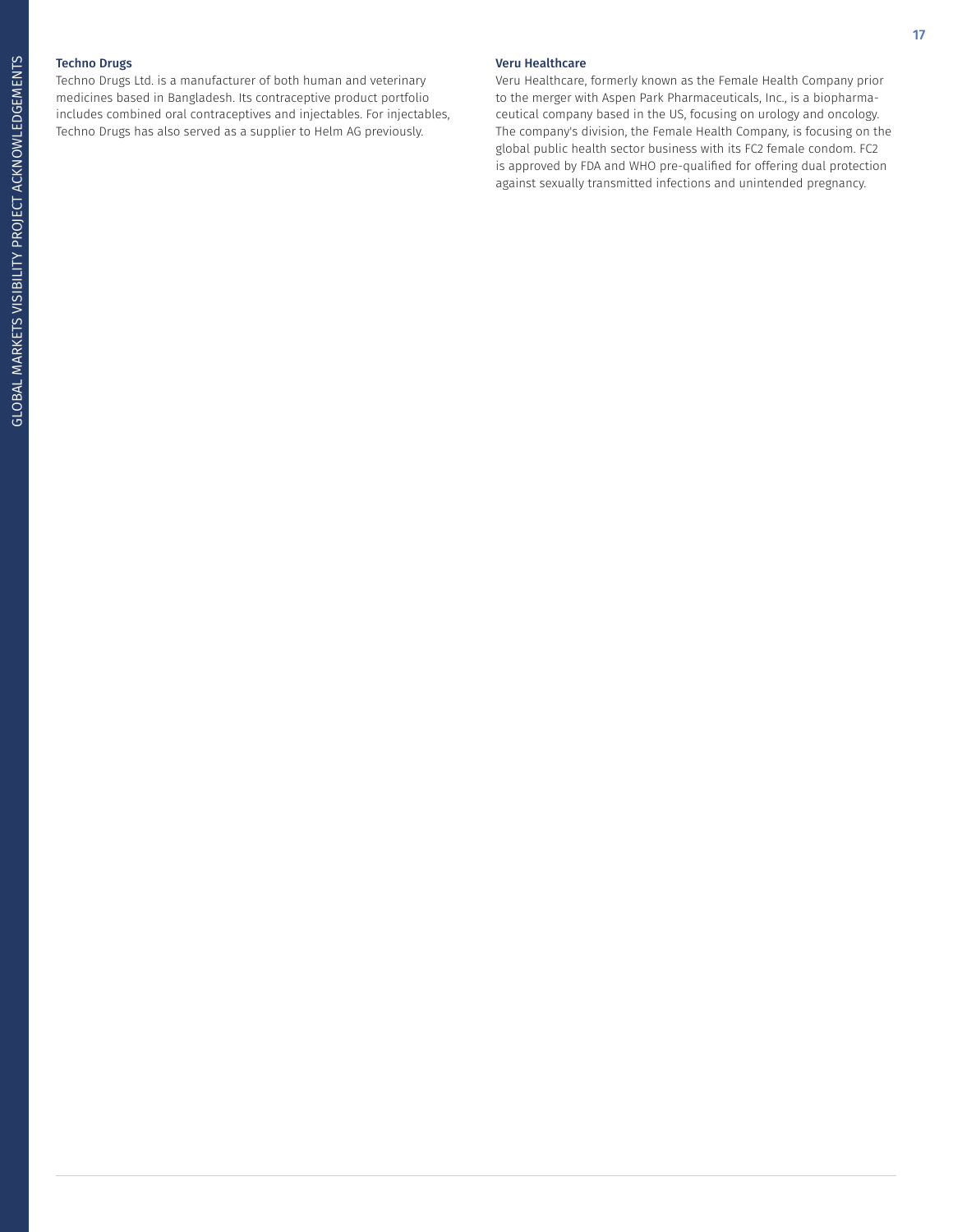**APPENDICES** APPENDICES

| EXHIBIT A.1: 69 FP2020 COUNTRIES CONTRACEPTIVE MARKET VOLUMES BY METHOD, 2011 |                                            |                 |                    |              |              |  |  |
|-------------------------------------------------------------------------------|--------------------------------------------|-----------------|--------------------|--------------|--------------|--|--|
| <b>COUNTRY</b>                                                                | <b>CONDOMS</b><br><b>MALE &amp; FEMALE</b> | <b>IMPLANTS</b> | <b>INJECTABLES</b> | <b>IUDS</b>  | <b>ORALS</b> |  |  |
| Afghanistan                                                                   | 19,572,826                                 | $\mathbf{0}$    | 1,395,200          | 67,000       | 807,674      |  |  |
| <b>Bangladesh</b>                                                             | 112,426,800                                | 422,109         | 18,984,000         | 475,000      | 138,631,121  |  |  |
| <b>Benin</b>                                                                  | 13,249,064                                 | 48,600          | 10,300             | 21,000       | $\mathbf 0$  |  |  |
| <b>Bhutan</b>                                                                 | 2,880,000                                  | $\bf{0}$        | 475,200            | 1,600        | 88,002       |  |  |
| <b>Bolivia</b>                                                                | 1,570,360                                  | 2,350           | $\mathbf 0$        | 35,000       | 210,000      |  |  |
| <b>Burkina Faso</b>                                                           | $\pmb{0}$                                  | 2,000           | $\bf{0}$           | $\bf{0}$     | 1,597,501    |  |  |
| <b>Burundi</b>                                                                | 14,673,200                                 | 44,600          | $\overline{0}$     | 39,000       | 33,335       |  |  |
| Cambodia                                                                      | 1,764,000                                  | 19,000          | $\bf{0}$           | 20,000       | 20,000       |  |  |
| Cameroon                                                                      | $\mathbf 0$                                | 11,500          | $\mathbf{0}$       | 31,000       | 50,200       |  |  |
| <b>Central African</b><br>Republic                                            | 6,410,600                                  | 500             | 200                | $\mathbf 0$  | 91,403       |  |  |
| Chad                                                                          | 1,567,600                                  | 15,000          | 52,000             | 1,000        | $\mathbf{0}$ |  |  |
| Comoros                                                                       | 1,008,000                                  | 1,024           | 26,800             | 100          | $\bf{0}$     |  |  |
| <b>Democratic Republic</b><br>of Congo                                        | 73,252,800                                 | 8,500           | 350,000            | 26,000       | 1,295,595    |  |  |
| Congo Rep                                                                     | 20,566,352                                 | 10              | 1,412,400          | 500          | 391,905      |  |  |
| Cote d'Ivoire                                                                 | 34,967,400                                 | $\pmb{0}$       | 630,800            | 10,000       | 2,613,145    |  |  |
| Djibouti                                                                      | 590,240                                    | $\pmb{0}$       | $\pmb{0}$          | 1,500        | $\bf{0}$     |  |  |
| <b>Egypt Arab Rep</b>                                                         | 50,400                                     | 17,500          | 4,780,000          | 2,135,000    | 3,000,000    |  |  |
| Eritrea                                                                       | 7,804,000                                  | 5,100           | $\pmb{0}$          | 5,500        | 61,672       |  |  |
| Ethiopia                                                                      | 146,223,384                                | 382,704         | 5,471,200          | 420,000      | 7,752,440    |  |  |
| Gambia                                                                        | 1,585,000                                  | 100             | 10,000             | 500          | 433,337      |  |  |
| Ghana                                                                         | 5,514,000                                  | 57,674          | 3,044,000          | $\mathbf{0}$ | $\pmb{0}$    |  |  |
| Guinea                                                                        | 7,932,400                                  | 1,000           | 546,240            | 11,000       | 233,335      |  |  |
| Guinea-Bissau                                                                 | 1,555,000                                  | 5,000           | $\pmb{0}$          | $\pmb{0}$    | 5,001        |  |  |
| Haiti                                                                         | 54,534,096                                 | 0               | 976,800            | $\pmb{0}$    | 200,001      |  |  |
| <b>Honduras</b>                                                               | 19,202,400                                 | $\mathbf 0$     | 148,000            | 22,453       | 943,300      |  |  |
| India                                                                         | $\pmb{0}$                                  | $\pmb{0}$       | 193,201            | 1,959,570    | 8,661,563    |  |  |
| Indonesia                                                                     | 210,000                                    | $\pmb{0}$       | $\mathbf 0$        | 316,721      | 50,001       |  |  |
| Iraq                                                                          | $\pmb{0}$                                  | $\pmb{0}$       | $\pmb{0}$          | 75,000       | 2,633,250    |  |  |
| Kenya                                                                         | 48,266,720                                 | 505,209         | 1,370,032          | $\pmb{0}$    | 15,136,914   |  |  |
| Korea Dem Rep                                                                 | 1,267,200                                  | $\pmb{0}$       | $\pmb{0}$          | 36,150       | 139,500      |  |  |
| Kyrgyz Republic                                                               | 5,202,600                                  | $\pmb{0}$       | $\pmb{0}$          | 160,000      | $\mathbf{0}$ |  |  |
| Lao PDR                                                                       | 8,484,208                                  | 6,200           | 650,000            | $\pmb{0}$    | 922,112      |  |  |
| Lesotho                                                                       | 8,356,936                                  | 2,000           | 65,000             | $\pmb{0}$    | 63,000       |  |  |
|                                                                               |                                            |                 |                    |              |              |  |  |

41. Female condoms are aggregated with male condoms by country in order to protect data confidentiality.

42. Other FP2020 shipment volumes include shipments to procurer (USAID, UNFPA, SMOs) warehouses in non-FP2020 countries, such as Belgium, Denmark, France, Germany, Netherlands, Norway, Sweden, Switzerland, UK, and US. Although these volumes were shipped to

non-FP2020 countries, the end shipment destination of these volumes would likely be the 69 FP2020. As a result, these non-FP2020 volumes were included in the total shipments to 69 FP2020 countries after it was confirmed that the specific non-FP2020 volumes were associated with institutional purchases.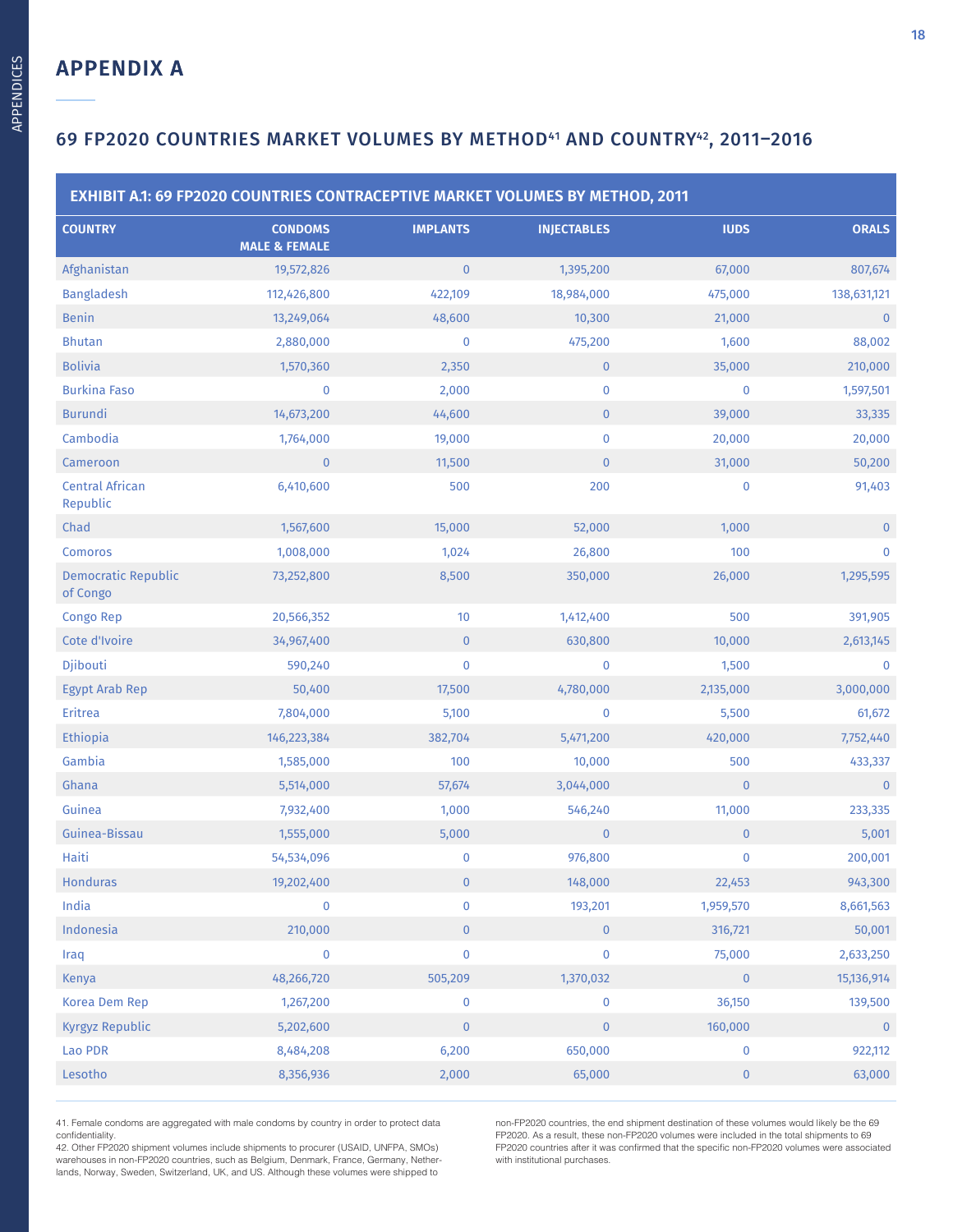| EXHIBIT A.1: 69 FP2020 COUNTRIES CONTRACEPTIVE MARKET VOLUMES BY METHOD, 2011 |                                            |                 |                    |              |                |  |  |
|-------------------------------------------------------------------------------|--------------------------------------------|-----------------|--------------------|--------------|----------------|--|--|
| <b>COUNTRY</b>                                                                | <b>CONDOMS</b><br><b>MALE &amp; FEMALE</b> | <b>IMPLANTS</b> | <b>INJECTABLES</b> | <b>IUDS</b>  | <b>ORALS</b>   |  |  |
| Liberia                                                                       | 22,048,800                                 | 3,000           | 423,200            | $\pmb{0}$    | $\pmb{0}$      |  |  |
| Madagascar                                                                    | 24,254,800                                 | 124,318         | 1,913,600          | 4,500        | 324,550        |  |  |
| Malawi                                                                        | 11,886,001                                 | 46,452          | 540,000            | $\pmb{0}$    | 50,000         |  |  |
| Mali                                                                          | 1,000                                      | 53,600          | 1,292,625          | 41,501       | $\pmb{0}$      |  |  |
| Mauritania                                                                    | 3,600,000                                  | 3,728           | 6,000              | 5,500        | 533,336        |  |  |
| Mongolia                                                                      | 10,002,880                                 | 1,000           | $\mathbf{0}$       | $\mathbf{0}$ | 321,000        |  |  |
| Mozambique                                                                    | 96,394,000                                 | 5,010           | 1,241,400          | 41,000       | 5,393,262      |  |  |
| Myanmar                                                                       | 56, 563, 712                               | 4,000           | $\pmb{0}$          | $\mathbf 0$  | 6,918,499      |  |  |
| <b>Nepal</b>                                                                  | 33,641,000                                 | $\mathbf 0$     | 327,600            | 10,000       | 250,000        |  |  |
| Nicaragua                                                                     | 13,356,000                                 | $\mathbf 0$     | 332,100            | 50,000       | 842,001        |  |  |
| <b>Niger</b>                                                                  | 10,000                                     | 4,612           | 814,000            | 2,800        | 400,000        |  |  |
| <b>Nigeria</b>                                                                | 78,948,652                                 | 32,900          | 3,157,500          | 209,000      | 1,055,335      |  |  |
| Pakistan                                                                      | 249,431,800                                | 25,300          | 5,862,000          | 200,000      | 400,299        |  |  |
| Papua New Guinea                                                              | 2,500,000                                  | 2,000           | $\mathbf 0$        | $\mathbf{0}$ | 1,663,200      |  |  |
| Philippines                                                                   | 740,800                                    | $\bf{0}$        | $\pmb{0}$          | $\pmb{0}$    | 6,639,745      |  |  |
| Rwanda                                                                        | 30,211,488                                 | $\mathbf 0$     | 1,768,400          | 18,600       | $\pmb{0}$      |  |  |
| Sao Tome and<br>Principe                                                      | 2,190,600                                  | $\pmb{0}$       | 852,075            | 200          | 47,129         |  |  |
| Senegal                                                                       | 11,400,000                                 | 10,350          | $\mathbf 0$        | 3,000        | 220,000        |  |  |
| Sierra Leone                                                                  | 4,515,800                                  | 91,700          | $\pmb{0}$          | 35,500       | 1,206,269      |  |  |
| Solomon Islands                                                               | 30,000                                     | $\mathbf 0$     | $\overline{0}$     | $\mathbf 0$  | 24,000         |  |  |
| Somalia                                                                       | $\bf{0}$                                   | $\pmb{0}$       | $\pmb{0}$          | $\bf{0}$     | 0              |  |  |
| South Sudan                                                                   | 4,161,000                                  | $\mathbf{0}$    | $\mathbf{0}$       | $\pmb{0}$    | $\overline{0}$ |  |  |
| Sri Lanka                                                                     | 779,600                                    | 10,000          | $\bf{0}$           | 80,000       | 2,191,240      |  |  |
| Sudan                                                                         | 10,591,344                                 | 3,500           | $\mathbf 0$        | 2,000        | 1,167,875      |  |  |
| Tajikistan                                                                    | 10,105,072                                 | 5,440           | $\pmb{0}$          | 150,000      | 0              |  |  |
| Tanzania                                                                      | 29,772,456                                 | 240,104         | 6,176,400          | 25,000       | 1,410,170      |  |  |
| Timor-Leste                                                                   | 57,600                                     | 1,100           | $\pmb{0}$          | 3,500        | 145,002        |  |  |
| <b>Togo</b>                                                                   | 14,392,368                                 | 16,500          | $\mathbf{0}$       | 6,400        | 12,663         |  |  |
| Uganda                                                                        | 82,319,600                                 | 86,688          | 2,089,800          | 83,785       | 334,220        |  |  |
| Uzbekistan                                                                    | 5,414,112                                  | $\mathbf 0$     | $\mathbf 0$        | 1,500,000    | 600,000        |  |  |
| Vietnam                                                                       | 15,049,000                                 | 9,000           | 1,180,000          | 1,772,000    | $\mathbf 0$    |  |  |
| <b>West Bank and Gaza</b>                                                     | 4,521,600                                  | $\mathbf 0$     | $\pmb{0}$          | $\mathbf 0$  | $\pmb{0}$      |  |  |
| <b>Western Sahara</b>                                                         | 0                                          | $\pmb{0}$       | $\pmb{0}$          | $\bf{0}$     | $\mathbf 0$    |  |  |
| Yemen Rep                                                                     | 829,440                                    | 6,625           | 2,001,875          | 30,000       | 3,971,120      |  |  |
| Zambia                                                                        | 58,807,168                                 | $\mathbf 0$     | 1,544,200          | $\mathbf 0$  | 748,000        |  |  |
| Zimbabwe                                                                      | 126,944,000                                | 61,900          | 782,500            | 2,600        | 14,836,223     |  |  |
| Other FP2020                                                                  | 6,937,864                                  | 692,800         | 385,700            | 145,850      | 76,285,355     |  |  |

Shipment Volumes

Sources: [1] Historical Supplier-Reported Shipment Data; [2] RHI Shipment Data, May 2017.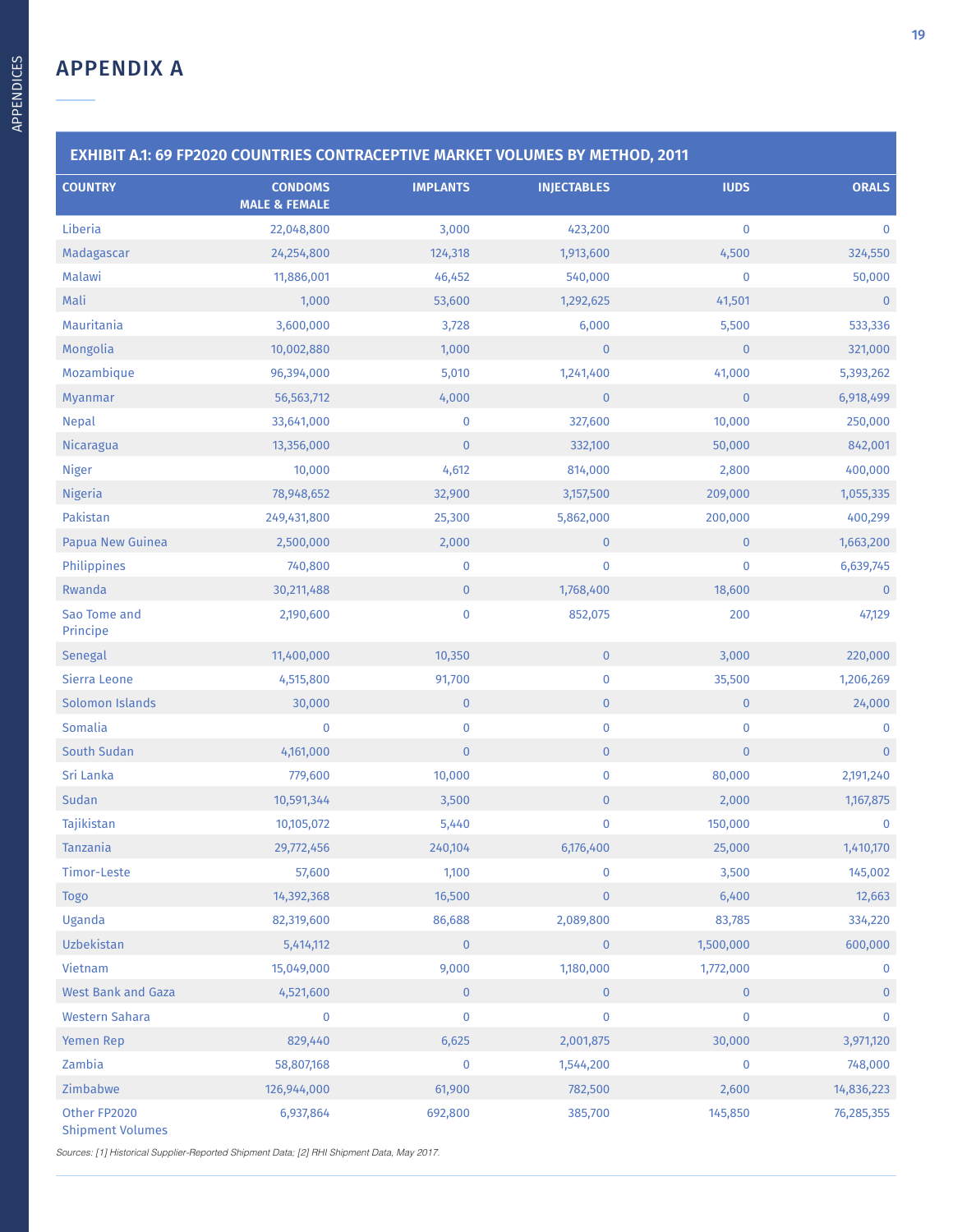| EXHIBIT A.2: 69 FP2020 COUNTRIES CONTRACEPTIVE MARKET VOLUMES BY METHOD, 2012 |                                            |                 |                    |              |                |  |  |
|-------------------------------------------------------------------------------|--------------------------------------------|-----------------|--------------------|--------------|----------------|--|--|
| <b>COUNTRY</b>                                                                | <b>CONDOMS</b><br><b>MALE &amp; FEMALE</b> | <b>IMPLANTS</b> | <b>INJECTABLES</b> | <b>IUDS</b>  | <b>ORALS</b>   |  |  |
| Afghanistan                                                                   | 12,418,680                                 | 3,000           | 619,300            | 30,000       | 199,470        |  |  |
| <b>Bangladesh</b>                                                             | 26,736,000                                 | 512,800         | 18,562,000         | 515,000      | 146,646,964    |  |  |
| <b>Benin</b>                                                                  | 21,806,400                                 | 16,500          | $\pmb{0}$          | 19,000       | $\overline{0}$ |  |  |
| <b>Bhutan</b>                                                                 | 3,456,000                                  | $\bf{0}$        | 70,000             | $\bf{0}$     | 97,899         |  |  |
| <b>Bolivia</b>                                                                | 121,000                                    | 25,300          | $\mathbf{0}$       | 6,000        | 3,000          |  |  |
| <b>Burkina Faso</b>                                                           | 16,741,200                                 | 117,100         | 1,369,900          | 16,500       | 2,348,935      |  |  |
| <b>Burundi</b>                                                                | 6,272,000                                  | 120,000         | 996,000            | 175,000      | 608,160        |  |  |
| Cambodia                                                                      | 748,656                                    | 29,676          | 307,600            | 58,650       | 1,125,338      |  |  |
| Cameroon                                                                      | 3,162,000                                  | 12,300          | $\mathbf{0}$       | 20,000       | 17,840         |  |  |
| <b>Central African</b><br>Republic                                            | 3,415,400                                  | 13,600          | 198,400            | 1,000        | 1,031,664      |  |  |
| Chad                                                                          | 70,000                                     | 25,800          | 30,000             | 3,000        | $\mathbf{0}$   |  |  |
| Comoros                                                                       | 576,000                                    | 500             | 15,000             | $\mathbf 0$  | 17,199         |  |  |
| <b>Democratic Republic</b><br>of Congo                                        | 148,830,600                                | 46,800          | 1,344,000          | 39,000       | 4,210,965      |  |  |
| <b>Congo Rep</b>                                                              | 7,018,400                                  | 300             | 800,000            | $\mathbf 0$  | $\mathbf 0$    |  |  |
| Cote d'Ivoire                                                                 | 37,371,000                                 | 16,456          | 700,000            | $\mathbf{0}$ | 2,455,000      |  |  |
| Djibouti                                                                      | 519,680                                    | $\bf{0}$        | $\pmb{0}$          | 500          | 96,000         |  |  |
| <b>Egypt Arab Rep</b>                                                         | 2,185,920                                  | 45,000          | 5,000,000          | 338,000      | 4,746,366      |  |  |
| Eritrea                                                                       | 100,000                                    | 100             | $\mathbf 0$        | $\mathbf 0$  | 21,600         |  |  |
| Ethiopia                                                                      | 173,877,714                                | 1,471,188       | 16,429,200         | 257,200      | 8,545,593      |  |  |
| Gambia                                                                        | 1,000                                      | 5,000           | 1,000              | $\mathbf 0$  | 24,000         |  |  |
| Ghana                                                                         | 7,605,000                                  | 196,460         | 2,172,000          | $\mathbf{0}$ | 120,000        |  |  |
| Guinea                                                                        | 4,428,640                                  | 7,000           | 713,000            | 2,600        | 1,650,800      |  |  |
| Guinea-Bissau                                                                 | 730,000                                    | 10,000          | 14,000             | 22,000       | 4,641          |  |  |
| Haiti                                                                         | 69,799,680                                 | 6,000           | 1,607,200          | 1,000        | 346,560        |  |  |
| <b>Honduras</b>                                                               | 9,772,992                                  | $\overline{0}$  | 691,900            | 19,400       | 1,810,800      |  |  |
| India                                                                         | $\pmb{0}$                                  | 0               | 134,494            | 2,973,600    | 5,750,000      |  |  |
| Indonesia                                                                     | 250,000                                    | $\pmb{0}$       | $\overline{0}$     | 588,850      | $\overline{0}$ |  |  |
| Iraq                                                                          | $\pmb{0}$                                  | 0               | 0                  | $\mathbf 0$  | 3,252,000      |  |  |
| Kenya                                                                         | 151,368,000                                | 176,556         | 9,631,025          | 25,000       | 4,503,281      |  |  |
| Korea Dem Rep                                                                 | 2,592,000                                  | $\pmb{0}$       | 51,000             | 30,000       | 351,999        |  |  |
| <b>Kyrgyz Republic</b>                                                        | 26,602,800                                 | $\pmb{0}$       | 5,600              | 255,000      | 482,880        |  |  |
| Lao PDR                                                                       | 2,865,600                                  | 1,600           | 605,000            | 13,000       | 2,676,480      |  |  |
| Lesotho                                                                       | 1,749,200                                  | $\pmb{0}$       | 110,000            | $\mathbf 0$  | $\overline{0}$ |  |  |
| Liberia                                                                       | 6,286,945                                  | 18,000          | 0                  | $\pmb{0}$    | 4,860          |  |  |
| Madagascar                                                                    | 3,151,400                                  | 174,336         | 2,896,200          | $\mathbf 0$  | 2,881,680      |  |  |
| Malawi                                                                        | 19,956,960                                 | 182,744         | 4,922,400          | 6,000        | 125,791        |  |  |
| Mali                                                                          | 6,433,920                                  | 55,000          | 168,800            | 18,000       | 2,314,375      |  |  |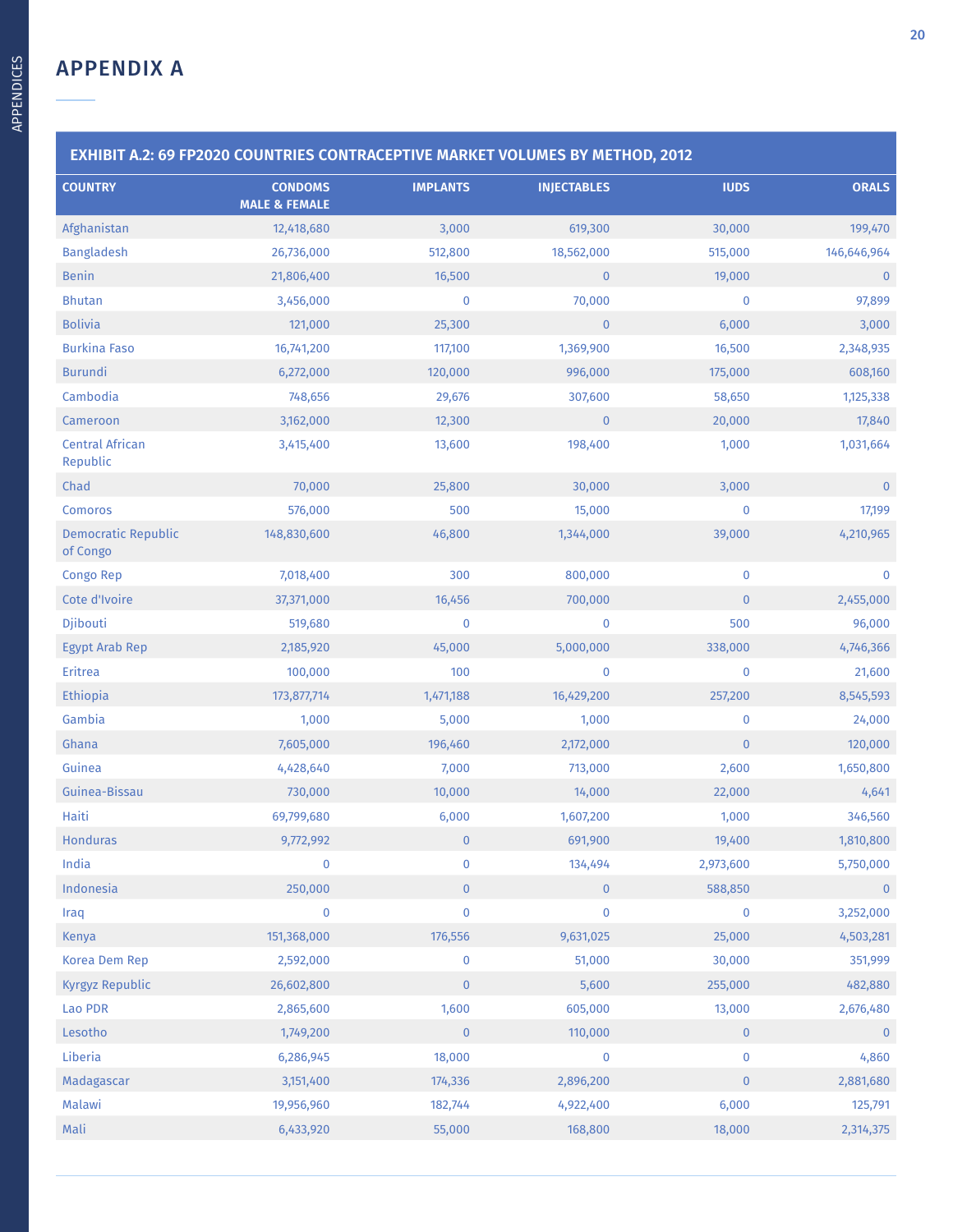| <b>COUNTRY</b>            | <b>CONDOMS</b><br><b>MALE &amp; FEMALE</b> | <b>IMPLANTS</b>         | <b>INJECTABLES</b> | <b>IUDS</b>    | <b>ORALS</b> |
|---------------------------|--------------------------------------------|-------------------------|--------------------|----------------|--------------|
| Mauritania                | 20,000                                     | $\pmb{0}$               | 13,400             | $\pmb{0}$      | $\mathbf 0$  |
| Mongolia                  | 6,073,000                                  | 5,120                   | 120,000            | $\mathbf 0$    | 652,797      |
| Mozambique                | 98,478,960                                 | 30,000                  | 2,490,000          | $\pmb{0}$      | 6,419,170    |
| Myanmar                   | 9,785,112                                  | $\mathbf{0}$            | 1,501,600          | 18,000         | 6,864,858    |
| <b>Nepal</b>              | 66,400,720                                 | 88,000                  | 237,600            | 104,600        | $\mathbf 0$  |
| <b>Nicaragua</b>          | 4,229,280                                  | $\pmb{0}$               | 450,400            | 11,896         | 822,055      |
| <b>Niger</b>              | 24,400                                     | 3,108                   | 200,600            | 10,000         | 740,850      |
| <b>Nigeria</b>            | 199,399,440                                | 328,212                 | 14,321,300         | 872,634        | 3,025,137    |
| Pakistan                  | 252,501,000                                | 70,768                  | 857,600            | 90,700         | 226,701      |
| Papua New Guinea          | 600,000                                    | 26,500                  | 800,000            | 600            | 6,335        |
| Philippines               | 2,001,600                                  | 1,536                   | 200,000            | 447,514        | 14,565,234   |
| Rwanda                    | 15,724,568                                 | 20,060                  | 776,400            | $\overline{0}$ | 105,000      |
| Sao Tome and<br>Principe  | 1,682,600                                  | 6,100                   | 15,000             | 5,000          | 125,400      |
| Senegal                   | 14,407,000                                 | 77,056                  | 1,478,400          | 14,000         | 1,002        |
| Sierra Leone              | 1,122,000                                  | $\pmb{0}$               | 250,000            | 15,990         | 739,073      |
| Solomon Islands           | $\pmb{0}$                                  | $\mathbf{0}$            | $\mathbf{0}$       | $\mathbf{0}$   | $\pmb{0}$    |
| Somalia                   | $\pmb{0}$                                  | 2,000                   | 0                  | $\bf{0}$       | 20,000       |
| South Sudan               | 2,400,000                                  | 5,004                   | $\overline{0}$     | $\pmb{0}$      | $\mathbf{0}$ |
| Sri Lanka                 | $\pmb{0}$                                  | 74,800                  | 250,000            | 1,800          | 2,167,010    |
| Sudan                     | 3,335,968                                  | 25,040                  | $\mathbf{0}$       | 9,000          | 3,968,200    |
| Tajikistan                | 1,800,600                                  | $\pmb{0}$               | 41,500             | 140,000        | 432,480      |
| Tanzania                  | 52,549,408                                 | 351,500                 | 4,155,900          | 47,000         | 2,105,540    |
| Timor-Leste               | 2,592,000                                  | 5,450                   | 0                  | 2,000          | 128,571      |
| <b>Togo</b>               | 43,054,408                                 | 26,000                  | 322,400            | $\overline{0}$ | 27,000       |
| Uganda                    | 89,421,536                                 | 396,829                 | 6,249,200          | 76,896         | 114,400      |
| Uzbekistan                | 3,635,000                                  | $\overline{\mathbf{0}}$ | 445,000            | 800,000        | 1,121,280    |
| Vietnam                   | 52,546,800                                 | 23,976                  | 900,000            | 800,000        | 138,999      |
| <b>West Bank and Gaza</b> | $\pmb{0}$                                  | $\pmb{0}$               | $\overline{0}$     | $\mathbf{0}$   | $\mathbf{0}$ |
| <b>Western Sahara</b>     | $\pmb{0}$                                  | $\mathbf 0$             | 0                  | $\mathbf 0$    | $\mathbf 0$  |
| Yemen Rep                 | 3,801,888                                  | 24,000                  | 180,000            | 95,000         | 3,443,504    |
| Zambia                    | 39,274,440                                 | 38,300                  | 2,010,800          | $\pmb{0}$      | 1,655,200    |
| Zimbabwe                  | 99,270,000                                 | 113,600                 | 634,200            | 6,050          | 14,254,948   |
| Other FP2020              | 15,667,176                                 | 721,200                 | 12,500             | 84,400         | 51,712,916   |

Shipment Volumes

Sources: [1] Historical Supplier-Reported Shipment Data; [2] RHI Shipment Data, May 2017.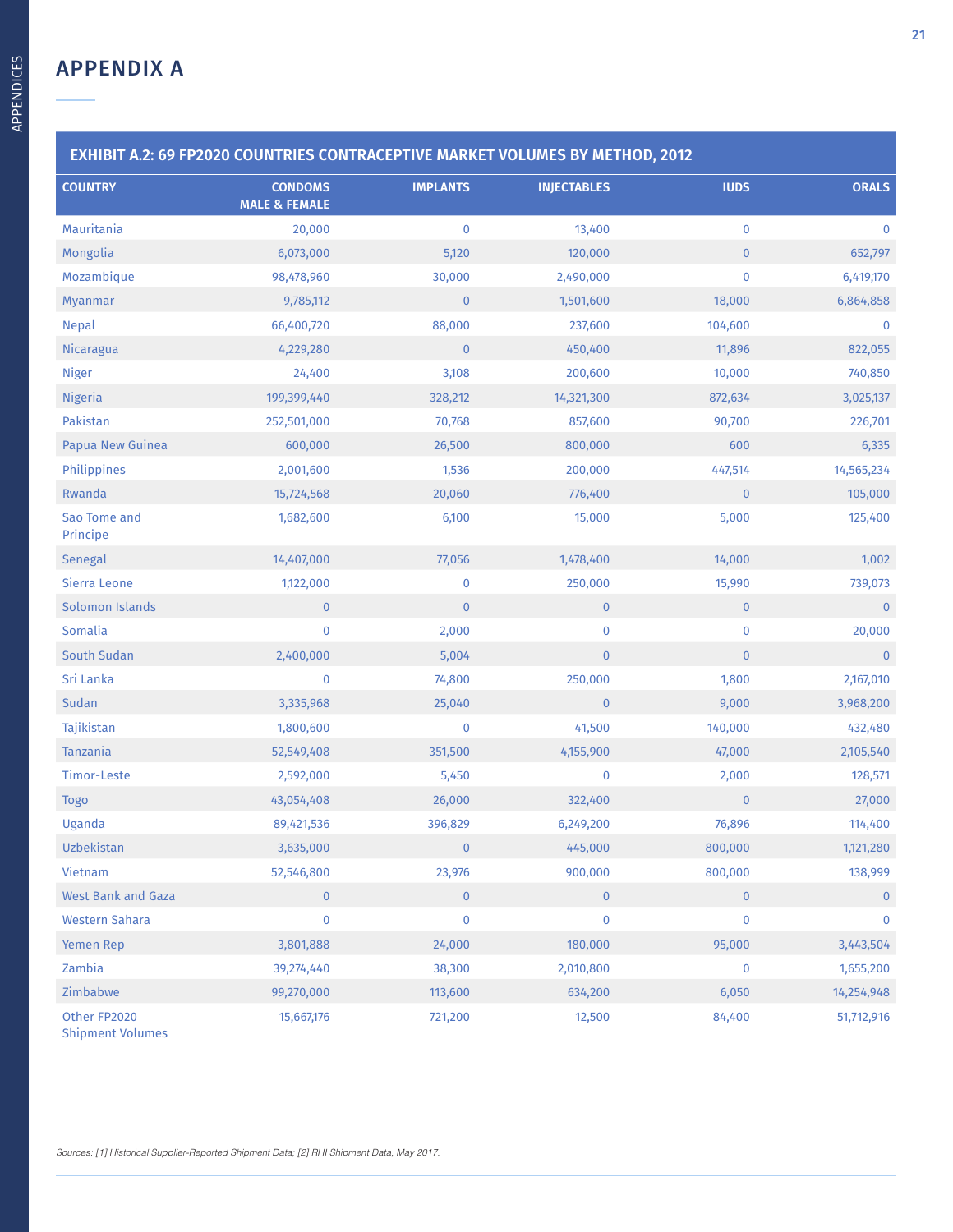**COUNTRY** 

| <b>EXHIBIT A.3: 69 FP2020 COUNTRIES CONTRACEPTIVE MARKET VOLUMES BY METHOD, 2013</b> |                                            |                 |                    |              |              |  |  |
|--------------------------------------------------------------------------------------|--------------------------------------------|-----------------|--------------------|--------------|--------------|--|--|
| <b>COUNTRY</b>                                                                       | <b>CONDOMS</b><br><b>MALE &amp; FEMALE</b> | <b>IMPLANTS</b> | <b>INJECTABLES</b> | <b>IUDS</b>  | <b>ORALS</b> |  |  |
| Afghanistan                                                                          | 23,181,800                                 | $\mathbf{0}$    | 1,550,000          | $\mathbf{0}$ | 17,001       |  |  |
| <b>Bangladesh</b>                                                                    | 10,111,950                                 | 0               | 14,200,000         | $\mathbf 0$  | 76,298,840   |  |  |
| <b>Benin</b>                                                                         | 6,790,800                                  | 44,200          | 32,400             | 32,000       | 180,000      |  |  |
| <b>Bhutan</b>                                                                        | 295,200                                    | 0               | 0                  | 2,000        | 126,420      |  |  |
|                                                                                      |                                            |                 |                    |              |              |  |  |

| <b>Benin</b>                       | 6,790,800      | 44,200    | 32,400       | 32,000       | 180,000     |
|------------------------------------|----------------|-----------|--------------|--------------|-------------|
| <b>Bhutan</b>                      | 295,200        | $\pmb{0}$ | $\pmb{0}$    | 2,000        | 126,420     |
| <b>Bolivia</b>                     | 3,457,460      | 34,500    | 500,000      | 70,000       | 429,840     |
| <b>Burkina Faso</b>                | 1,411,200      | 257,196   | 215,650      | 28,000       | 565,200     |
| <b>Burundi</b>                     | 640,833        | $\pmb{0}$ | 1,000,000    | $\pmb{0}$    | 574,080     |
| Cambodia                           | 2,160,000      | 51,399    | $\bf{0}$     | 2,000        | 4,320,008   |
| Cameroon                           | $\pmb{0}$      | 30,300    | 12,800       | 57,659       | 1,494,720   |
| <b>Central African</b><br>Republic | 10,449,800     | 6,000     | 183,000      | 1,500        | 1,003,797   |
| Chad                               | 1,337,200      | 44,100    | 628,400      | 13,000       | 2,701,920   |
| Comoros                            | 1,252,800      | 1,600     | 93,300       | 500          | 48,720      |
| Congo Dem Rep                      | 81,658,344     | 187,168   | 1,219,300    | 118,000      | 2,384,472   |
| Congo Rep                          | 20,000         | 800       | 273,500      | 500          | 2,457,988   |
| Cote d'Ivoire                      | 18,607,800     | 14,000    | 240,000      | 2,500        | 4,584,370   |
| Djibouti                           | 2,288,000      | $\pmb{0}$ | 7,600        | 500          | 8,640       |
| <b>Egypt Arab Rep</b>              | 100,800        | 10,801    | 1,000,164    | 2,340,100    | $\bf{0}$    |
| Eritrea                            | 100,000        | 600       | $\pmb{0}$    | $\pmb{0}$    | 50,400      |
| Ethiopia                           | 75,766,296     | 981,740   | 6,159,396    | 160,000      | 15,082,178  |
| Gambia                             | 1,001,800      | 5,000     | 110,000      | $\pmb{0}$    | 253,160     |
| Ghana                              | 34,302,000     | 144,348   | 1,025,500    | 10,000       | 451,280     |
| Guinea                             | 9,150,400      | 13,000    | $\bf{0}$     | 4,000        | $\mathbf 0$ |
| Guinea-Bissau                      | 1,759,600      | 21,400    | 20,600       | 5,500        | 42,840      |
| Haiti                              | 51,940,800     | 1,700     | 1,646,400    | 2,000        | 223,920     |
| <b>Honduras</b>                    | 11,505,600     | 5,056     | 670,000      | $\mathbf 0$  | 1,879,920   |
| India                              | $\mathbf 0$    | $\pmb{0}$ | 18,260       | 650,800      | 17,671,399  |
| Indonesia                          | $\overline{0}$ | 113,500   | $\mathbf{0}$ | 727,409      | $\mathbf 0$ |
| Iraq                               | $\pmb{0}$      | $\pmb{0}$ | $\pmb{0}$    | $\pmb{0}$    | 3,000,000   |
| Kenya                              | 945,600        | 635,043   | 12,635,755   | 1,250        | 6,269,302   |
| Korea Dem Rep                      | 2,462,400      | $\pmb{0}$ | $\bf{0}$     | 15,000       | 96,000      |
| Kyrgyz Republic                    | 5,299,200      | $\pmb{0}$ | 15,000       | $\mathbf{0}$ | 570,300     |
| Lao PDR                            | 655,200        | $\pmb{0}$ | 279,200      | 5,000        | 178,962     |
| Lesotho                            | 37,442,000     | 100       | 120,000      | 15,000       | 238,800     |
| Liberia                            | 17,500,000     | 15,200    | 244,800      | $\bf{0}$     | 400,320     |
| Madagascar                         | 4,547,768      | 239,980   | 5,733,542    | $\pmb{0}$    | 2,376,836   |
| Malawi                             | 74,791,080     | 193,048   | 1,742,327    | 15,610       | 1,590,523   |
| Mali                               | 20,041,008     | 87,700    | 1,197,198    | $\pmb{0}$    | $\pmb{0}$   |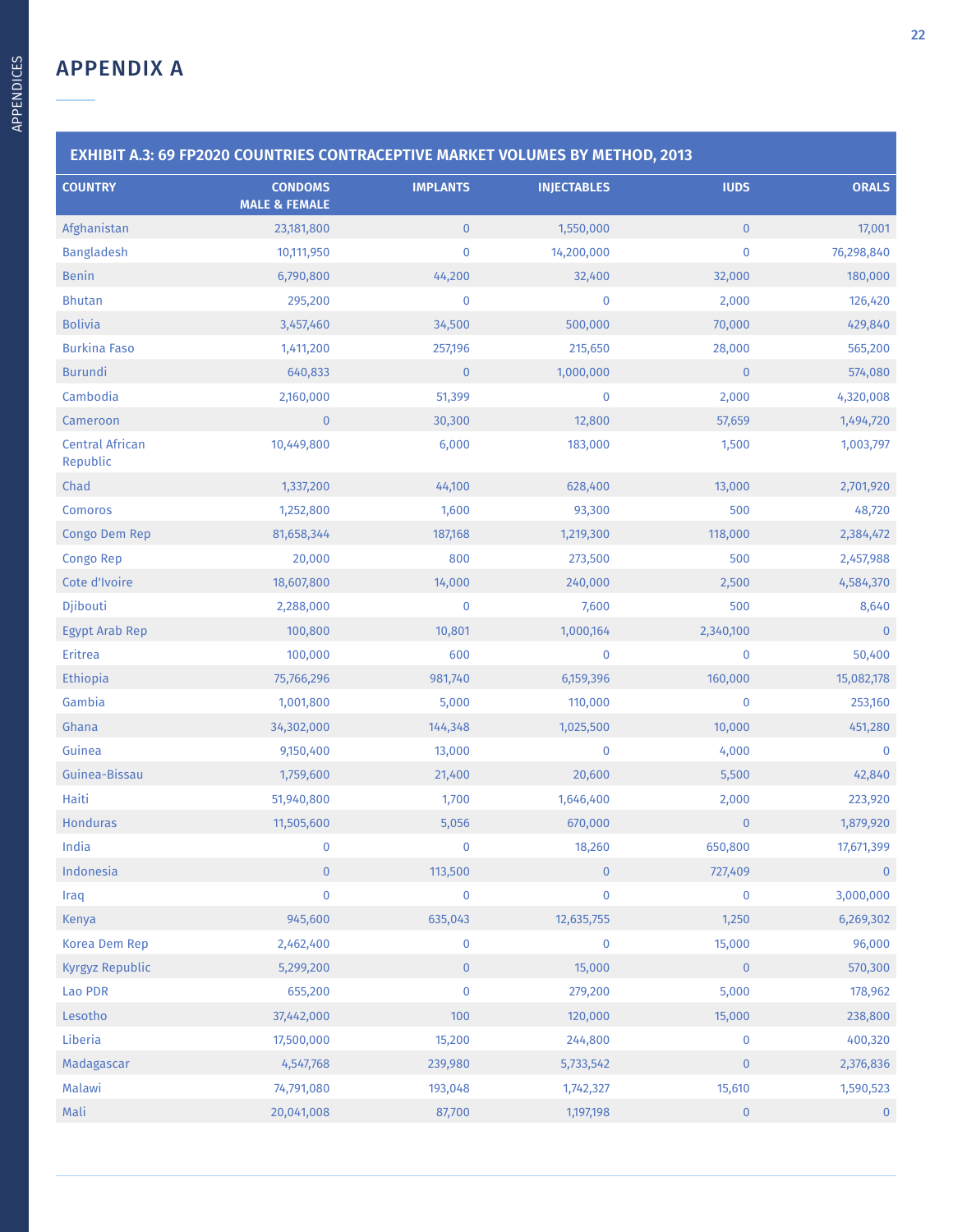| <b>EXHIBIT A.3: 69 FP2020 COUNTRIES CONTRACEPTIVE MARKET VOLUMES BY METHOD, 2013</b> |                                            |                 |                    |              |                |  |  |
|--------------------------------------------------------------------------------------|--------------------------------------------|-----------------|--------------------|--------------|----------------|--|--|
| <b>COUNTRY</b>                                                                       | <b>CONDOMS</b><br><b>MALE &amp; FEMALE</b> | <b>IMPLANTS</b> | <b>INJECTABLES</b> | <b>IUDS</b>  | <b>ORALS</b>   |  |  |
| Mauritania                                                                           | 12,548,900                                 | 5,120           | 156,700            | $\pmb{0}$    | 726,480        |  |  |
| Mongolia                                                                             | 4,633,152                                  | 17,744          | 80,000             | 35,000       | 435,482        |  |  |
| Mozambique                                                                           | 30,528,579                                 | 127,000         | 3,072,000          | 16,000       | 8,425,200      |  |  |
| Myanmar                                                                              | 5,459,032                                  | $\bf 0$         | 821,000            | 23,000       | 10,240,559     |  |  |
| <b>Nepal</b>                                                                         | 6,370,788                                  | 10,000          | 655,200            | 30,000       | $\mathbf 0$    |  |  |
| Nicaragua                                                                            | 4,003,200                                  | 300             | 339,000            | 7,500        | 1,094,813      |  |  |
| <b>Niger</b>                                                                         | 3,394,000                                  | 90,016          | 503,400            | $\pmb{0}$    | 3,183,760      |  |  |
| <b>Nigeria</b>                                                                       | 88,696,740                                 | 344,663         | 2,142,300          | $\pmb{0}$    | 2,303,072      |  |  |
| Pakistan                                                                             | 315,871,100                                | 45,492          | 9,151,200          | 200,400      | $\mathbf 0$    |  |  |
| Papua New Guinea                                                                     | 19,924,800                                 | 38,790          | $\bf{0}$           | 4,000        | 1,313,583      |  |  |
| Philippines                                                                          | $\pmb{0}$                                  | 85,056          | 1,485,000          | $\pmb{0}$    | 9,331,385      |  |  |
| Rwanda                                                                               | 14,132,000                                 | 27,000          | 928,000            | $\pmb{0}$    | 1,477,200      |  |  |
| Sao Tome and<br>Principe                                                             | 5,000                                      | 500             | 0                  | $\pmb{0}$    | 6,000          |  |  |
| Senegal                                                                              | 10,385,200                                 | $\mathbf 0$     | 1,159,000          | 26,000       | $\mathbf{0}$   |  |  |
| Sierra Leone                                                                         | 11,122,800                                 | 36,600          | 733,000            | 18,000       | 1,652,870      |  |  |
| Solomon Islands                                                                      | $\mathbf{0}$                               | $\bf 0$         | $\mathbf 0$        | 500          | $\overline{0}$ |  |  |
| Somalia                                                                              | $\pmb{0}$                                  | 1,000           | $\mathbf 0$        | $\pmb{0}$    | 148,700        |  |  |
| South Sudan                                                                          | 8,601,000                                  | 10,940          | $\pmb{0}$          | 500          | 775,200        |  |  |
| Sri Lanka                                                                            | $\pmb{0}$                                  | 93,000          | 233,500            | 110,000      | 2,068,050      |  |  |
| Sudan                                                                                | 2,389,600                                  | 30,572          | $\pmb{0}$          | $\pmb{0}$    | 2,456,292      |  |  |
| Tajikistan                                                                           | 7,096,200                                  | $\pmb{0}$       | $\bf{0}$           | 105,000      | $\mathbf 0$    |  |  |
| Tanzania                                                                             | 29,769,000                                 | 309,621         | $\mathbf 0$        | 55,000       | 2,009,270      |  |  |
| Timor-Leste                                                                          | 57,600                                     | 2,100           | 0                  | $\pmb{0}$    | 225,863        |  |  |
| <b>Togo</b>                                                                          | 11,465,520                                 | 68,000          | 606,500            | $\pmb{0}$    | 108,960        |  |  |
| Uganda                                                                               | 185,409,800                                | 471,635         | 12,243,775         | 143,000      | 142,000        |  |  |
| Uzbekistan                                                                           | 9,553,400                                  | $\mathbf{0}$    | 300,000            | 800,000      | 1,367,760      |  |  |
| Vietnam                                                                              | 31,968,000                                 | 56,136          | 870,000            | 1,700,000    | 71,665         |  |  |
| <b>West Bank and Gaza</b>                                                            | 3,998,304                                  | $\overline{0}$  | $\overline{0}$     | $\mathbf{0}$ | $\mathbf{0}$   |  |  |
| <b>Western Sahara</b>                                                                | $\bf{0}$                                   | $\bf{0}$        | 0                  | $\pmb{0}$    | $\pmb{0}$      |  |  |
| Yemen Rep                                                                            | 6,082,704                                  | 56,192          | 1,126,284          | 471,459      | 17,423,472     |  |  |
| Zambia                                                                               | 86,409,000                                 | 75,000          | 1,656,900          | $\pmb{0}$    | 2,669,480      |  |  |
| Zimbabwe                                                                             | 111,075,000                                | 244,180         | 2,460,400          | 3,500        | 24,101,441     |  |  |
| Other FP2020<br><b>Shipment Volumes</b>                                              | 54,175,200                                 | 678,000         | 251,400            | 84,430       | 72,725,087     |  |  |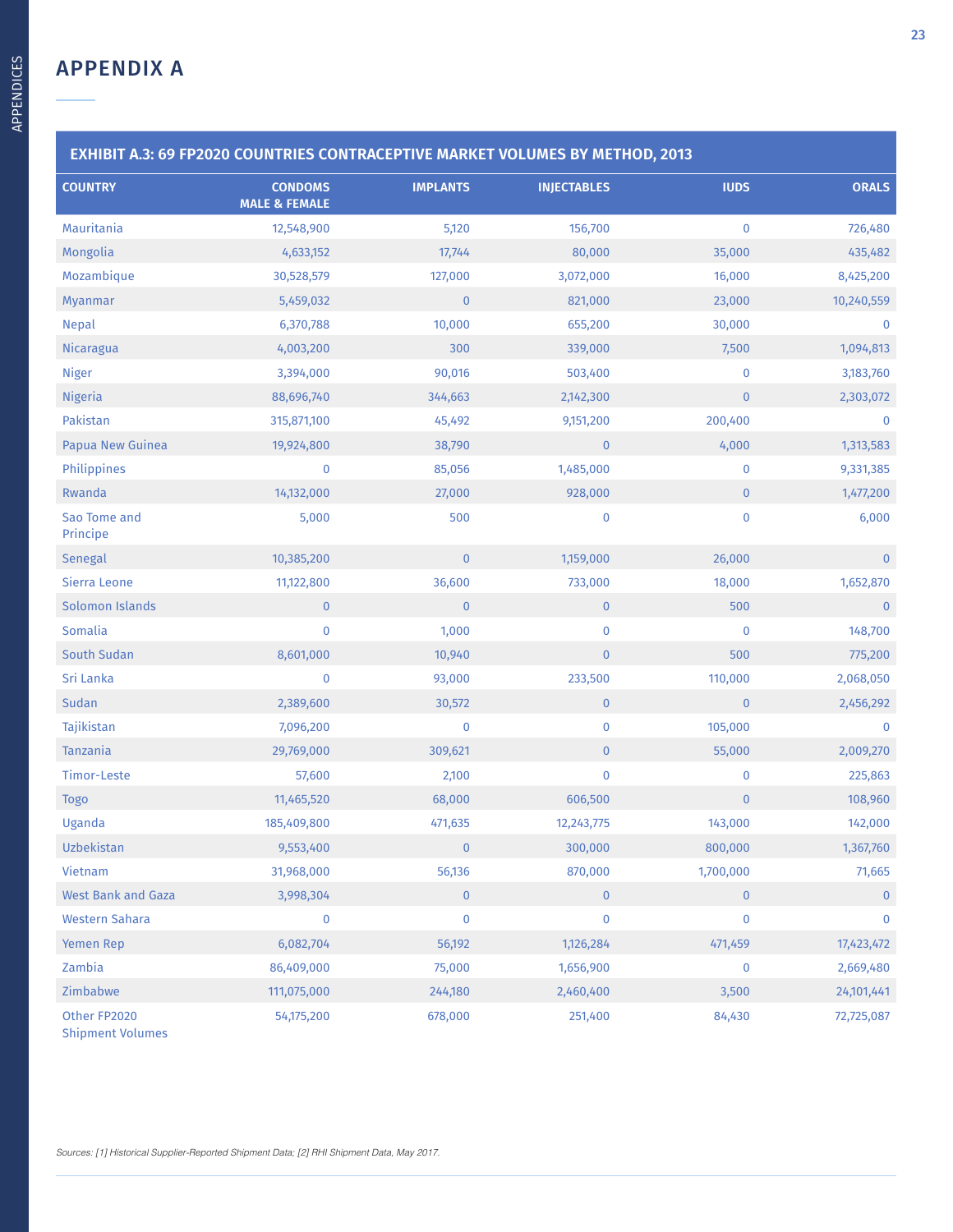|                                        | EXHIBIT A.4: 69 FP2020 COUNTRIES CONTRACEPTIVE MARKET VOLUMES BY METHOD, 2014 |                 |                    |              |                |
|----------------------------------------|-------------------------------------------------------------------------------|-----------------|--------------------|--------------|----------------|
| <b>COUNTRY</b>                         | <b>CONDOMS</b><br><b>MALE &amp; FEMALE</b>                                    | <b>IMPLANTS</b> | <b>INJECTABLES</b> | <b>IUDS</b>  | <b>ORALS</b>   |
| Afghanistan                            | 17,329,040                                                                    | 3,000           | 109,600            | 5,500        | 424,560        |
| <b>Bangladesh</b>                      | $\bf{0}$                                                                      | 0               | 15,500,000         | 400,000      | 88,795,560     |
| <b>Benin</b>                           | 3,993,400                                                                     | 61,300          | 462,400            | 50,500       | 1,011,681      |
| <b>Bhutan</b>                          | 1,440,000                                                                     | 0               | $\mathbf 0$        | $\bf{0}$     | 156,150        |
| <b>Bolivia</b>                         | 877,250                                                                       | 27,500          | $\mathbf{0}$       | $\mathbf{0}$ | $\mathbf 0$    |
| <b>Burkina Faso</b>                    | 12,588,200                                                                    | 298,500         | 1,476,400          | 12,900       | 2,346,480      |
| <b>Burundi</b>                         | $\mathbf{0}$                                                                  | 207,900         | 1,500,200          | 6,860        | 470,200        |
| Cambodia                               | 2,995,200                                                                     | 30,588          | 520,000            | 55,000       | 4,417,848      |
| Cameroon                               | 10,545,460                                                                    | 69,400          | $\mathbf 0$        | 2,000        | 639,339        |
| <b>Central African</b><br>Republic     | 200,000                                                                       | 3,500           | 142,300            | $\bf{0}$     | 155,024        |
| Chad                                   | 3,738,240                                                                     | 41,100          | 644,800            | $\mathbf{0}$ | $\mathbf{0}$   |
| <b>Comoros</b>                         | $\bf{0}$                                                                      | 500             | $\bf{0}$           | $\pmb{0}$    | 59,997         |
| <b>Democratic Republic</b><br>of Congo | 163,406,800                                                                   | 50,212          | 267,600            | 14,000       | 964,695        |
| Congo Rep                              | 9,243,540                                                                     | 2,108           | 21,400             | 105,000      | 468,597        |
| Cote d'Ivoire                          | 21,745,600                                                                    | 75,700          | 1,698,200          | 15,500       | 4,770,310      |
| Djibouti                               | $\mathbf 0$                                                                   | 0               | 3,800              | $\bf{0}$     | 15,000         |
| <b>Egypt Arab Rep</b>                  | 468,000                                                                       | 140,032         | 365,000            | 591,111      | $\overline{0}$ |
| Eritrea                                | $\mathbf 0$                                                                   | 500             | 20,000             | $\bf{0}$     | 108,000        |
| <b>Ethiopia</b>                        | 44,350,736                                                                    | 495,112         | 12,226,888         | 430,500      | 5,894,456      |
| Gambia                                 | 1,440,000                                                                     | 9,048           | 160,000            | $\bf{0}$     | 67,860         |
| Ghana                                  | 45,105,600                                                                    | 120,696         | 6,003,800          | 20,250       | 2,630,160      |
| Guinea                                 | 8,955,000                                                                     | 20,800          | 45,800             | $\bf{0}$     | 194,400        |
| Guinea-Bissau                          | 2,426,400                                                                     | 31,000          | 25,000             | $\pmb{0}$    | 8,280          |
| Haiti                                  | 57,184,080                                                                    | 0               | 1,199,200          | 4,000        | $\bf{0}$       |
| <b>Honduras</b>                        | 18,254,736                                                                    | 40,000          | 119,400            | 21,500       | 2,860,830      |
| India                                  | $\pmb{0}$                                                                     | 0               | 10,094             | 2,039,273    | 13,244,150     |
| Indonesia                              | 12,000                                                                        | $\pmb{0}$       | $\mathbf{0}$       | 768,575      | $\mathbf{0}$   |
| Iraq                                   | 5,078,880                                                                     | 0               | $\bf{0}$           | 5,039        | 1,513,029      |
| Kenya                                  | 36,198,800                                                                    | 481,336         | 2,681,620          | $\pmb{0}$    | 3,617,640      |
| Korea Dem Rep                          | $\bf{0}$                                                                      | 0               | $\bf{0}$           | $\bf{0}$     | 96,000         |
| Kyrgyz Republic                        | $\pmb{0}$                                                                     | $\pmb{0}$       | 40,000             | $\pmb{0}$    | $\mathbf 0$    |
| Lao PDR                                | 2,793,456                                                                     | 3,024           | 382,000            | $\pmb{0}$    | 1,141,200      |
| Lesotho                                | 44,934,736                                                                    | 600             | 1,000              | $\mathbf 0$  | 26,640         |
| Liberia                                | 9,574,000                                                                     | 0               | 457,000            | $\pmb{0}$    | 352,080        |
| Madagascar                             | 27,001,200                                                                    | 77,440          | 8,058,500          | $\pmb{0}$    | 1,057,362      |
| Malawi                                 | 55,827,800                                                                    | 104,324         | 6,531,650          | $\pmb{0}$    | 630,006        |
| Mali                                   | 32,271,400                                                                    | 100,600         | 1,190,600          | 21,000       | 2,673,306      |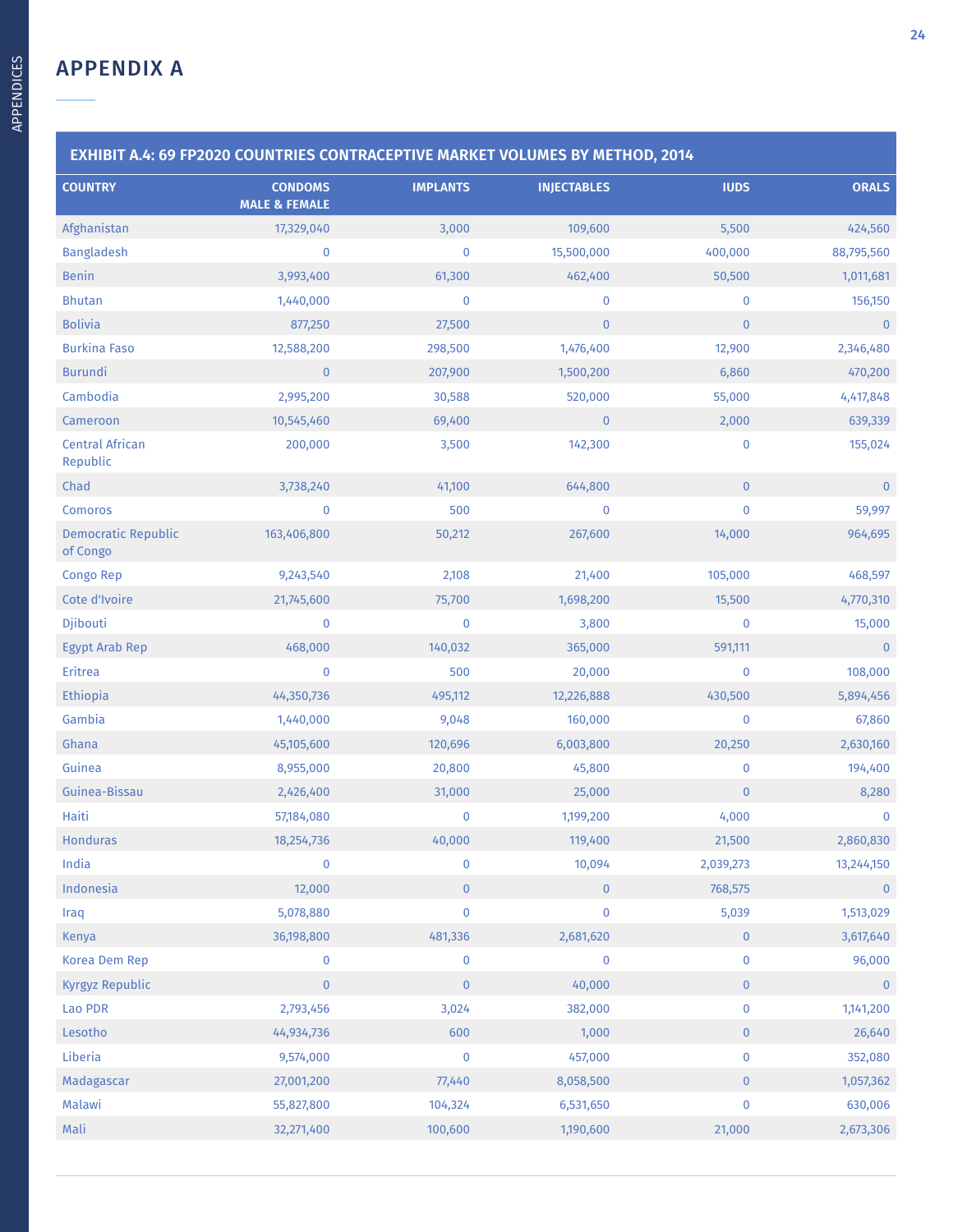| <b>COUNTRY</b>                          | <b>CONDOMS</b><br><b>MALE &amp; FEMALE</b> | <b>IMPLANTS</b> | <b>INJECTABLES</b> | <b>IUDS</b>  | <b>ORALS</b> |
|-----------------------------------------|--------------------------------------------|-----------------|--------------------|--------------|--------------|
| Mauritania                              | 43,000                                     | 1,200           | 35,000             | $\pmb{0}$    | 83,520       |
| Mongolia                                | 882,720                                    | $\pmb{0}$       | $\overline{0}$     | 25,000       | 158,420      |
| Mozambique                              | 44,553,600                                 | 22,000          | 6,868,050          | $\pmb{0}$    | 129,600      |
| Myanmar                                 | 14,708,640                                 | 5,000           | 6,087,300          | 20,000       | 13,108,816   |
| <b>Nepal</b>                            | 13,462,400                                 | 44,700          | 3,795,800          | 35,149       | 2,558,000    |
| Nicaragua                               | $\mathbf{0}$                               | $\mathbf{0}$    | 95,150             | $\mathbf{0}$ | $\pmb{0}$    |
| <b>Niger</b>                            | 504,000                                    | 171,024         | 762,200            | 3,500        | 1,918,800    |
| <b>Nigeria</b>                          | 68,370,144                                 | 323,168         | 7,747,600          | 141,100      | 920,802      |
| Pakistan                                | 253,485,000                                | 34,080          | 10,367,600         | 2,163,550    | 0            |
| Papua New Guinea                        | 11,238,800                                 | 42,000          | 1,322,400          | 10,000       | 1,125,519    |
| Philippines                             | $\pmb{0}$                                  | 149,023         | 2,000              | $\bf{0}$     | 18,456,458   |
| Rwanda                                  | 5,403,000                                  | 32,816          | 1,727,200          | $\mathbf{0}$ | 60,480       |
| Sao Tome and<br>Principe                | 7,160                                      | $\pmb{0}$       | 0                  | $\pmb{0}$    | 39,600       |
| Senegal                                 | 30,213,112                                 | 33,600          | 1,149,600          | 42,000       | 691,000      |
| Sierra Leone                            | 6,756,880                                  | $\pmb{0}$       | 414,600            | $\pmb{0}$    | 549,360      |
| <b>Solomon Islands</b>                  | 7,000                                      | $\pmb{0}$       | $\overline{0}$     | $\pmb{0}$    | 34,560       |
| Somalia                                 | 28,800                                     | 28,000          | 60,000             | 8,500        | 68,880       |
| <b>South Sudan</b>                      | 5,205,600                                  | 15,000          | $\mathbf{0}$       | $\pmb{0}$    | 24,999       |
| Sri Lanka                               | $\pmb{0}$                                  | 63,000          | 406,800            | $\bf{0}$     | 6,619,680    |
| <b>Sudan</b>                            | 2,628,000                                  | 29,440          | 6,600              | $\mathbf{0}$ | 1,589,396    |
| Tajikistan                              | 7,438,096                                  | $\pmb{0}$       | 43,600             | 40,000       | 193,440      |
| <b>Tanzania</b>                         | 31,370,600                                 | 458,644         | 1,492,400          | 75,000       | 2,421,591    |
| Timor-Leste                             | 0                                          | 10,500          | 181,400            | 0            | 205,359      |
| Togo                                    | 7,278,801                                  | 48,200          | 63,000             | $\mathbf{0}$ | 69,104       |
| Uganda                                  | 134,701,296                                | 479,202         | 6,172,050          | $\bf{0}$     | 533,130      |
| Uzbekistan                              | 4,809,600                                  |                 |                    | 1,457,500    |              |
| Vietnam                                 | $\mathbf 0$                                | 43,322          | 0                  | $\mathbf 0$  | 0            |
| <b>West Bank and Gaza</b>               | $\mathbf{0}$                               | $\mathbf{0}$    | $\overline{0}$     | $\mathbf{0}$ | $\mathbf{0}$ |
| <b>Western Sahara</b>                   | $\pmb{0}$                                  | $\pmb{0}$       | $\mathbf 0$        | $\pmb{0}$    | 0            |
| <b>Yemen Rep</b>                        | 2,367,360                                  | 25,088          | 306,500            | 48,000       | 2,338,860    |
| Zambia                                  | 54,777,800                                 | 136,600         | 2,532,100          | 3,500        | 1,576,800    |
| Zimbabwe                                | 129,833,000                                | 149,100         | $\mathbf{0}$       | 3,000        | 14,795,070   |
| Other FP2020<br><b>Shipment Volumes</b> | 47,544,044                                 | 1,405,100       | 390,400            | 171,201      | 102,973,716  |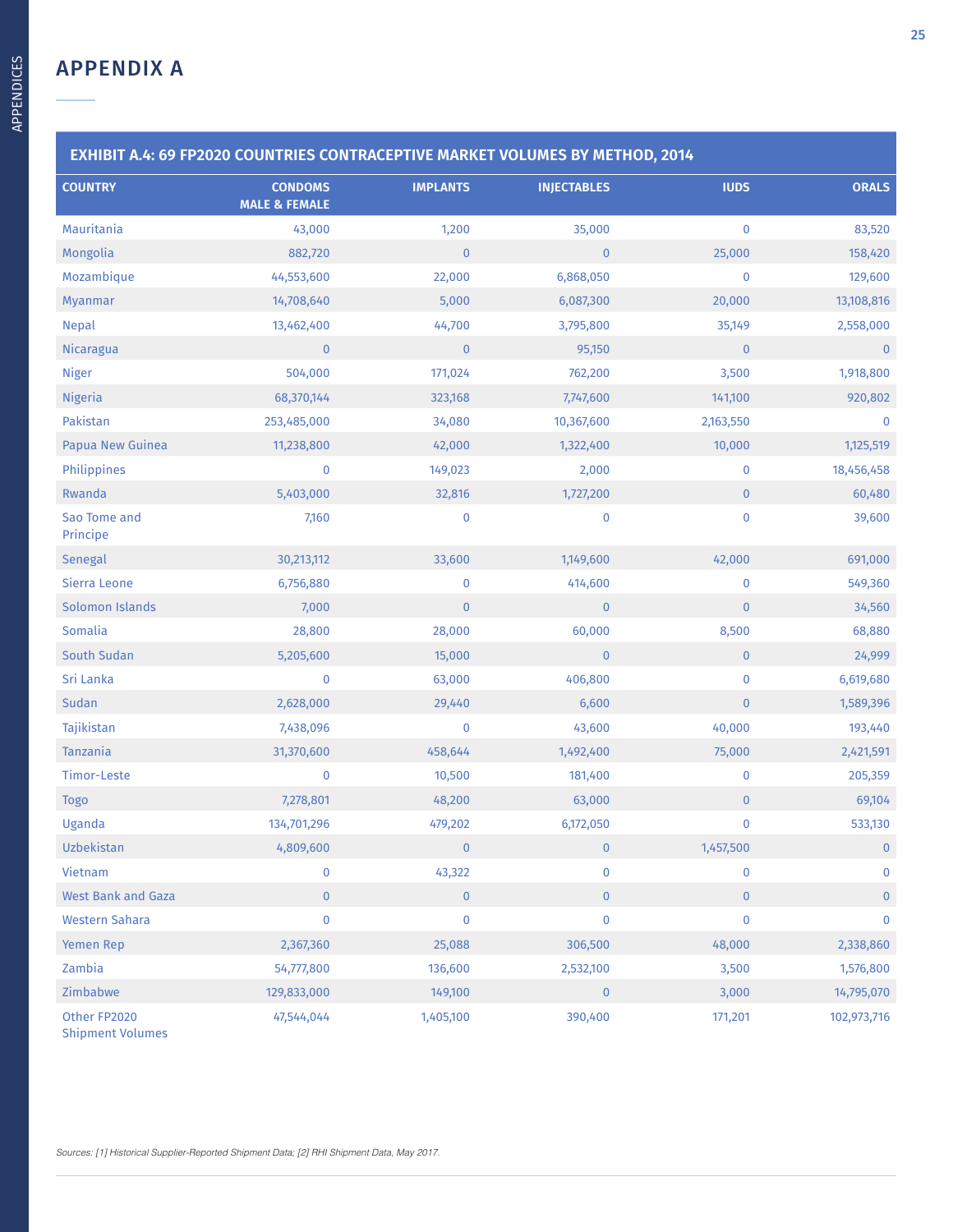| <b>COUNTRY</b>                         | <b>CONDOMS</b>           | <b>IMPLANTS</b> | <b>INJECTABLES</b> | <b>IUDS</b>  | <b>ORALS</b> |
|----------------------------------------|--------------------------|-----------------|--------------------|--------------|--------------|
|                                        | <b>MALE &amp; FEMALE</b> |                 |                    |              |              |
| Afghanistan                            | 4,728,000                | 4,500           | $\overline{0}$     | 30,000       | 300,000      |
| <b>Bangladesh</b>                      | $\bf{0}$                 | 50,000          | 15,100,000         | $\pmb{0}$    | 24,000,000   |
| <b>Benin</b>                           | 12,169,800               | 222,536         | 125,500            | 66,500       | 525,600      |
| <b>Bhutan</b>                          | 1,936,800                | 0               | 111,000            | $\bf{0}$     | 129,999      |
| <b>Bolivia</b>                         | $\mathbf 0$              | 3,500           | $\mathbf{0}$       | $\mathbf{0}$ | $\pmb{0}$    |
| <b>Burkina Faso</b>                    | 19,747,510               | 244,044         | 564,000            | 35,500       | 3,559,057    |
| <b>Burundi</b>                         | 5,760,000                | 134,500         | 1,639,267          | $\bf{0}$     | 594,600      |
| Cambodia                               | 5,730,480                | 11,000          | 200,000            | 30,000       | 9,551,557    |
| Cameroon                               | 26, 245, 443             | 125,052         | 10,000             | 46,550       | 48,465       |
| <b>Central African</b><br>Republic     | $\bf{0}$                 | 500             | 37,900             | $\pmb{0}$    | 23,841       |
| Chad                                   | 100,000                  | 7,600           | $\mathbf{0}$       | $\mathbf{0}$ | $\mathbf{0}$ |
| <b>Comoros</b>                         | 1,303,200                | 1,008           | 78,400             | $\pmb{0}$    | 35,001       |
| <b>Democratic Republic</b><br>of Congo | 65,606,368               | 308,230         | 1,189,200          | $\pmb{0}$    | 3,124,218    |
| Congo Rep                              | 7,104,840                | 11,000          | 622,360            | $\pmb{0}$    | 0            |
| Cote d'Ivoire                          | 100,000                  | 15,664          | 212,000            | $\mathbf{0}$ | 5,224,561    |
| Djibouti                               | $\mathbf 0$              | 500             | 296,667            | $\pmb{0}$    | 93,327       |
| <b>Egypt Arab Rep</b>                  | $\overline{0}$           | $\mathbf{0}$    | $\mathbf{0}$       | 258,200      | $\mathbf{0}$ |
| Eritrea                                | $\mathbf{0}$             | 0               | 120,000            | $\pmb{0}$    | 108,000      |
| <b>Ethiopia</b>                        | 31,052,091               | 1,180,607       | 2,000,000          | 650,000      | 8,478,983    |
| Gambia                                 | 2,900                    | 30,048          | 265,000            | $\pmb{0}$    | 156,240      |
| Ghana                                  | 13,995,000               | 403,236         | 1,992,000          | $\mathbf{0}$ | 1,993,464    |
| Guinea                                 | 10,080,000               | 32,500          | 907,448            | $\pmb{0}$    | 484,880      |
| Guinea-Bissau                          | 3,384,720                | 59,400          | 27,500             | $\pmb{0}$    | 78,000       |
| Haiti                                  | 60,014,400               | 9,300           | 421,400            | $\pmb{0}$    | 228,571      |
| <b>Honduras</b>                        | 10,000,800               | 93,656          | 1,725,800          | 62,000       | 3,505,905    |
| India                                  | $\bf{0}$                 | $\pmb{0}$       | 795,252            | 1,273,927    | 325,000      |
| Indonesia                              | 20,000                   | 25,086          | $\mathbf{0}$       | 171,000      | $\mathbf{0}$ |
| Iraq                                   | $\bf{0}$                 | 0               | $\bf{0}$           | $\pmb{0}$    | 0            |
| <b>Kenya</b>                           | 45,779,200               | 905,900         | 2,231,000          | 70,000       | 3, 142, 535  |
| Korea Dem Rep                          | $\bf{0}$                 | 0               | $\bf{0}$           | 0            | 0            |
| <b>Kyrgyz Republic</b>                 | 1,527,264                | $\pmb{0}$       | 80,000             | $\mathbf{0}$ | $\pmb{0}$    |
| Lao PDR                                | 10,875,960               | 20,000          | 333,000            | $\pmb{0}$    | 1,530,720    |
| Lesotho                                | 21,016,000               | 1,500           | 81,800             | $\bf{0}$     | 124,369      |
| Liberia                                | 9,009,780                | 44,600          | 846,800            | $\pmb{0}$    | 459,270      |
| Madagascar                             | 1,500,000                | 72,722          | 9,349,250          | 35,996       | 595,605      |
| Malawi                                 | 68,274,192               | 278,786         | 6,099,200          | $\pmb{0}$    | 552,795      |
| Mali                                   | 39,764,195               | 195,805         | 432,840            | 18,393       | 948,953      |
|                                        |                          |                 |                    |              |              |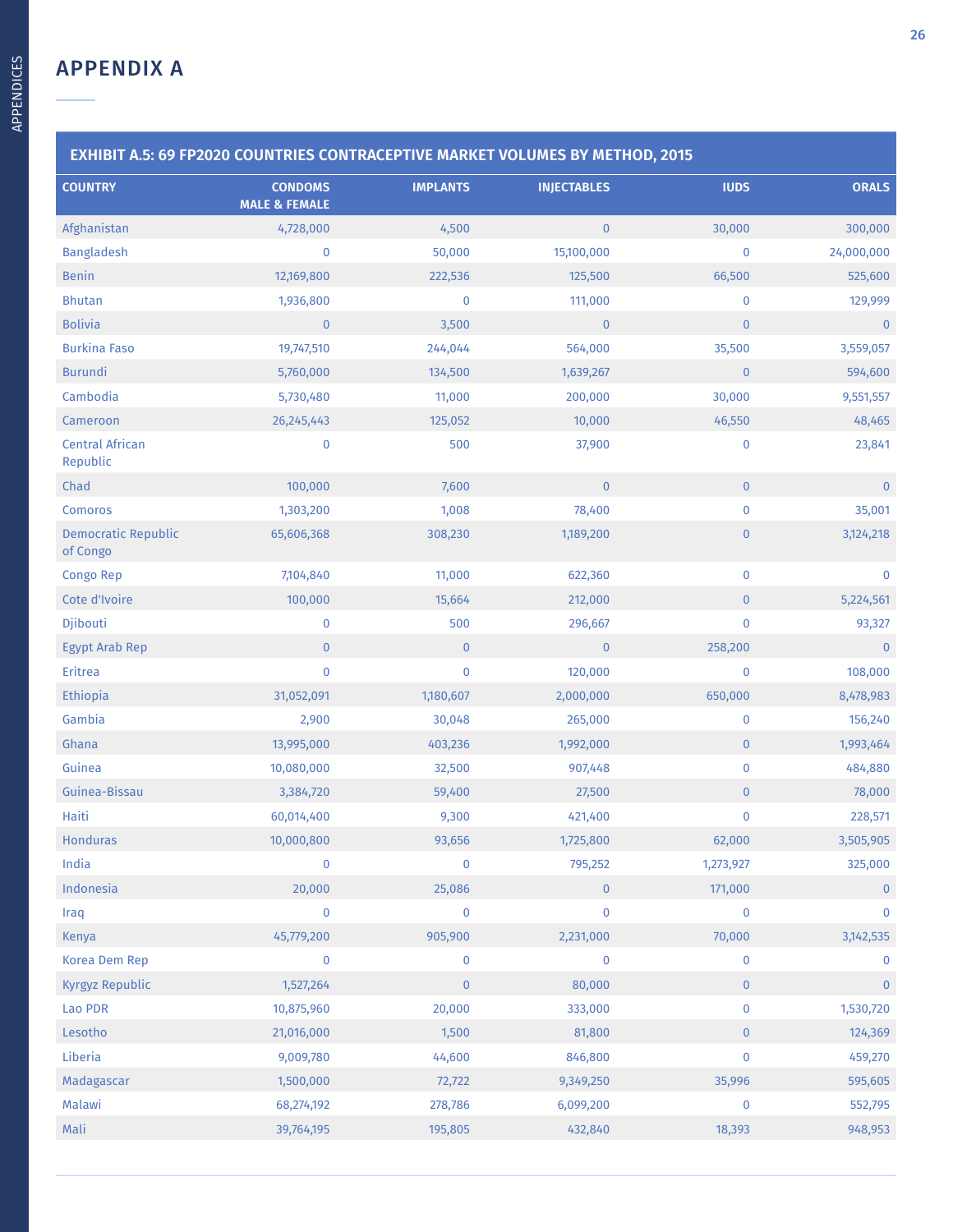| <b>EXHIBIT A.5: 69 FP2020 COUNTRIES CONTRACEPTIVE MARKET VOLUMES BY METHOD, 2015</b> |                                            |                 |                    |              |               |  |
|--------------------------------------------------------------------------------------|--------------------------------------------|-----------------|--------------------|--------------|---------------|--|
| <b>COUNTRY</b>                                                                       | <b>CONDOMS</b><br><b>MALE &amp; FEMALE</b> | <b>IMPLANTS</b> | <b>INJECTABLES</b> | <b>IUDS</b>  | <b>ORALS</b>  |  |
| Mauritania                                                                           | $\pmb{0}$                                  | 86,264          | 41,200             | $\pmb{0}$    | 140,640       |  |
| Mongolia                                                                             | 5,752,800                                  | $\pmb{0}$       | 90,000             | $\pmb{0}$    | 242,382       |  |
| Mozambique                                                                           | 41,712,000                                 | 95,000          | 3,025,500          | $\mathbf 0$  | $\pmb{0}$     |  |
| Myanmar                                                                              | 42,282,008                                 | 108,156         | 7,231,700          | 900          | 1,134,860     |  |
| <b>Nepal</b>                                                                         | 8,304,000                                  | 127,500         | 1,067,000          | $\pmb{0}$    | 2,304,779     |  |
| Nicaragua                                                                            | $\mathbf{0}$                               | 2,000           | 65,050             | 3,000        | 188,640       |  |
| <b>Niger</b>                                                                         | $\pmb{0}$                                  | 12,700          | 820,800            | 10,425       | 2,495,670     |  |
| <b>Nigeria</b>                                                                       | 97,478,368                                 | 379,591         | 8,132,250          | 75,000       | 2,725,901     |  |
| Pakistan                                                                             | 290,853,000                                | 210,484         | $\bf{0}$           | 3,024,116    | 0             |  |
| Papua New Guinea                                                                     | 3,480                                      | 100,800         | 1,327,200          | $\mathbf 0$  | 16,399        |  |
| Philippines                                                                          | $\mathbf 0$                                | 731,244         | $\pmb{0}$          | 82,336       | 4,135,001     |  |
| Rwanda                                                                               | 18,626,900                                 | 28,752          | 727,667            | 5,768        | 334,166       |  |
| Sao Tome and<br>Principe                                                             | 0                                          | $\pmb{0}$       | 9,400              | $\bf{0}$     | 66,329        |  |
| Senegal                                                                              | 18,858,530                                 | 65,384          | 760,000            | $\mathbf 0$  | 1,471,680     |  |
| Sierra Leone                                                                         | 7,926,120                                  | 68,500          | 726,800            | $\pmb{0}$    | 1,214,340     |  |
| Solomon Islands                                                                      | $\mathbf 0$                                | $\pmb{0}$       | 15,000             | $\pmb{0}$    | $\mathbf{0}$  |  |
| Somalia                                                                              | 151,200                                    | 52,016          | 158,900            | $\pmb{0}$    | 262,080       |  |
| South Sudan                                                                          | 9,036,000                                  | 53,100          | 89,350             | $\pmb{0}$    | 147,902       |  |
| Sri Lanka                                                                            | 0                                          | 56,000          | 574,000            | 130,000      | 1,589,760     |  |
| Sudan                                                                                | 3,000                                      | 30,568          | 474,200            | $\mathbf{0}$ | 3,851,868     |  |
| Tajikistan                                                                           | 24,812,640                                 | 3,500           | 90,000             | $\pmb{0}$    | 270,000       |  |
| Tanzania                                                                             | 846,800                                    | 1,241,695       | 9,935,400          | 194,124      | 150,195       |  |
| Timor-Leste                                                                          | 0                                          | 12,000          | 240,000            | 2,000        | 79,902        |  |
| <b>Togo</b>                                                                          | 4,810,000                                  | 59,672          | 495,400            | $\mathbf 0$  | 261,468       |  |
| Uganda                                                                               | 35,316,096                                 | 258,060         | 8,235,050          | 48,300       | 258,123       |  |
| Uzbekistan                                                                           | $\overline{\phantom{0}}$                   | $\mathbf{0}$    | 701,600            | 2,408,900    | 1,989,949     |  |
| Vietnam                                                                              | 0                                          | $\bf{0}$        | $\bf{0}$           | 1,005,000    | 0             |  |
| <b>West Bank and Gaza</b>                                                            | $\overline{0}$                             | $\pmb{0}$       | $\mathbf{0}$       | $\mathbf{0}$ | $\mathbf 0$   |  |
| <b>Western Sahara</b>                                                                | $\pmb{0}$                                  | $\pmb{0}$       | $\pmb{0}$          | $\mathbf 0$  | 0             |  |
| Yemen Rep                                                                            | 5,256,000                                  | 25,536          | 14,300             | 75,000       | 8,386,917     |  |
| Zambia                                                                               | 66,167,400                                 | 245,900         | 3,399,400          | 13,000       | 3,770,375     |  |
| Zimbabwe                                                                             | 141,429,280                                | 98,500          | 889,100            | 1,900        | 9,400,083     |  |
| Other FP2020<br><b>Shipment Volumes</b>                                              | 85,564,584                                 | 1,564,900       | 352,600            | 113,550      | 197, 242, 875 |  |

Sources: [1] Historical Supplier-Reported Shipment Data; [2] RHI Shipment Data, May 2017.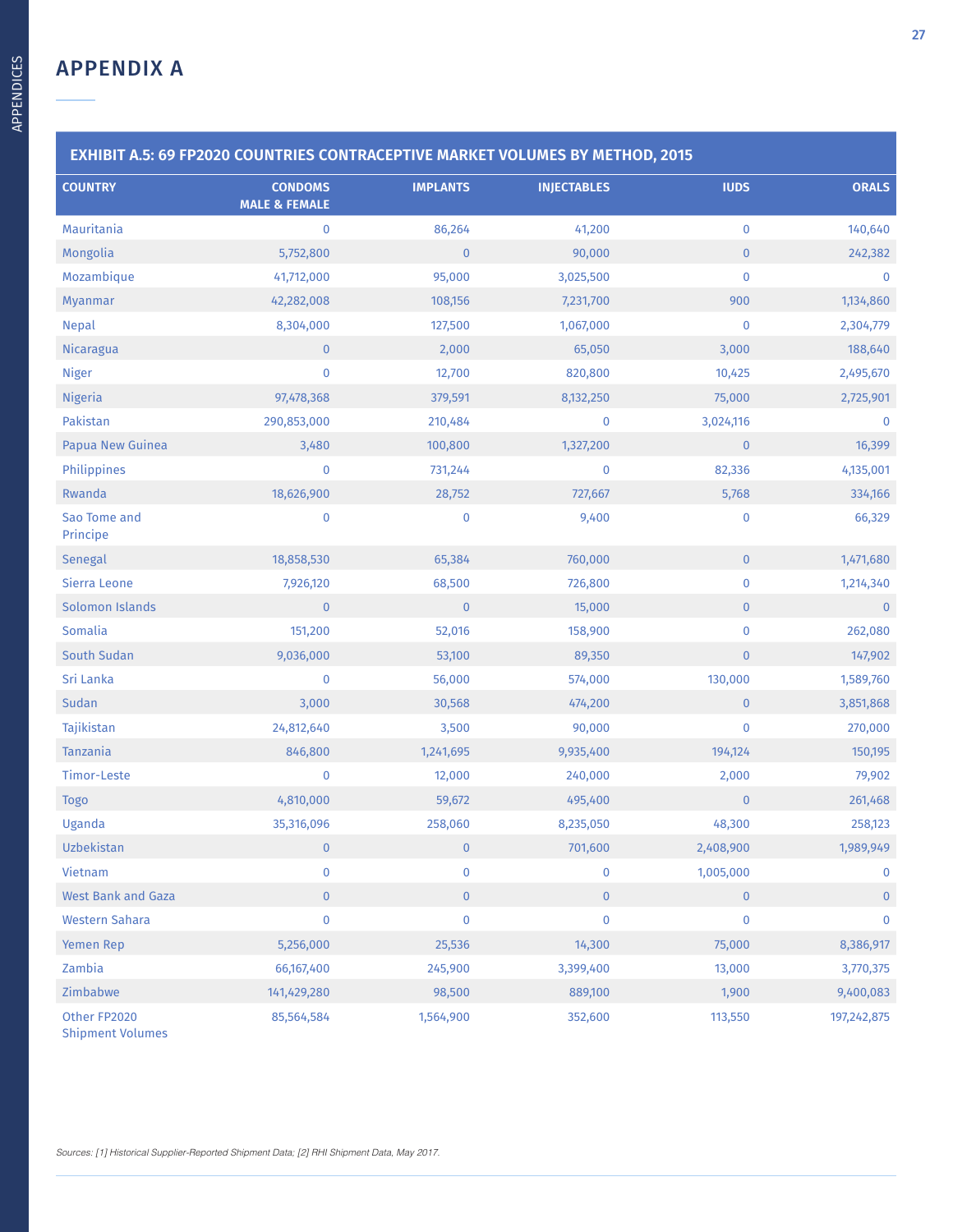| <b>COUNTRY</b>                         | <b>CONDOMS</b>           | <b>IMPLANTS</b> | <b>INJECTABLES</b> | <b>IUDS</b>  | <b>ORALS</b> |
|----------------------------------------|--------------------------|-----------------|--------------------|--------------|--------------|
|                                        | <b>MALE &amp; FEMALE</b> |                 |                    |              |              |
| Afghanistan                            | 1,010,880                | 14,200          | 19,000             | 20,000       | 211,440      |
| <b>Bangladesh</b>                      | $\mathbf 0$              | 150,000         | 8,200,000          | $\pmb{0}$    | $\bf{0}$     |
| <b>Benin</b>                           | 3,708,000                | 277,028         | 70,000             | 27,000       | 5,040        |
| <b>Bhutan</b>                          | $\mathbf{0}$             | 0               | 237,000            | 0            | $\mathbf 0$  |
| <b>Bolivia</b>                         | 50,400                   | 67,800          | 3,000              | $\mathbf{0}$ | 5,760        |
| <b>Burkina Faso</b>                    | 12,911,000               | 427,800         | 1,123,500          | $\pmb{0}$    | 1,600,971    |
| <b>Burundi</b>                         | 14,555,999               | 1,600           | $\mathbf{0}$       | $\mathbf{0}$ | 70,240       |
| Cambodia                               | 5,719,248                | 58,960          | 1,000,000          | 30,000       | 10,539,359   |
| Cameroon                               | 18,205,048               | 82,488          | 482,975            | $\pmb{0}$    | 500,000      |
| <b>Central African</b><br>Republic     | 3,628,800                | 6,200           | 147,600            | 500          | 262,296      |
| Chad                                   | $\overline{0}$           | 41,024          | 15,600             | $\mathbf{0}$ | $\mathbf{0}$ |
| <b>Comoros</b>                         | 1,442,448                | 1,972           | 113,000            | $\pmb{0}$    | 77,040       |
| <b>Democratic Republic</b><br>of Congo | 12,148,999               | 688,089         | $\bf{0}$           | 10,000       | 1,026,756    |
| Congo Rep                              | 3,600,000                | 1,008           | 6,720              | 29,650       | 2,880        |
| Cote d'Ivoire                          | 16,569,000               | 97,256          | 3,023,395          | 10,000       | 997,500      |
| Djibouti                               | $\mathbf 0$              | 0               | 663,000            | $\pmb{0}$    | 44,280       |
| <b>Egypt Arab Rep</b>                  | $\mathbf{0}$             | 140,000         | $\mathbf{0}$       | 2,680,434    | $\mathbf{0}$ |
| Eritrea                                | $\mathbf{0}$             | 0               | 100,000            | 0            | 126,640      |
| <b>Ethiopia</b>                        | 36,840,000               | 1,022,105       | 7,570,056          | 751,144      | 6,625,921    |
| Gambia                                 | 2,880,000                | 20,016          | 313,000            | $\pmb{0}$    | 565,200      |
| Ghana                                  | 32,898,960               | 141,432         | 3,889,100          | 15,410       | 2,751,660    |
| Guinea                                 | 7,488,000                | 77,000          | 90,000             | $\bf{0}$     | 512,644      |
| Guinea-Bissau                          | $\overline{0}$           | 50,000          | 13,000             | $\mathbf 0$  | 10,080       |
| Haiti                                  | 38,349,000               | 5,300           | $\bf{0}$           | 1,500        | 30,240       |
| <b>Honduras</b>                        | 25,005,600               | $\pmb{0}$       | 1,977,000          | $\mathbf{0}$ | 1,385,280    |
| India                                  | 5,000                    | $\pmb{0}$       | 23,984             | 865,062      | 6,137,520    |
| Indonesia                              | 5,000                    | 350,000         | $\mathbf{0}$       | 120,074      | $\mathbf{0}$ |
| Iraq                                   | $\mathbf 0$              | 1,000           | $\bf{0}$           | $\bf{0}$     | $\mathbf 0$  |
| Kenya                                  | 54,090,024               | 742,864         | 95,000             | 37,500       | 3,403,080    |
| Korea Dem Rep                          | $\mathbf 0$              | 0               | 905,200            | 0            | $\mathbf 0$  |
| Kyrgyz Republic                        | 2,440,080                | $\mathbf{0}$    | $\mathbf 0$        | $\pmb{0}$    | $\bf{0}$     |
| Lao PDR                                | $\mathbf 0$              | 53,200          | 850,600            | 0            | 1,405,440    |
| Lesotho                                | 11,262,000               | 23,452          | 260,400            | $\bf{0}$     | 218,160      |
| Liberia                                | 12,461,280               | 44,600          | $\bf{0}$           | 0            | 251,040      |
| Madagascar                             | 4,500,000                | 303,932         | 1,440,600          | $\bf{0}$     | 849,600      |
| Malawi                                 | 12,520,000               | 33,700          | 2,475,200          | $\bf{0}$     | $\bf{0}$     |
| Mali                                   | 12,604,704               | 27,072          | 25,000             | 17,300       | 20,160       |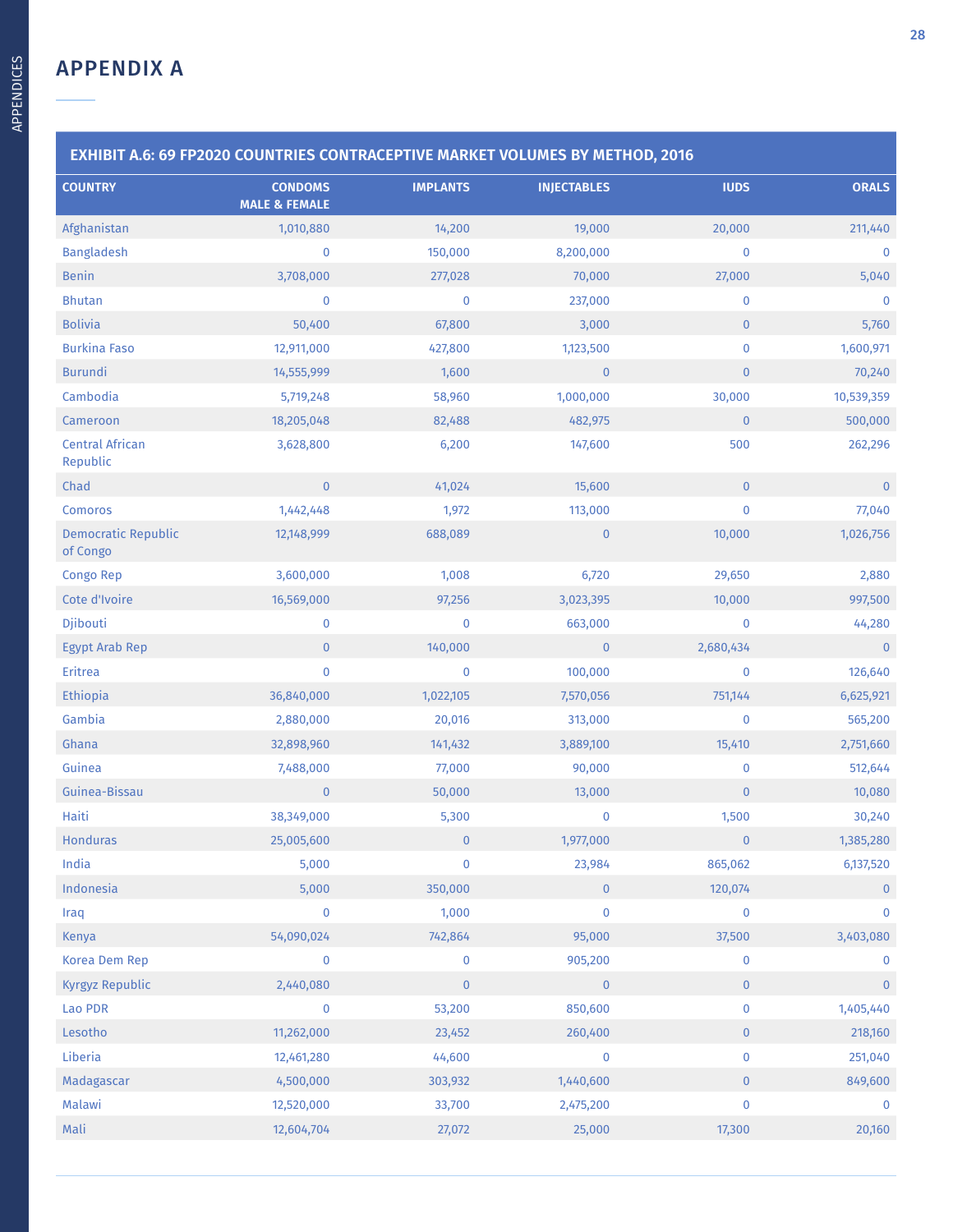| <b>EXHIBIT A.6: 69 FP2020 COUNTRIES CONTRACEPTIVE MARKET VOLUMES BY METHOD, 2016</b> |                                            |                 |                    |              |                |  |
|--------------------------------------------------------------------------------------|--------------------------------------------|-----------------|--------------------|--------------|----------------|--|
| <b>COUNTRY</b>                                                                       | <b>CONDOMS</b><br><b>MALE &amp; FEMALE</b> | <b>IMPLANTS</b> | <b>INJECTABLES</b> | <b>IUDS</b>  | <b>ORALS</b>   |  |
| Mauritania                                                                           | 3,110,400                                  | 2,500           | 39,000             | $\bf{0}$     | 164,160        |  |
| Mongolia                                                                             | 6,796,800                                  | 3,100           | 30,000             | $\pmb{0}$    | 405,108        |  |
| Mozambique                                                                           | 59,034,000                                 | $\mathbf 0$     | 90,000             | 13,000       | 205,920        |  |
| Myanmar                                                                              | 16,169,472                                 | 147,348         | 1,800              | $\mathbf 0$  | 7,560,366      |  |
| <b>Nepal</b>                                                                         | 32,161,800                                 | 98,400          | 25,400             | 31,950       | 228,066        |  |
| Nicaragua                                                                            | 1,500,000                                  | 4,008           | $\mathbf{0}$       | 15,000       | $\pmb{0}$      |  |
| <b>Niger</b>                                                                         | $\bf{0}$                                   | 50,400          | 1,317,700          | $\bf{0}$     | 3,141,960      |  |
| <b>Nigeria</b>                                                                       | 149,734,200                                | 771,763         | 1,278,600          | 90,030       | 3,320,703      |  |
| Pakistan                                                                             | 109,244,976                                | 800             | $\bf{0}$           | 1,872,716    | 15,120         |  |
| Papua New Guinea                                                                     | 1,994,400                                  | 103,000         | 22,600             | $\bf 0$      | 11,520         |  |
| Philippines                                                                          | 0                                          | $\pmb{0}$       | $\pmb{0}$          | 1,070,737    | $\pmb{0}$      |  |
| Rwanda                                                                               | 16,056,000                                 | 65,294          | 1,734,900          | $\mathbf{0}$ | 2,439,900      |  |
| Sao Tome and<br>Principe                                                             | 0                                          | $\pmb{0}$       | $\bf{0}$           | $\pmb{0}$    | 63,360         |  |
| Senegal                                                                              | 5,094,000                                  | 179,864         | 10,000             | 32,675       | 860,949        |  |
| Sierra Leone                                                                         | 1,080,000                                  | 73,000          | 280,200            | 5,500        | 955,860        |  |
| Solomon Islands                                                                      | $\overline{0}$                             | $\pmb{0}$       | $\overline{0}$     | $\mathbf{0}$ | $\mathbf{0}$   |  |
| Somalia                                                                              | $\pmb{0}$                                  | $\pmb{0}$       | 1,950              | $\pmb{0}$    | 19,000         |  |
| South Sudan                                                                          | 9,681,120                                  | 30,000          | 150,000            | $\pmb{0}$    | 172,080        |  |
| Sri Lanka                                                                            | 0                                          | 50,500          | 650,000            | 100,000      | 6,049,600      |  |
| Sudan                                                                                | 7,216,992                                  | 49,104          | 29,800             | 3,500        | 338,345        |  |
| Tajikistan                                                                           | 17,392,200                                 | $\pmb{0}$       | 93,000             | 25,000       | 415,440        |  |
| Tanzania                                                                             | 428,800                                    | 986,112         | 4,741,200          | 486,000      | 5,621,360      |  |
| Timor-Leste                                                                          | 0                                          | 10,500          | $\bf{0}$           | $\bf{0}$     | $\bf{0}$       |  |
| <b>Togo</b>                                                                          | 14,036,128                                 | 46,656          | 315,800            | $\bf 0$      | 27,360         |  |
| Uganda                                                                               | 19,200,000                                 | 234,524         | 1,184,250          | 45,200       | 5,740,520      |  |
| Uzbekistan                                                                           | 6,228,720                                  | $\mathbf{0}$    | 848,400            | 432,800      | $\overline{0}$ |  |
| Vietnam                                                                              | 0                                          | $\mathbf 0$     | 0                  | 1,096,080    | $\mathbf 0$    |  |
| <b>West Bank and Gaza</b>                                                            | $\overline{0}$                             | $\pmb{0}$       | 800                | $\mathbf{0}$ | $\overline{0}$ |  |
| <b>Western Sahara</b>                                                                | $\pmb{0}$                                  | $\pmb{0}$       | $\pmb{0}$          | $\pmb{0}$    | 0              |  |
| Yemen Rep                                                                            | 8,102,880                                  | $\pmb{0}$       | 157,000            | 75,000       | 1,141,120      |  |
| Zambia                                                                               | 32,762,600                                 | 142,000         | 443,000            | $\bf{0}$     | $\pmb{0}$      |  |
| Zimbabwe                                                                             | 106,975,000                                | 140,656         | 661,800            | 1,800        | 19,521,550     |  |
| Other FP2020<br><b>Shipment Volumes</b>                                              | 20,389,000                                 | 1,016,700       | 392,800            | 198,850      | 216,000,206    |  |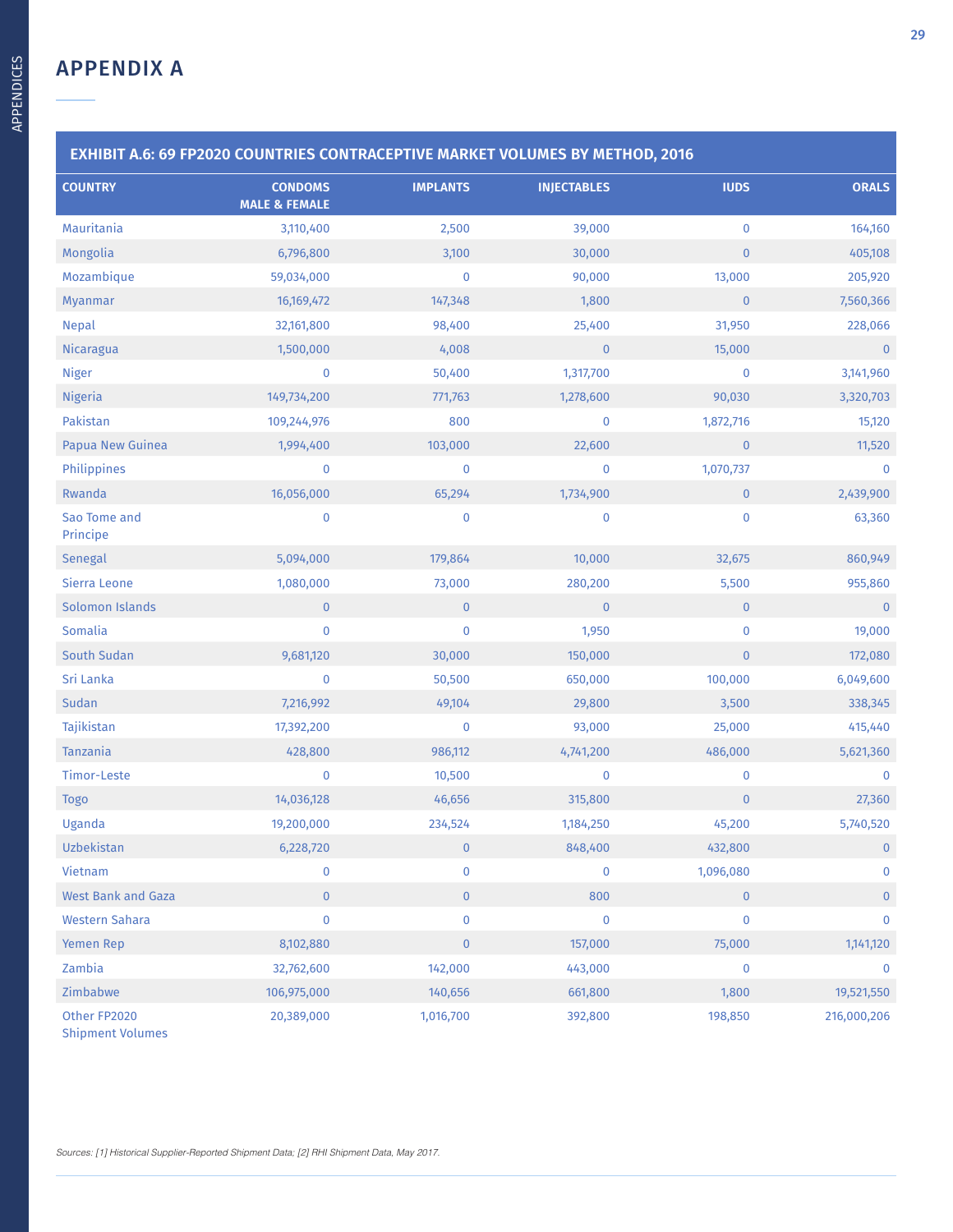### APPENDIX B — DATA SOURCES

Prior to the development of market analyses, CHAI reviewed various data sources from partner organizations that provide family planning market data at the global level. CHAI assessed these databases based on available metrics, coverage of countries, frequency of updates, and ease of access to identify the most appropriate sources for sustainable analyses, with the ability to be updated as new data became available. The following provides an overview of the data sources CHAI relied upon for market analyses:

### FP2020 Global Markets Visibility Project

In early 2014, CHAI, in partnership with RHSC and the FP2020 Market Dynamics Working Group, launched the Global Markets Visibility Project to help various donors, suppliers, and partners improve their understanding of the current market size and trends for key contraceptive markets. CHAI signed MOUs with contraceptive manufacturers and received historical shipment data by product and country for each of the 69 FP2020 focus countries. CHAI has partnered with Concept Foundation to collect and aggregate shipment data from participating members of the RHSC Generic Manufacturers for Reproductive Health Caucus (GEMs). To date, the Global Markets Visibility Project has collected historical shipment data that covers institutional sales (USAID, UNFPA, MSI, etc.) and MOH tender volumes from 14 manufacturers across five family planning product categories.

### Reproductive Health Interchange (RHI)43

Hosted by UNFPA, RHI collects data on past and upcoming contraceptive volume shipments for over 140 countries from the central procurement offices of major contraceptive donors and procurers. This database is updated at variable times that depend on the frequency of data submissions from the data provider. RHI reflects all of UNFPA's and USAID's contraceptive purchases, MSI's and IPPF's central procurements, and a few other procuring organizations' purchases. For this report, the full RHI data was downloaded in May 2017 and supplemented with data from USAID/ PSM systems to include the USAID-funded shipments not currently captured in RHI due to data integration issues.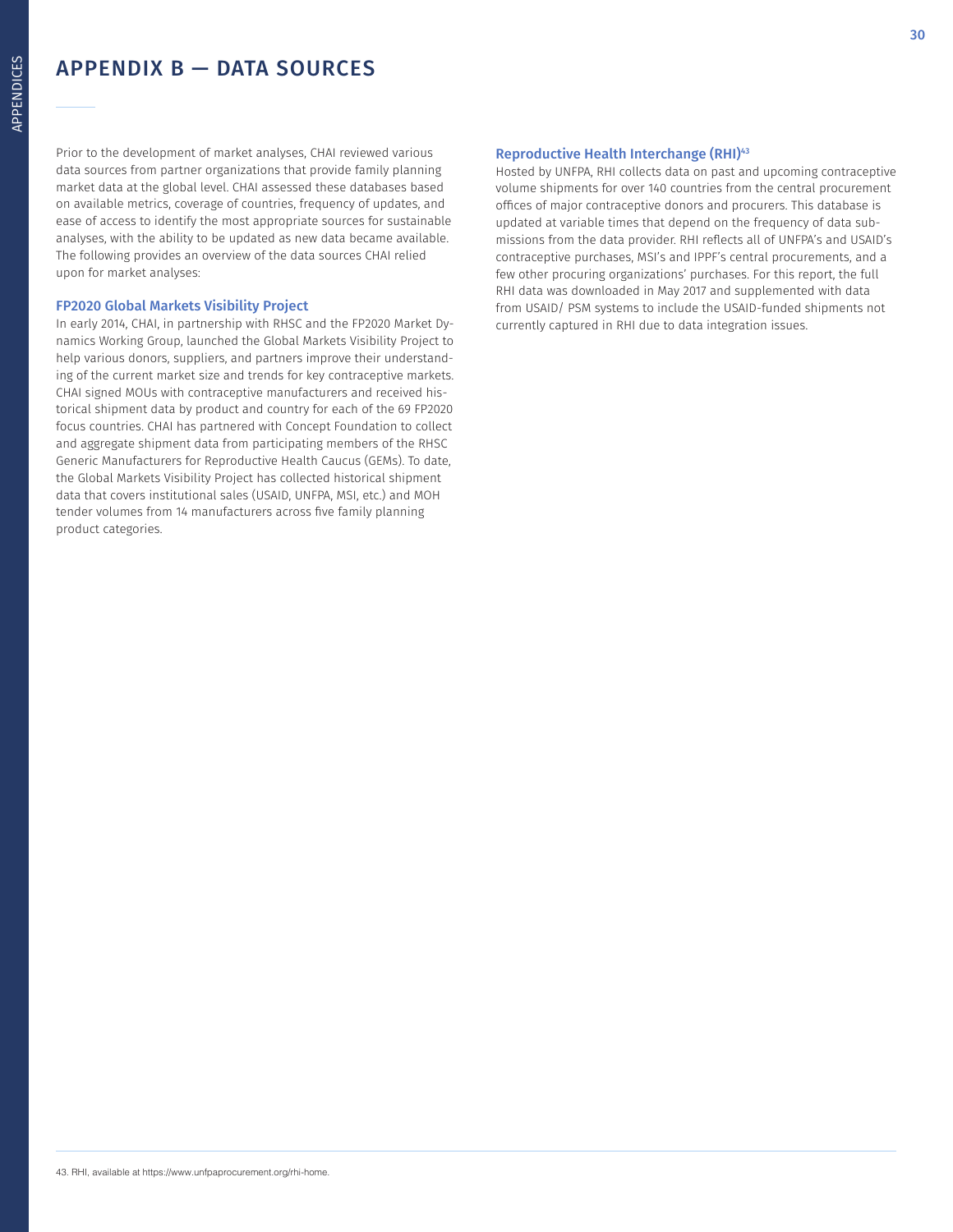### APPENDIX C — ESTIMATING THE TOTAL FP2020 PUBLIC SECTOR MARKET SIZE

The FP2020 public sector market size was constructed using the best available data sources: historical supplier-reported shipment data and RHI shipment data.

### Participating Suppliers' Representation of the RHI Market

Within the RHI shipment data, the suppliers participating in the Global Markets Visibility Project held 96 percent or more of shipment volumes<sup>44</sup> in every category with the exception of IUDs, where suppliers held 51 percent of the volumes (Exhibit C.1.)

The historical supplier-reported shipment data captured a more comprehensive view of the FP2020 public sector market for female condoms, implants, injectables, IUDs, and orals relative to RHI, and thus served as the primary data source for these product markets. Because

CHAI has not yet received male condom data from any suppliers, RHI data was relied upon for the male condom volumes. The data is quantified by the units of measurement outlined in Exhibit C.2.

The following section describes the data source and market size estimation in more detail.

### Historical Supplier-Reported Data

To date, the Global Markets Visibility Project has collected historical supplier-reported shipment data from 14 manufacturers – Bayer, Cipla, CR Zizhu, Cupid, Helm AG, Mylan, Merck/MSD, Pfizer, Pregna, PT Tunggal, Shanghai Dahua, SMB, Techno Drugs, and Veru Healthcare<sup>45</sup>. Collectively, the total volumes cover institutional sales (USAID, UNFPA, MSI, etc.) and MOH tenders across five family planning product categories.<sup>46</sup>

### **EXHIBIT C.1: GLOBAL MARKETS VISIBILITY PROJECT PARTICIPATING SUPPLIER VOLUMES WITHIN RHI BY METHOD FOR THE FP2020 PUBLIC SECTOR MARKET**

| <b>METHOD</b>      | <b>PARTICIPATING SUP-</b><br><b>PLIER VOLUMES IN</b><br>RHI 2011 - 2016 | <b>ALL SUPPLIERS</b><br><b>VOLUMES IN RHI 2011</b><br>$-2016$ | <b>% OF TOTAL METHOD</b><br><b>VOLUMES</b> |
|--------------------|-------------------------------------------------------------------------|---------------------------------------------------------------|--------------------------------------------|
| Condoms - Female   | 129 M                                                                   | 133 M                                                         | 97%                                        |
| Implants           | 31 M                                                                    | 32 M                                                          | 98%                                        |
| <b>Injectables</b> | 350 M                                                                   | 363 M                                                         | 96%                                        |
| <b>IUDS</b>        | 13 M                                                                    | 26 M                                                          | 51%                                        |
| Orals              | 652 M                                                                   | 672 M                                                         | 97%                                        |
| <b>Total</b>       | <b>1.17B</b>                                                            | 1.23B                                                         | 96%                                        |

### **EXHIBIT C.2: UNIT OF MEASUREMENT**

| <b>METHOD</b>                 | <b>UNIT OF MEASURE</b> |
|-------------------------------|------------------------|
| Condoms - Female              | Piece                  |
| Condoms - Male                | Piece                  |
| Implants                      | Set                    |
| <b>Injectables</b>            | Vial                   |
| <b>IUDs</b>                   | Piece                  |
| Orals - Combined              | Cycle                  |
| <b>Orals - Progestin Only</b> | Cycle                  |
| Orals - Emergency             | Doses                  |

### **EXHIBIT C.3: GLOBAL MARKETS VISIBILITY PROJECT PARTICIPANTS AND PRODUCTS**

| <b>MANUFACTURER</b> | <b>CONDOMS - FEMALE</b> | <b>IMPLANTS</b> | <b>INJECTABLES</b> | <b>IUDS</b> | <b>ORALS</b> |
|---------------------|-------------------------|-----------------|--------------------|-------------|--------------|
| <b>Bayer</b>        |                         | $\bullet$       | $\bullet$          |             | $\bullet$    |
| Cipla               |                         |                 |                    |             | $\bullet$    |
| CR Zizhu            |                         |                 |                    |             | $\bullet$    |
| Cupid               | ۰                       |                 |                    |             |              |
| Helm AG             | $\bullet$               |                 | $\bullet$          |             |              |
| Mylan               |                         |                 | ٠                  | $\bullet$   | $\bullet$    |
| Merck/MSD           |                         | $\bullet$       |                    |             | $\bullet$    |
| Pfizer              |                         |                 | ٠                  |             |              |
| Pregna              |                         |                 |                    | $\bullet$   |              |
| PT Tunggal          |                         |                 | ٠                  |             | $\bullet$    |
| Shanghai Dahua      |                         | $\bullet$       |                    |             |              |
| <b>SMB</b>          |                         |                 |                    | $\bullet$   |              |
| <b>Techno Drugs</b> |                         |                 | $\bullet$          |             | $\bullet$    |
| Veru Healthcare     | ۰                       |                 |                    |             |              |

Source: [1] Historical Supplier-Reported Shipment Data.

44. Shipment volumes were calculated as cumulative from 2011 to 2016. 45. Female Health Company was acquired by Veru Healthcare in 2016.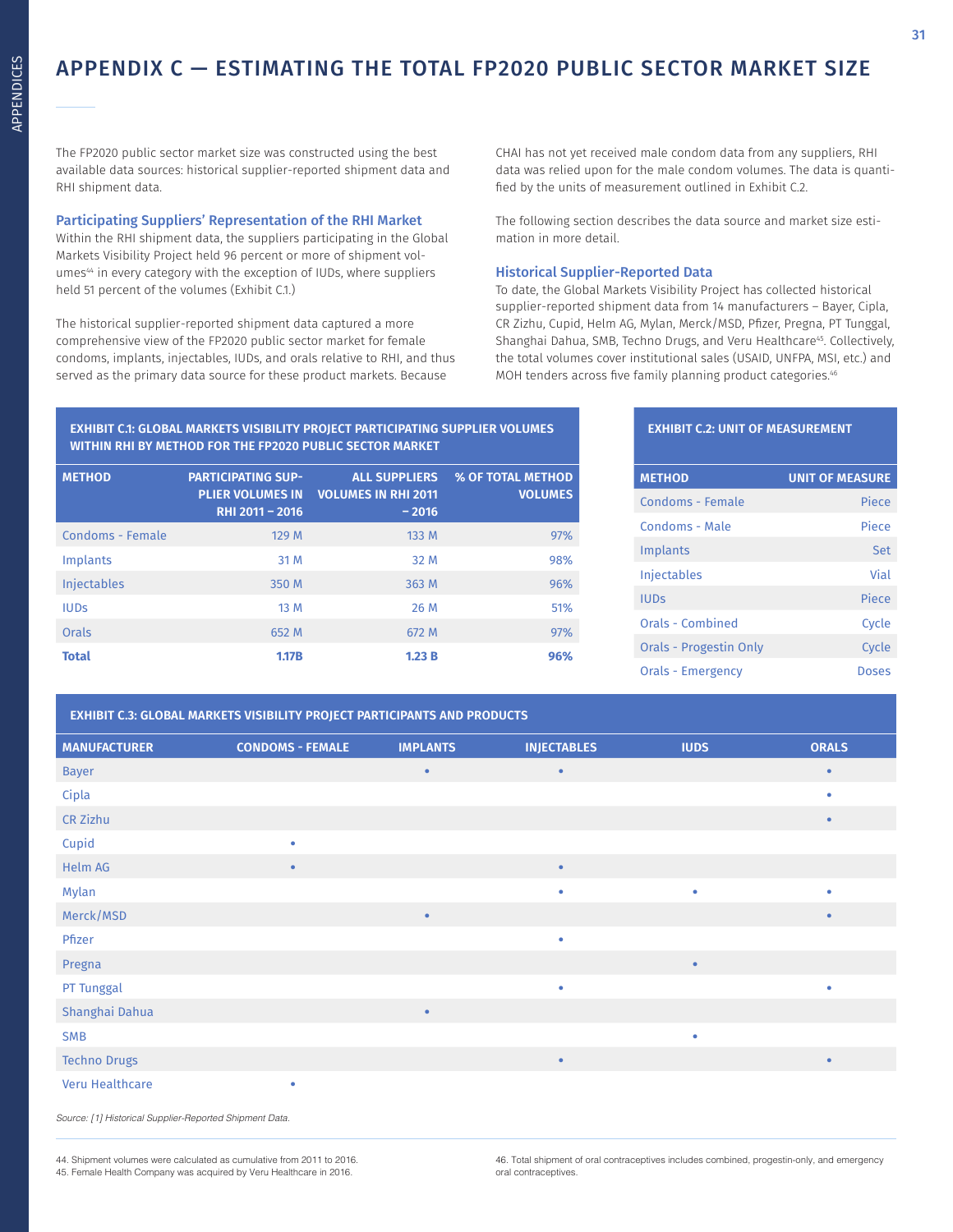### APPENDIX C — ESTIMATING THE TOTAL FP2020 PUBLIC SECTOR MARKET SIZE

### Aggregating across female condoms, implants, injectables, IUDs, and orals in the 69 FP2020 countries and methods, suppliers have shipped an average of 378 million units of family planning commodities annually from 2011 to 2016.<sup>47</sup>

It is important to note that there were several shipments to procurer (USAID, UNFPA, SMOs) warehouses in non-FP2020 countries, such as Belgium, Denmark, France, Germany, Netherlands, Norway, Sweden, Switzerland, UK, and US. Although these volumes were shipped to non-FP2020 countries, the end shipment destination of these volumes would likely be the 69 FP2020 countries. As a result, these non-FP2020 country volumes were included in the total shipments to 69 FP2020 countries after it was confirmed that the specific non-FP2020 country volumes were associated with institutional purchases.

CHAI analyzed and assessed the aggregated historical supplier-reported shipment data to confirm the coverage across various FP2020 product markets was greater relative to RHI shipment data for the 69 FP2020 countries. The aim of collecting historical volumes of all institutional purchases and MOH tenders directly from suppliers was to address data gaps observed in RHI shipment data which only captures a subset of procurers who choose to submit historical procurement data. Further, although some countries report national procurements, most national procurements are not reported into the RHI database. Compared to RHI, the total historical supplier-reported shipment volumes to 69 FP2020 countries and procurer warehouses is consistently greater than RHI volumes across four family planning methods: implants, injectables, IUDs, and orals.48 Thus, for these product markets, the supplier-reported shipment data captures a more comprehensive view of the family planning market in the 69 FP2020 countries. For female condoms, the RHI volumes are actually greater than supplier shipment data in 2013 and 2014; however, the difference is relatively small in 2014.

### **EXHIBIT C.4: SUPPLIER-REPORTED SHIPMENT VOLUMES TO FP2020 COUNTRIES BY METHOD, 2011–2016**

| <b>METHOD</b>                     | 2011              | 2012              | 2013    | 2014    | 2015              | 2016      |
|-----------------------------------|-------------------|-------------------|---------|---------|-------------------|-----------|
| Condoms - Female                  | 20.0 M            | 18.9 M            | 17.4 M  | 25.1 M  | 25.3M             | 21.7 M    |
| Implants                          | 3.1 M             | 5.8 M             | 6.1 M   | 6.2 M   | 10.2 <sub>M</sub> | 9.2M      |
| <b>Injectables</b>                | 73.3 M            | 109.1 M           | 93.7 M  | 113.9 M | 97.6 M            | 49.6 M    |
| <b>IUDS</b>                       | 10.3 <sub>M</sub> | 9.1 M             | 8.1 M   | 8.8 M   | 9.9 M             | 10.2 M    |
| Orals - Combined & Progestin Only | 311.0 M           | 319.5 M           | 283.4 M | 267.5 M | 172.6 M           | 113.7 $M$ |
| <b>Orals - Emergency</b>          | 3.0 M             | 10.9 <sub>M</sub> | 4.9 M   | 4.9 M   | 6.5 M             | 6.1 M     |
| <b>Total</b>                      | 420.7 M           | 473.1 M           | 413.6 M | 426.4 M | 322.1 M           | 210.5 M   |

Source: [1] Historical Supplier-Reported Shipment Data.

47. Negative volumes and volumes with no associated shipment destination have been excluded.

48. Similar to the historical supplier-reported shipment totals, RHI volumes to Belgium, Denmark, Germany, France, Netherlands, Norway, Sweden, Switzerland, UK, and the US are included in the total. For the UK, shipments to IPPF or MSI warehouses are included in total

volumes. For Belgium, Denmark, Germany, France, Netherlands, Norway, Sweden, Switzerland, UK, and the US, shipments funded or procured by USAID and UNFPA are included in total volumes. We assume the end shipments destination of these volumes are likely to the 69 FP2020 countries and thus, include the volumes in the total FP2020 market estimate.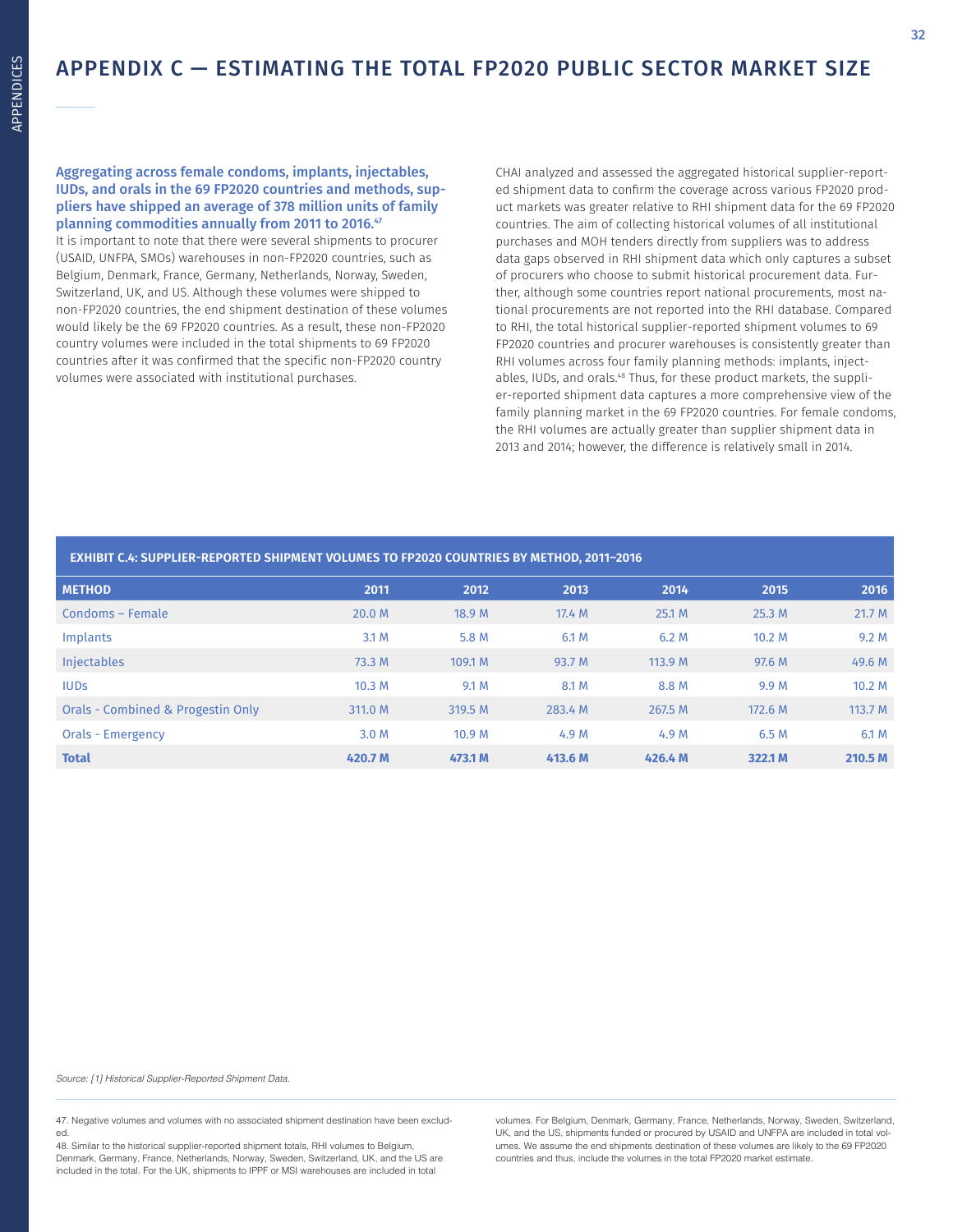### EXHIBIT C.5: RHI VS. SUPPLIER-REPORTED SHIPMENT VOLUMES TO FP2020 COUNTRIES BY METHOD, 2011–2016

100M

120M

### IMPLANTS



Historical Supplier-Reported Shipments





Historical Supplier-Reported Shipments

### ORALS



Historical Supplier-Reported Shipments



### CONDOMS - FEMALE

Sources: [1] Historical Supplier Shipment Data; [2] RHI Shipment Data, May 2017.

### INJECTABLES

94M 109M 114M

98M

2016

38M

50M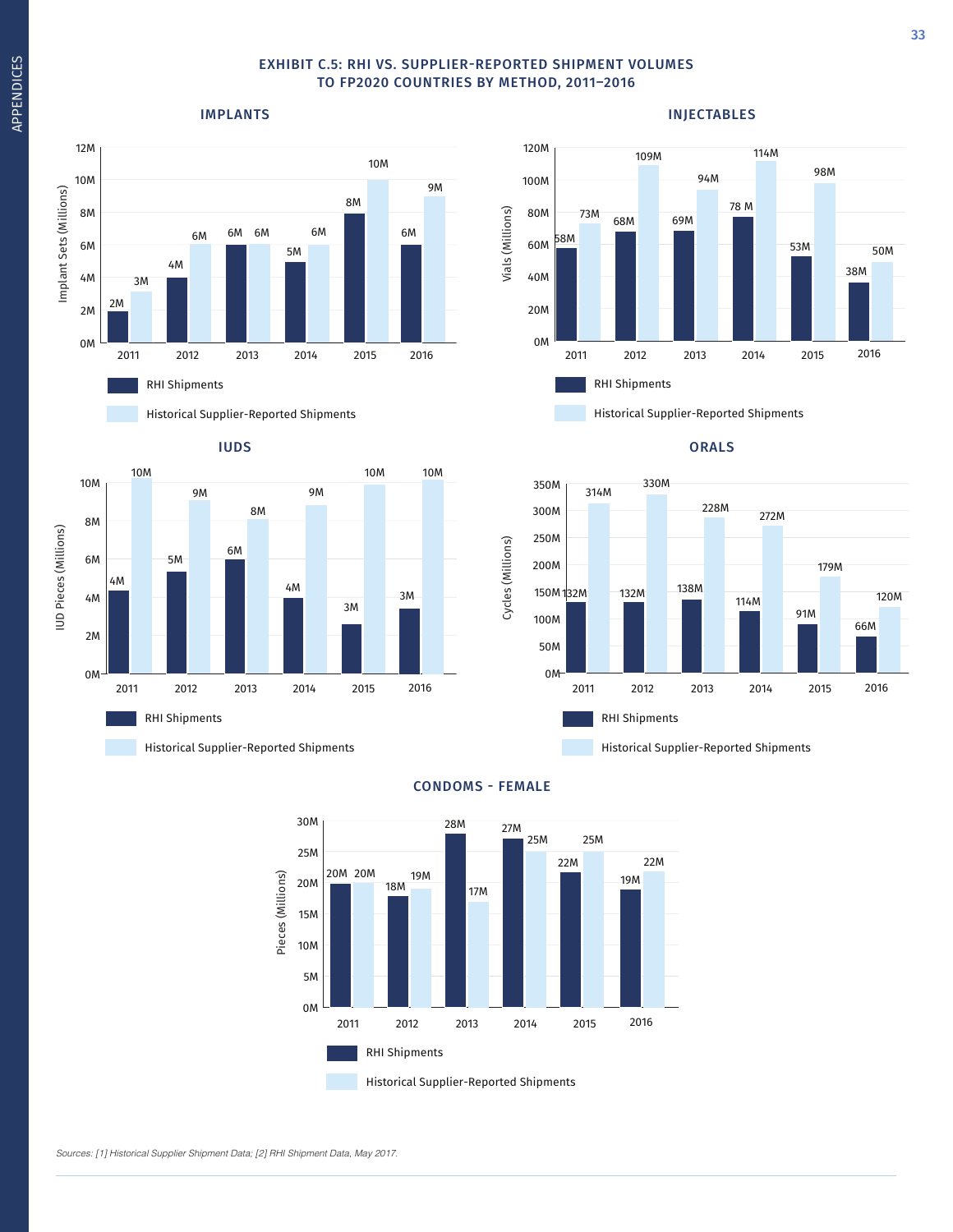### APPENDIX C — ESTIMATING THE TOTAL FP2020 PUBLIC SECTOR MARKET SIZE

### Male Condom Market

Because CHAI has not yet received data from male condom suppliers, historical RHI shipment data for male condoms was used to capture a more comprehensive view of the family planning market for the 69 FP2020 countries. We used RHI shipment volume data from 2011 to 2016 and included all male condom shipment volumes to 69 FP2020 countries as well as volumes associated with procurer warehouses in non-FP2020 focus countries.49 The male condom market reflected by the RHI data includes 21 manufacturers and 18 funding sources.

The historical supplier-reported volumes for female condoms, implants, injectables, IUDs, and orals, together with RHI shipment volumes for male condoms, represent the estimated FP2020 public sector market from 2011 to 2016.

| <b>EXHIBIT C.6: RHI MALE CONDOM SHIPMENT VOLUMES, 2011-2016</b> |      |                                    |      |      |      |             |
|-----------------------------------------------------------------|------|------------------------------------|------|------|------|-------------|
| <b>METHOD</b>                                                   | 2011 | 2012                               | 2013 | 2014 | 2015 | <b>2016</b> |
| Condoms - Male                                                  |      | 1.62 R 1.84 R 1.57 R 1.49 R 1.36 R |      |      |      | 0.97 B      |

### **EXHIBIT C.7: 69 FP2020 CONTRACEPTIVE MARKET VOLUMES BY METHOD, 2011–2016**

| <b>METHOD</b>                     | 2011              | 2012              | 2013    | 2014    | 2015             | 2016    |
|-----------------------------------|-------------------|-------------------|---------|---------|------------------|---------|
| Condoms - Female                  | 20.0 M            | 18.9 M            | 17.4 M  | 25.1 M  | 25.3 M           | 21.7 M  |
| Condoms – Male (RHI)              | 1.62 B            | 1.84 B            | 1.57 B  | 1.49 B  | 1.36 B           | 0.97B   |
| Implants                          | 3.1 M             | 5.8 M             | 6.1 M   | 6.2M    | 10.2 M           | 9.2M    |
| <b>Injectables</b>                | 73.3 M            | 109.1 M           | 93.7 M  | 113.9 M | 97.6 M           | 49.6 M  |
| <b>IUDS</b>                       | 10.3 <sub>M</sub> | 9.1 M             | 8.1 M   | 8.8 M   | 9.9 <sub>M</sub> | 10.2 M  |
| Orals – Combined & Progestin Only | 311.0 M           | 319.5 M           | 283.4 M | 267.5 M | 172.6 M          | 113.7 M |
| Orals – Emergency                 | 3.0 M             | 10.9 <sub>M</sub> | 4.9 M   | 4.9 M   | 6.5 M            | 6.1 M   |
| <b>Total</b>                      | 2.04B             | 2.32 B            | 1.98B   | 1.92B   | 1.68B            | 1.18B   |

Source: **[Exhibit C.6]** RHI Shipment Data, May 2017. Source: **[Exhibit C.7]** Historical Supplier-Reported Shipment Data; RHI Shipment Data, May 2017.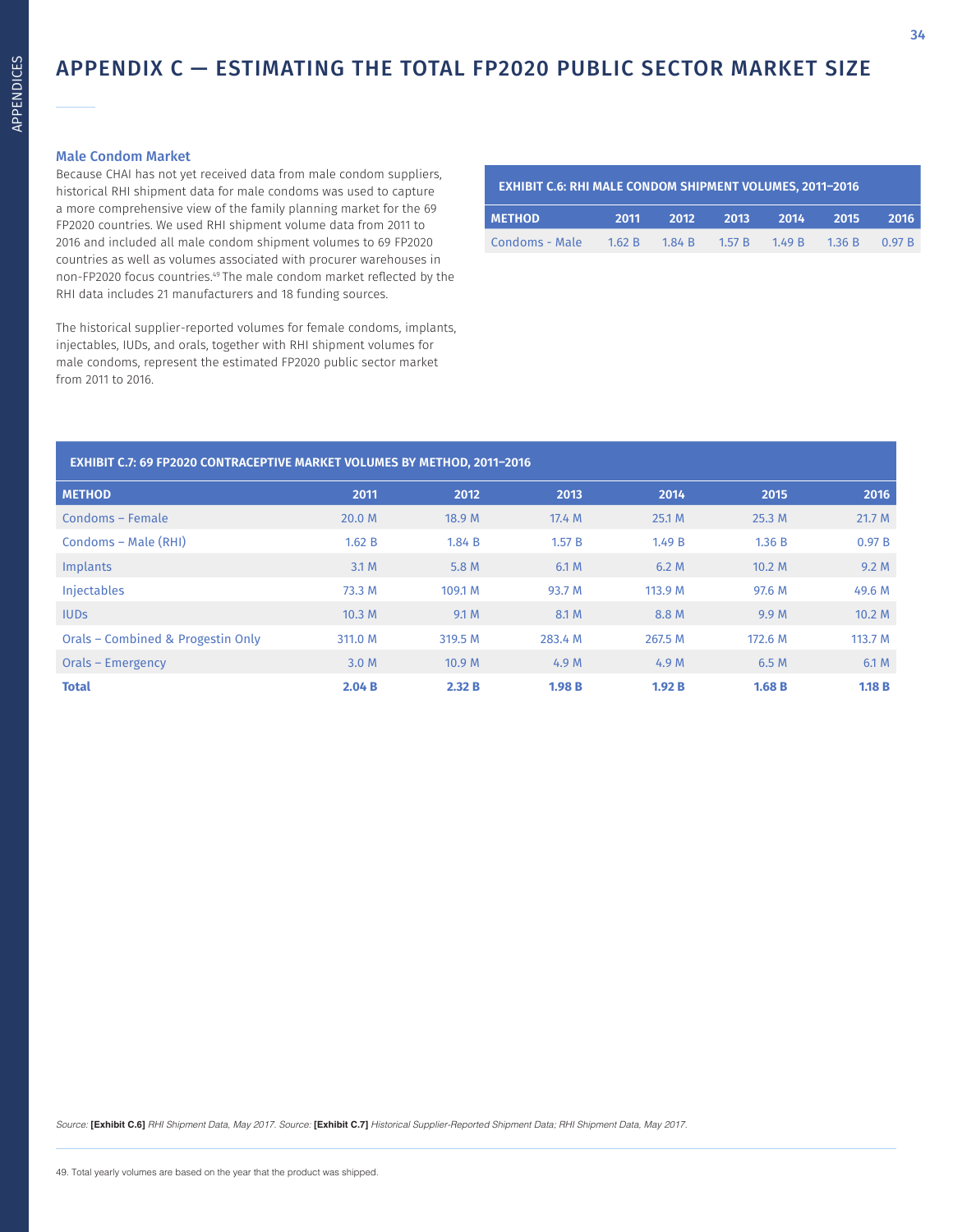### Total FP2020 Public Sector Market In Terms of Total FP2020 Public Sector Market In Terms of CYPs

CHAI translated shipment volumes to CYPs by dividing shipment volumes by each method's corresponding couple-years of protection (CYP) factor.

CHAI divided all shipment volumes by the corresponding CYP factor published by USAID. CYP is the estimated protection provided by contraceptive methods during a one-year period based upon the volume of all methods sold or distributed for free to clients during that period of time.50 Because various methods may have different CYPs associated with different sub-types of that method (e.g. there are different CYP factors for three-, four-, and five-year implants), the corresponding CYP of the method sub-type is used. The following exhibit shows the conversion factors used to translate volumes to CYPs.

### **EXHIBIT C.8: VOLUMES TO CYPS SHIPPED CONVERSION FACTORS, 2011–2016**

| <b>METHOD</b>          | <b>UNITS PER CYP</b> |
|------------------------|----------------------|
| Condoms - Female       | 120.00               |
| Condoms - Male         | 120.00               |
| Implants - 3 Year      | 0.40                 |
| Implants - 4 Year      | 0.31                 |
| Implants - 5 Year      | 0.26                 |
| Injectables - 1 month  | 13.00                |
| Injectables - 2 month  | 6.00                 |
| Injectables - 3 month  | 4.00                 |
| <b>IUDs</b>            | 0.22                 |
| Orals - Combined       | 15.00                |
| Orals - Progestin Only | 15.00                |
| Orals – Emergency      | 20.00                |

Source: [1] USAID, "Couple-Years of Protection (CYP)," May 2017.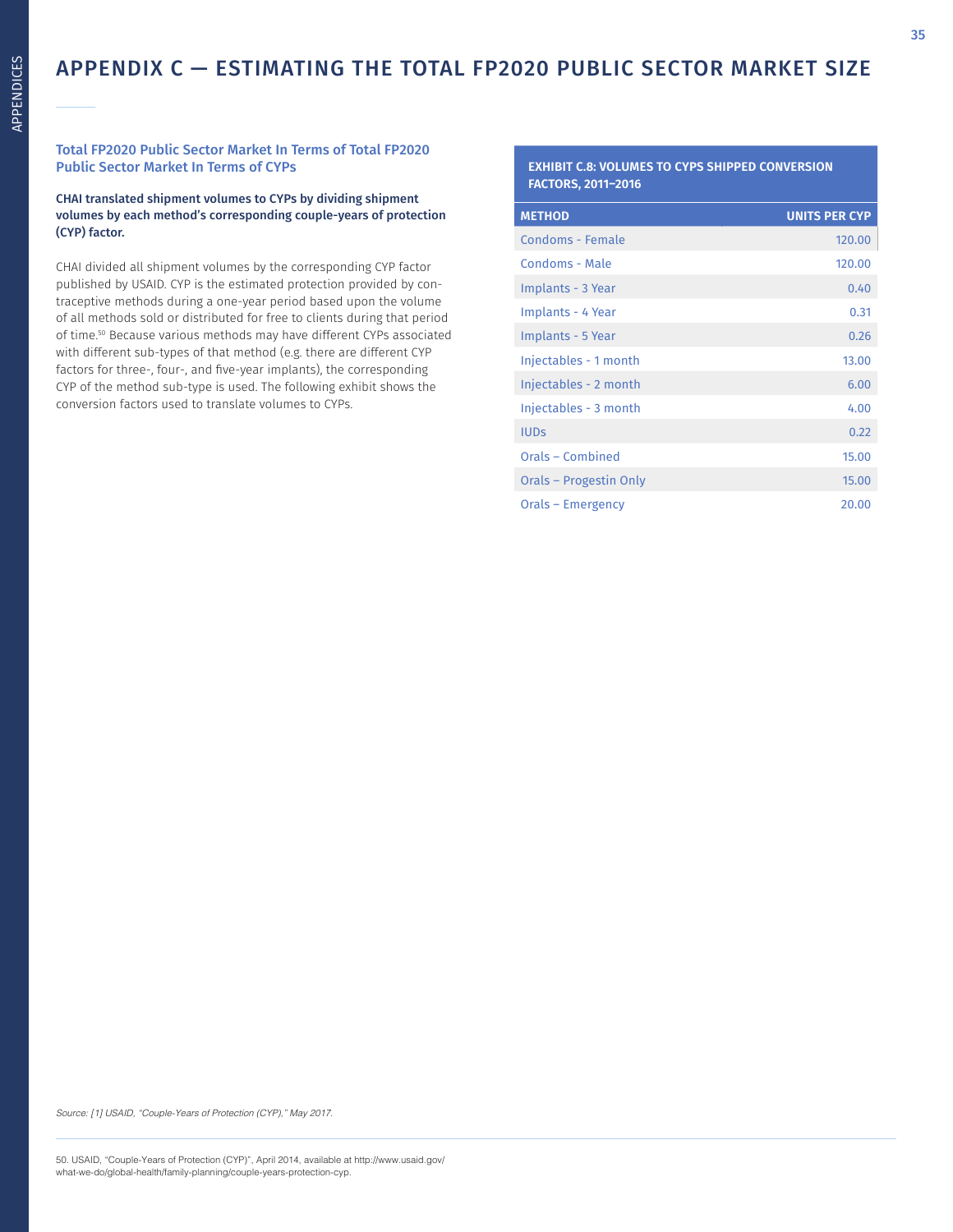### APPENDIX C — ESTIMATING THE TOTAL FP2020 PUBLIC SECTOR MARKET SIZE

### Total FP2020 Public Sector Market Size

The total value of contraceptives was calculated by applying average unit prices to total shipment volumes. Average unit prices by method and year are based on the average price between USAID and UNFPA as reported in UNFPA's Contraceptive Price Indicator. Although there are different prices for different products and markets, we estimate implied spend using UNFPA's Contraceptive Price Indicator prices for simplicity.<sup>51</sup> Finally, the Implant Access Program price of US\$8.50 was applied to

implant volumes from 2013 to 2016. The average price only includes the cost of the product and does not account for additional costs associated with procurement such as testing, insurance, and shipping costs. To maintain consistency across dollar-value comparisons, this average pricing was applied to all market size and donor-funding trends across supplier-reported and RHI reported volumes. As a result, numbers may differ from the RHI reported value field.

### **EXHIBIT C.9: AVERAGE UNIT PRICE**

|         |         | 2011               | 2012       | 2013       | 2014              | 201552            | 201653            |
|---------|---------|--------------------|------------|------------|-------------------|-------------------|-------------------|
| Minimum | Maximum | <b>Unit Price</b>  | Unit Price | Unit Price | <b>Unit Price</b> | <b>Unit Price</b> | <b>Unit Price</b> |
| \$0.49  | \$0.56  | \$0.56             | \$0.55     | \$0.54     | \$0.53            | \$0.52            | \$0.49            |
| \$0.03  | \$0.03  | \$0.03             | \$0.03     | \$0.03     | \$0.03            | \$0.03            | \$0.03\$          |
| \$8.50  | \$18.65 | \$18.65            | \$17.98    | \$8.50     | \$8.50            | \$8.50            | \$8.50            |
| \$0.81  | \$0.83  | \$0.82             | \$0.82     | \$0.83     | \$0.81            | \$0.81            | \$0.82            |
| \$0.43  | \$0.48  | \$0.43             | \$0.43     | \$0.43     | \$0.48            | \$0.47            | \$0.46            |
| \$0.26  | \$0.31  | \$0.31             | \$0.30     | \$0.28     | \$0.30            | \$0.28            | \$0.26            |
| \$0.31  | \$0.33  | \$0.32             | \$0.32     | \$0.31     | \$0.31            | \$0.32            | \$0.33            |
| \$0.30  | \$0.49  | \$0.34             | \$0.49     | \$0.44     | \$0.30            | \$0.37            | \$0.35            |
|         |         | <b>PRICE RANGE</b> |            |            |                   |                   |                   |

Notes: [1] For 2013-2016 implants, the Implant Access Program price is used; [2] The range and average unit price in each corresponding is based on average USAID and UNFPA prices via UNFPA's Contraceptive Price Indicators.

Sources: [1] UNFPA Contraceptive Price Indicator, 2011–2016; [2] IAP Implant Prices.

51. UNFPA, "UNFPA Contraceptive Price Indicator–Year 2016", available at http://www.unfpa. org/sites/default/files/resource-pdf/UNFPA\_Contraceptives\_Price\_Indicator\_2016\_Published. pdf, UNFPA Contraceptive Price Indicator–Year 2015," available at: https://www.unfpa.org/sites/ default/files/resource-pdf/UNFPA\_Contraceptive\_Price\_Indicators.pdf, "UNFPA Contraceptive Price Indicator–Year 2014," available at http://www.unfpa.org/resources/contraceptive-priceindicator-2014 , "UNFPA Contraceptive Price Indicators–2013," available at http://www.unfpa. org/sites/default/files/resource-pdf/UNFPA%20Contraceptive%20Price%20Indicators%20-%20 2013.pdf, "UNFPA Contraceptive Price Indicators–2012,"available at http://www.unfpa.org/sites/ default/files/resource-pdf/UNFPA%20Contraceptive%20Price%20Indicators%20-%202012.pdf, "UNFPA Contraceptive Price Indicators–2011", UNFPA.

52. The 2015 unit pricing is an average of UNFPA 2015 prices and USAID 2014 prices as USAID 2015 prices were unavailable.

53. The 2016 unit pricing is UNFPA 2016 price only as USAID 2016 pricing is unavailable, with the exception of IUDs where the average of USAID 2014 price and UNFPA 2016 price was taken to avoid significant fluctuations.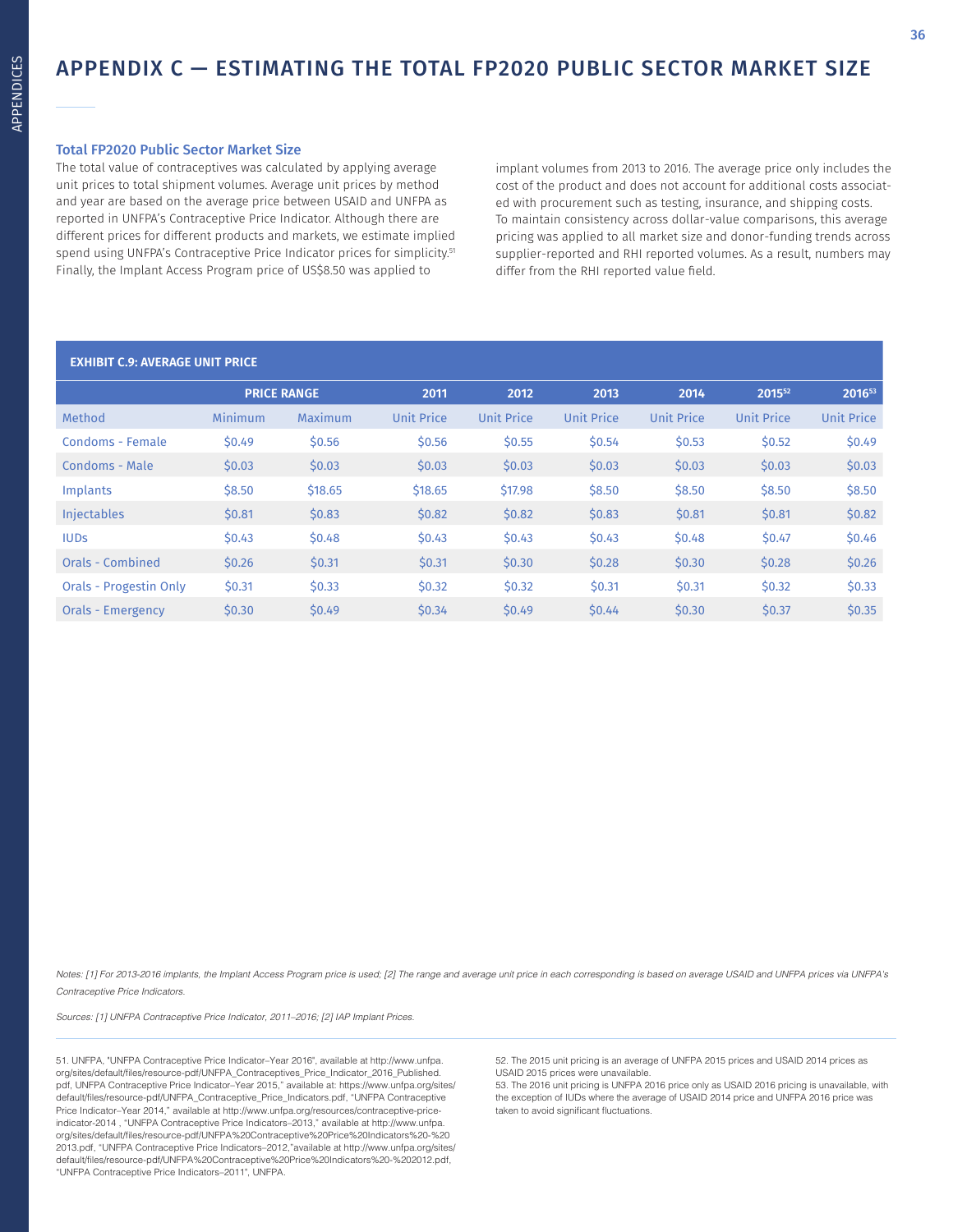### APPENDIX D – ESTIMATING TOTAL FP2020 DONOR-FUNDED VOLUMES

To protect customer confidentiality, suppliers were not asked to disclose customer information associated with shipment volumes. Instead, CHAI relied upon RHI to estimate the donor-funded volumes and in turn, CYPs and costs. RHI data contains shipment volume data reported by central procurement offices of major contraceptive orders and other organizations that procure contraceptives. This includes organizations such as IPPF, MSI, PSI, USAID, and UNFPA. From 2011 to 2016, the following funding sources were associated with shipment volumes to 69 FP2020 countries and shipment volumes to procurer warehouses that are reported into RHI:

For the purposes of this analysis, national procurements identified as "OTHERGOV" and "MOH" as well as unknown funding sources identified as "OTHER" have been excluded. These may include volumes associated with UNFPA third party procurements or SMOs procurements using unidentified funding sources. It is important to note that RHI only includes data for procurement agencies that are data providers. There may be other donor-funded procurements that are not reported into RHI.

| <b>EXHIBIT D.1: FP2020 FUNDING SOURCES REPORTING TO RHI, 2011-2016</b> |                    |                  |  |  |  |
|------------------------------------------------------------------------|--------------------|------------------|--|--|--|
| <b>FUNDING SOURCES</b>                                                 |                    |                  |  |  |  |
| <b>AFDB</b>                                                            | <b>IPPF</b>        | <b>PSI</b>       |  |  |  |
| <b>BMGF</b>                                                            | <b>KFW</b>         | <b>UNDP</b>      |  |  |  |
| CDC                                                                    | <b>MOH</b>         | <b>UNFPA</b>     |  |  |  |
| <b>DFID</b>                                                            | <b>MSI</b>         | <b>UNPEACE</b>   |  |  |  |
| <b>DKT</b>                                                             | <b>NETHERLANDS</b> | <b>USAID</b>     |  |  |  |
| <b>GLOBALFUND</b>                                                      | <b>OTHER</b>       | <b>USDOD</b>     |  |  |  |
| <b>ICA</b>                                                             | <b>OTHERGOV</b>    | <b>WORLDBANK</b> |  |  |  |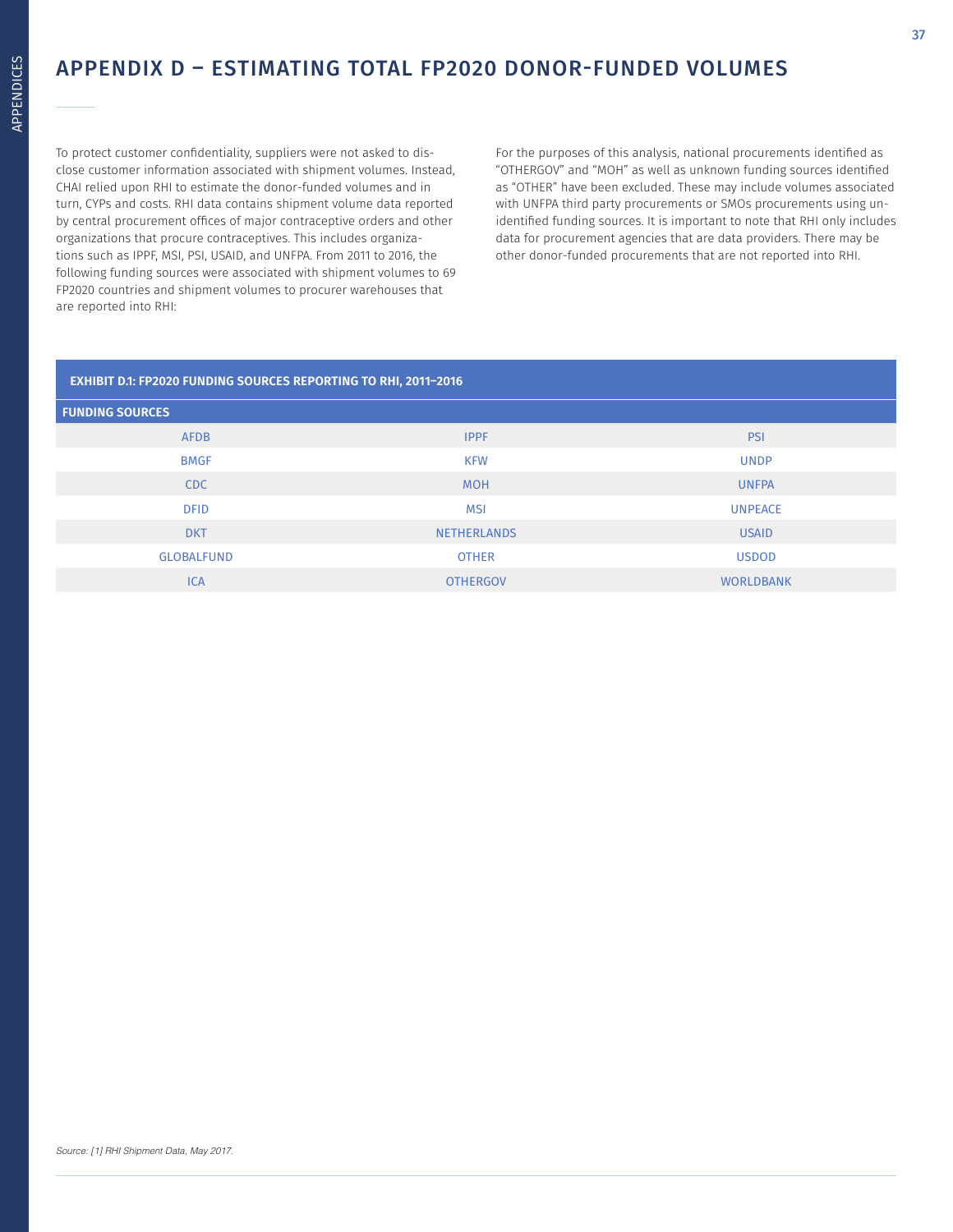### APPENDIX E – ADDITIONAL MARKETS VISIBILITY

CHAI conducted supplementary research and analysis using publicly available sources of data in three large markets: Bangladesh, India, and Indonesia—key countries where it was identified in the 2016 Family Planning Market Report that there may be significant public sector local and regional procurement not captured in the Global Markets Visibility Volumes. Due to the limitations of these data sources, CHAI cannot confirm comprehensive coverage of the public sector markets in these countries. Rather, the data is meant to be used as initial confirmation of local and regional procurement in these markets that are not covered by the suppliers participating in this report.

### Bangladesh

CHAI used data from the government of Bangladesh's Ministry of Health and Family Welfare (MOHFW)<sup>54</sup> for 2015 and 2016.<sup>55</sup>

| <b>EXHIBIT E.1: MOHFW SUPPLY CHAIN CONTRACEPTIVE SHIPMENT RECEIPT DETAILS</b> |                                             |             |            |  |  |
|-------------------------------------------------------------------------------|---------------------------------------------|-------------|------------|--|--|
| <b>PRODUCT NAME</b>                                                           | <b>SUPPLIER NAME</b>                        | 2015        | 2016       |  |  |
| <b>CONDOM</b>                                                                 | <b>ESSENTIAL DRUGS CO. LTD.</b>             | 50,000,000  | 68,850,000 |  |  |
| <b>CONDOM</b>                                                                 | KHULNA ESSENTIAL LATEX PLANT((KELP)         | 100,000,000 | 35,000,000 |  |  |
| ECP (2 TAB/PACK)                                                              | M/S, RENETA LTD.                            | 100,000     | 100,000    |  |  |
| <b>IMPLANT (2 ROD)</b>                                                        | SOCIAL MARKETING COMPANY (SMC)              |             | 17,000     |  |  |
| <b>IMPLANT (SINGLE ROD)</b>                                                   | <b>JAMES INTERNATIONAL</b>                  |             | 5          |  |  |
| <b>IMPLANT (SINGLE ROD)</b>                                                   | Merck Sharp & Dohme B.V(MSD B.V.).          |             | 150,000    |  |  |
| <b>IMPLANT (SINGLE ROD)</b>                                                   | MSD-NV Organon, Organon(India) Private Ltd. | 50,000      |            |  |  |
| INJECTABLES (DMPA IM)                                                         | Helm-AG                                     | 14,000,000  |            |  |  |
| INJECTABLES (DMPA IM)                                                         | <b>TECHNO DRUGS Ltd</b>                     | 2,500,000   | 8,100,000  |  |  |
| <b>IUD (CT-380A)</b>                                                          | SARBAN INTERNATIONAL LTD.                   | 400,000     |            |  |  |
| <b>IUD (CT-380A)</b>                                                          | SOCIAL MARKETING COMPANY (SMC)              | 73,679      |            |  |  |
| ORAL CONTRACEPTIVE PILL (SHUKHI)                                              | <b>HLL Lifecare Limited</b>                 | 22,469,025  |            |  |  |
| ORAL CONTRACEPTIVE PILL (SHUKHI)                                              | M/S, RENETA LTD.                            | 20,730,975  | 54,750,000 |  |  |
| ORAL CONTRACEPTIVE PILL (SHUKHI)                                              | <b>Maneesh Pharmaceuticals Limited</b>      | 22,289,280  |            |  |  |
| ORAL CONTRACEPTIVE PILL (SHUKHI)                                              | Popular Pharmaceuticals Ltd.                | 10,800,000  | 14,250,000 |  |  |
| ORAL CONTRACEPTIVE PILL (SHUKHI)                                              | <b>TECHNO DRUGS Ltd</b>                     | 1,710,720   |            |  |  |
| <b>ORAL PILL APON</b>                                                         | M/S, RENETA LTD.                            | 1,000,000   | 3,500,000  |  |  |

Source: Bangladesh MOHFW, Supply Chain Management Portal, 2017.

55. The fiscal year for Bangladesh runs from July 1 to June 30, but for the purposes of this analysis, CHAI summed up the monthly data by calendar year for 2015 and 2016. Data is not reported prior to February 2015, thus the 2015 calendar year may be missing data for the month of January.

<sup>54.</sup> Government of Bangladesh, Ministry of Health and Family Welfare, "MOHFW Supply Chain Management Portal – National Receive Details; Product Group: Contraceptive; Product Name: ALL; Warehouse; ALL" available at: https://scmpbd.org/index.php/wims-reports/national-receive-details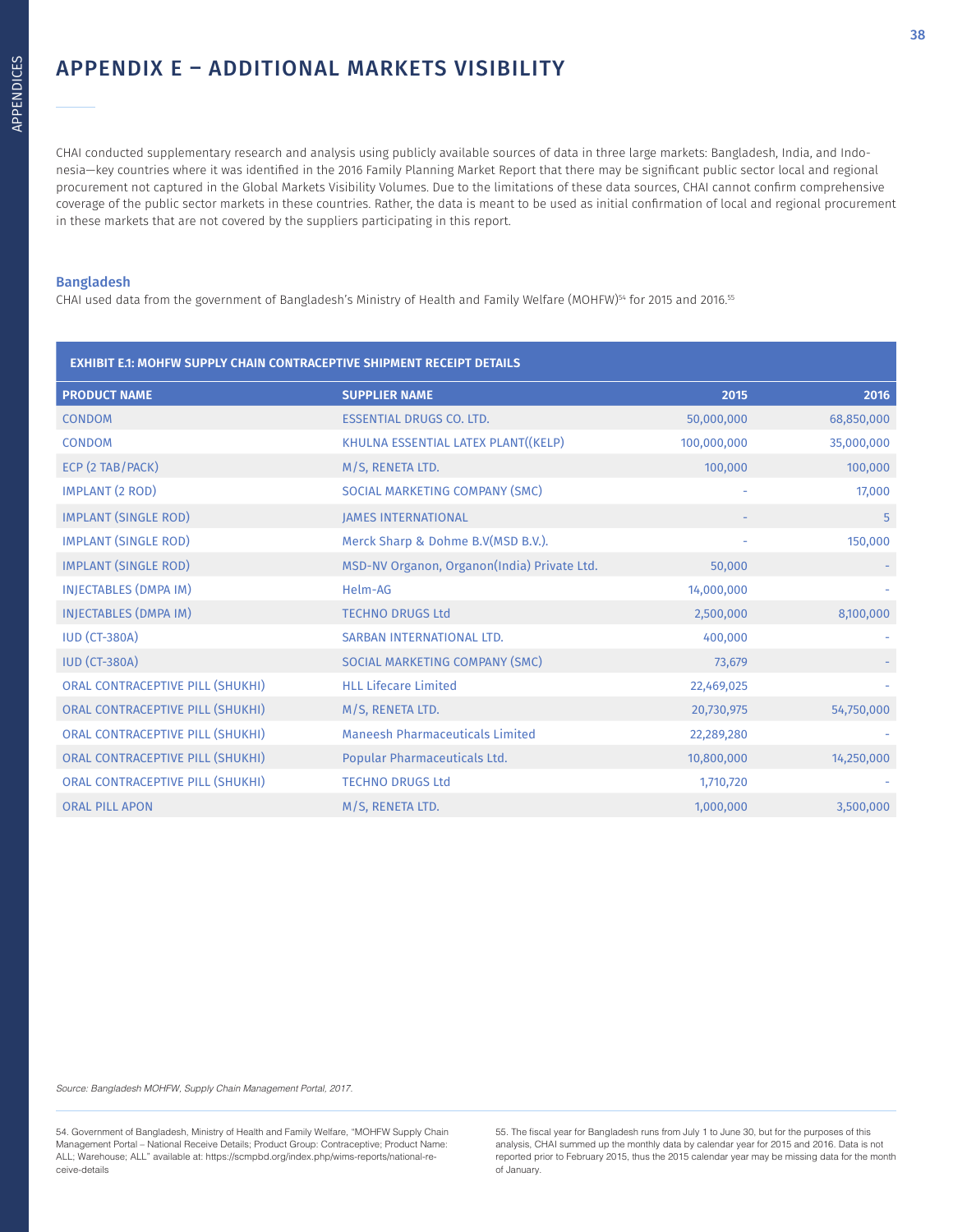### APPENDIX E – ADDITIONAL MARKETS VISIBILITY

### India

CHAI looked at data from the Indian government's MOHFW Annual Reports56 for fiscal years 2013/2014, and 2014/201557 for the India market. The MOHFW distributes contraceptives to the states/UTs through Free Supply Scheme and Social Marketing Scheme; only modern contraceptive methods including condoms,<sup>58</sup> oral pills (orals - combined), IUDs, and ECPs (orals – emergency) are included in this analysis. While the

MOHFW Annual Reports do not record who the awarded suppliers are, a report from USAID has identified local suppliers and the contraceptives they supply to the government and SMO programs as of 2006, including Indian Drug and Pharmaceutical Ltd. (IDPL), HLL Lifecare Limited, Phaarmasia, Pregna International, SMB Corporation, Cipla, Win-Medicare, and Famy Care, which is now Mylan.

### EXHIBIT E.2: ANNUAL REPORT OF DEPARTMENT OF HEALTH & FAMILY WELFARE FOR THE YEAR OF 2015-16 (INCLUDES FULL FISCAL YEARS 2013-14 TO 2014-15)

| <b>EXHIBIT E.2.1: QUANTITIES SUPPLIED TO STATES/UTS</b> |             |         |                         |  |  |
|---------------------------------------------------------|-------------|---------|-------------------------|--|--|
| <b>CONTRACEPTIVES</b>                                   | $2013 - 14$ | 2014-15 | 2015-16 (UP TO NOV. 15) |  |  |
| Condoms (In million pieces)                             | 394         | 350.9   | 465.4                   |  |  |
| Oral Pills (In lakh cycles)                             | 361.24      | 551.32  | 255.2                   |  |  |
| <b>IUDs (In lakh pieces)</b>                            | 60.42       | 88.244  | 37.62                   |  |  |
| Tubal Rings (In lakh pairs)                             | 19          | 27.145  | 7.82                    |  |  |
| ECP(in lakh packs)                                      | 75.8        | 75.8    | 41.92                   |  |  |
| Pregnancy Test Kits (in lakhs)                          | 100.14      | 122.4   | $166.12*$               |  |  |
| *Figures are Provisional                                |             |         |                         |  |  |

| <b>EXHIBIT E.2.2: PERFORMANCE OF SOCIAL MARKETING PROGRAMME IN THE SALE OF CONTRACEPTIVE</b> |             |         |             |                                     |  |
|----------------------------------------------------------------------------------------------|-------------|---------|-------------|-------------------------------------|--|
| <b>CONTRACEPTIVES</b>                                                                        | $2012 - 13$ | 2013-14 | $2014 - 15$ | 2015-16 (UP TO<br><b>NOV. 2015)</b> |  |
| Condoms (Million pieces)                                                                     | 618.18      | 698.33  | 683.93      | 157.05                              |  |
| Oral Pills (Social Marketing) (lakh cycles)                                                  | 376.82      | 290.27  | 276.44      | 80.23                               |  |
| SAHELI (in Lakh tablets)                                                                     | 270.76      | 279.35  | 314.6       | 8.787*                              |  |

| <b>EXHIBIT E.2.3: EMERGENCY CONTRACEPTIVE PILLS [ECP]</b> |         |         |                    |  |  |
|-----------------------------------------------------------|---------|---------|--------------------|--|--|
| <b>ITEM</b>                                               | 2013-14 | 2014-15 | 2015-16 (NOV.2015) |  |  |
| <b>FCP</b>                                                | 75.80   | 75.80   | 41.92              |  |  |

Source: India MOHFW Annual Report, 2015-2016.

56. Government of India, Ministry of Health and Family Welfare, "Annual Report of Department of Health & Family Welfare for the year of 2015-16", "Annual Report of Department of Health & Family Welfare for the year of 2014-15", "Annual Report of Department of Health & Family Welfare for the year of 2013-14"available at: http://www.mohfw.nic.in/documents/publications

57. The fiscal year for India runs from April 1 to March 31, as such 2015/2016 figures were not included in this analysis as the reported data is not a full fiscal year. 58. Condoms are reported in millions whereas all other methods are reported as "lakh" – the Indian unit of 100,000.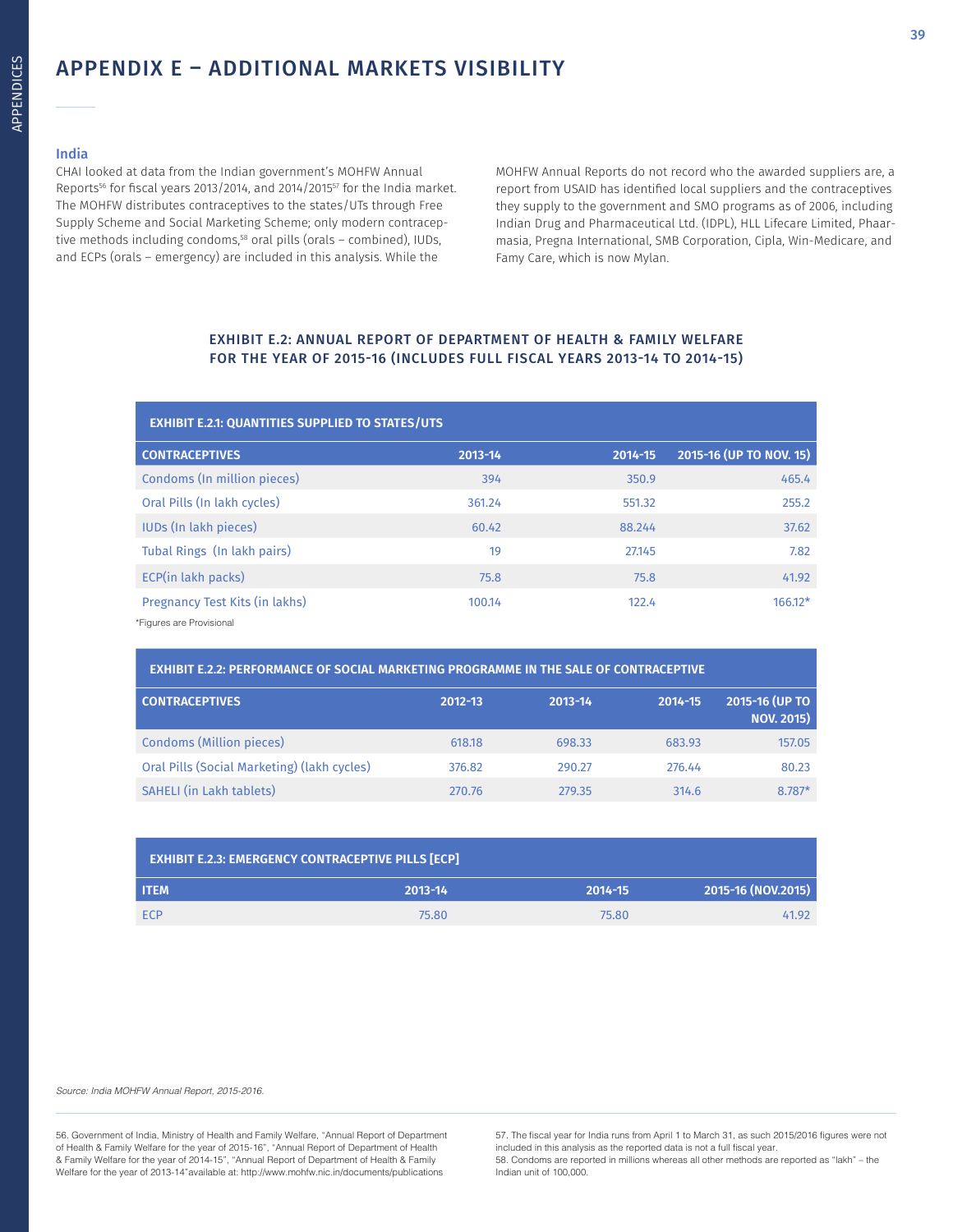### EXHIBIT E.3: ANNUAL REPORT OF DEPARTMENT OF HEALTH & FAMILY WELFARE FOR THE YEAR OF 2013-14 (INCLUDES FULL FISCAL YEARS 2010-11 TO 2012-13)

| <b>EXHIBIT E.3.1: QUANTITIES SUPPLIED TO STATES/UTS</b> |         |         |         |                               |  |  |
|---------------------------------------------------------|---------|---------|---------|-------------------------------|--|--|
| <b>CONTRACEPTIVES</b>                                   | 2010-11 | 2011-12 | 2012-13 | 2013-14<br>(UP TO SEPT. 2013) |  |  |
| Condoms (In million pieces)                             | 290.137 | 295,000 | 367.866 | 234.271                       |  |  |
| Oral Pills (In lakh cycles)                             | 237.998 | 298.135 | 226.793 | 205.573                       |  |  |
| <b>IUDs (In lakh pieces)</b>                            | 90.000  | 73.500  | 87.508  | 34.005                        |  |  |
| Tubal Rings (In lakh pairs)                             | 34.534  | 30.359  | 31.22   | 18.274                        |  |  |
| ECP (in lakh packs)                                     | 21.540  | 18.300  | 75.919  | 14.098                        |  |  |
| Pregnancy Test Kits (in lakhs)                          | 211.74  | 21174   | 222.186 | 0.00                          |  |  |

| <b>EXHIBIT E.3.2: QUANTITIES SUPPLIED TO STATES/UTS</b> |             |         |             |                                   |
|---------------------------------------------------------|-------------|---------|-------------|-----------------------------------|
| <b>CONTRACEPTIVES</b>                                   | $2010 - 11$ | 2011-12 | $2012 - 13$ | $2013 - 14$<br>(UP TO SEPT. 2013) |
| Condoms (Million pieces)                                | 581.44      | 677.91  | 618.18      | 315.19                            |
| Oral Pills (Social Marketing) (lakh cycles)             | 358.08      | 471.975 | 376.82      | 124.79                            |
| SAHELI Weekly Oral Pill (in lakh tablet)                | 234.31904   | 244.56  | 270.76      | $0.042*$                          |

\*Figures are Provisional

| <b>EXHIBIT E.3.3: EMERGENCY CONTRACEPTIVE PILLS [ECP]</b> |         |         |             |                                    |  |
|-----------------------------------------------------------|---------|---------|-------------|------------------------------------|--|
| <b>CONTRACEPTIVES</b>                                     | 2010-11 | 2011-12 | $2012 - 13$ | $2013 - 14$<br>(UP TO SEPT. 2013)* |  |
| ECP                                                       | 21.54   | 18.30   | 75,919      | 14.098                             |  |

\*Figures are Provisional

| <b>EXHIBIT E.4: LOCAL MANUFACTURERS &amp; THEIR PRODUCTS IN INDIA*</b> |                                                                                                                                       |  |  |  |
|------------------------------------------------------------------------|---------------------------------------------------------------------------------------------------------------------------------------|--|--|--|
| <b>METHOD</b>                                                          | <b>SUPPLIER NAME</b>                                                                                                                  |  |  |  |
| Condoms                                                                | <b>HLL Lifecare Limited</b>                                                                                                           |  |  |  |
| <b>Injectables</b>                                                     | <b>HLL Lifecare Limited</b><br>Famy Care (Mylan)                                                                                      |  |  |  |
| <b>IUDS</b>                                                            | Pregna International<br><b>SMB Corporation</b><br>Famy Care (Mylan)                                                                   |  |  |  |
| Orals                                                                  | Indian Drug and Pharmaceutical Ltd. (IDPL)<br><b>HLL Lifecare Limited</b><br>Phaarmasia<br>Famy Care (Mylan)<br>Win-Medicare<br>Cipla |  |  |  |

\* USAID, "Assessment of India's locally manufactured contraceptive product supply", 2006, available at: http://pdf.usaid.gov/pdf\_docs/Pnadf989.pdf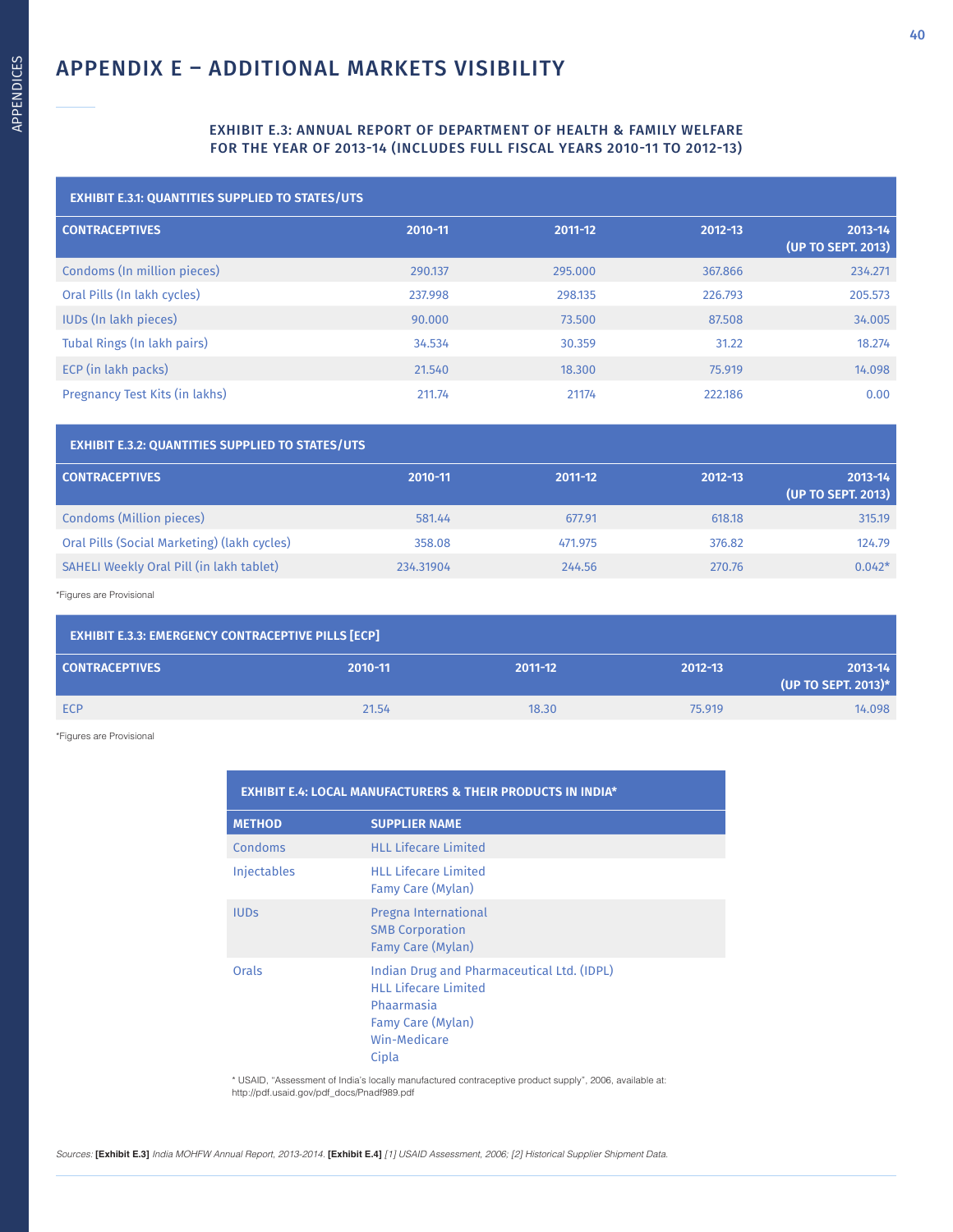### APPENDIX E – ADDITIONAL MARKETS VISIBILITY

### Indonesia

For the Indonesian market, CHAI looked at the awarded government tender documents from the National Family Planning Coordinating Body (BKKBN)<sup>60</sup> for 2015<sup>61</sup> and 2016<sup>62</sup> to sum up the quantities by method. The 2016 tender documents indicate the manufacturer; however, the 2015 documents refer only to distributors.

| <b>EXHIBIT E.5: MULTIPLE TENDER WINNER ANNOUNCEMENTS</b> |                             |                                       |                 |  |
|----------------------------------------------------------|-----------------------------|---------------------------------------|-----------------|--|
| <b>YEAR</b>                                              | <b>PRODUCT</b>              | <b>DISTRIBUTOR</b>                    | <b>QUANTITY</b> |  |
| 2015                                                     | <b>Combination Pills</b>    | PT Indofarma Global Medika            | 11,776,656      |  |
| 2015                                                     | <b>Combination Pills</b>    | PT Perintis Bina Utama Farmasi        | 15,114,124      |  |
| 2015                                                     | <b>Combination Pills</b>    | PT Kimia Farma Trading & Distribution | 4,042,768       |  |
| 2015                                                     | 3-month Injectables         | PT Indofarma Global Medika            | 13,019,861      |  |
| 2015                                                     | 3-month Injectables         | PT Trijaya Medika Farma               | 12,950,506      |  |
| 2015                                                     | 3-month Injectables         | PT Trijaya Medika Farma               | 13,067,747      |  |
| 2015                                                     | 3-month Injectables         | PT Trijaya Medika Farma               | 13,497,338      |  |
| 2015                                                     | 2-rod implants w/ inserters | PT Djaja Bima Agung                   | 164,710         |  |
| 2015                                                     | 2-rod implants w/ inserters | PT Djaja Bima Agung                   | 166,270         |  |
| 2015                                                     | 2-rod implants w/ inserters | PT Djaja Bima Agung                   | 192,793         |  |
| 2015                                                     | 2-rod implants w/ inserters | PT Djaja Bima Agung                   | 172,010         |  |

|             | <b>EXHIBIT E.6: MULTIPLE TENDER WINNER ANNOUNCEMENTS</b> |                                |                 |
|-------------|----------------------------------------------------------|--------------------------------|-----------------|
| <b>YEAR</b> | <b>PRODUCT</b>                                           | <b>DISTRIBUTOR</b>             | <b>QUANTITY</b> |
| 2016        | <b>Combination Pills</b>                                 | <b>PT Harsen Laboratories</b>  | 11,648,300      |
| 2016        | <b>Combination Pills</b>                                 | <b>PT Kimia Farma</b>          | 17,626,000      |
| 2016        | <b>Combination Pills</b>                                 | PT Pratapa Nirmala             | 8,793,200       |
| 2016        | <b>Combination Pills</b>                                 | PT Sunthi Sepuri               | 8,829,100       |
| 2016        | <b>Combination Pills</b>                                 | PT Triyasa Nagamas Farma       | 17,540,300      |
| 2016        | 3-month Injectables                                      | PT Catur Dakhwah Crane Farmasi | 7,289,160       |
| 2016        | 3-month Injectables                                      | <b>PT Harsen Laboratories</b>  | 21,895,860      |
| 2016        | 3-month Injectables                                      | PT Triyasa Nagamas Farma       | 14,474,540      |
| 2016        | 3-month Injectables                                      | PT Tunggal Idaman Abadi        | 7,348,980       |
| 2016        | 2-rod implants w/ inserters                              | PT Catur Dakhwah Crane Farmasi | 633,680         |
| 2016        | 2-rod implants w/ inserters                              | <b>PT Harsen Laboratories</b>  | 633,660         |
| 2016        | 2-rod implants w/ inserters                              | PT Triyasa Nagamas Farma       | 633,660         |

Sources: **[Exhibit E.5]** BKKBN Tender Documents, 2015. **[Exhibit E.6]** BKKBN Tender Documents, 2016.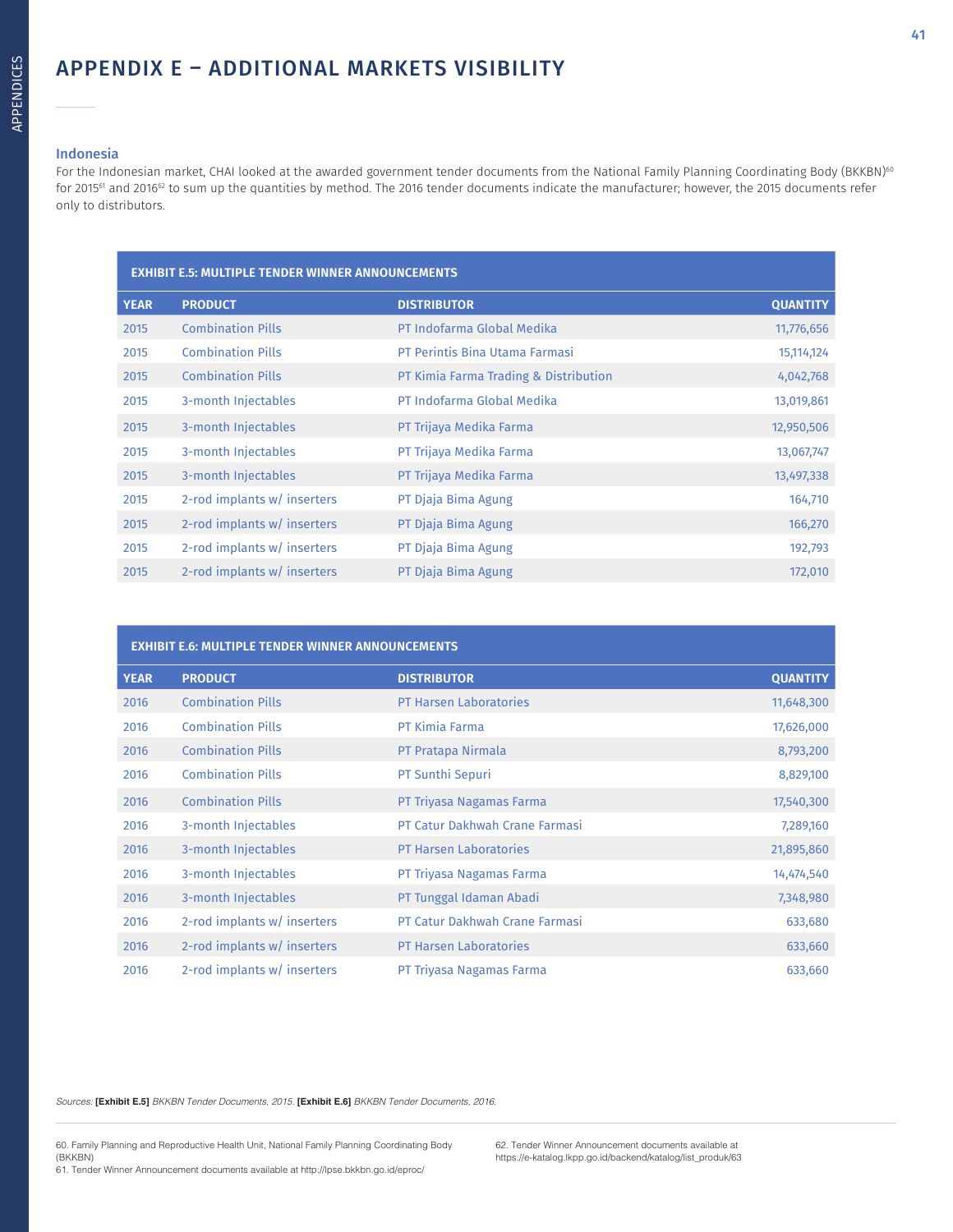### APPENDIX F – EXPLORING POTENTIAL CONTRIBUTING FACTORS TO THE 2015 TO 2016 MARKET DECLINE

CHAI analyzed consumption data from the Procurement Planning and Monitoring Report (PPMR)<sup>63</sup> for 34 countries. First, CHAI estimated the annual consumption of products using the average monthly consumption (AMC) figures by country by method for each year. Then, CHAI divided the product volumes for each method by the corresponding CYP per unit to derive the annual consumption in total CYPs. The exhibit F.1 shows annual consumption data by method.

**EXHIBIT F.1: ANNUAL PPMR CONSUMPTION DATA**

| <b>METHOD (CONSUMPTION IN MIL-</b><br><b>LIONS OF CYPS)</b> | 2015             | 2016         |
|-------------------------------------------------------------|------------------|--------------|
| Implants                                                    | 15.0 M           | 16.2 M       |
| <b>IUDS</b>                                                 | 13.8 M           | 13.5M        |
| <b>Injectables</b>                                          | 19.5 M           | 19.0 M       |
| Condoms - Male                                              | 13.6 M           | 12.0 M       |
| Condoms - Female                                            | 0.2 <sub>M</sub> | 0.2 M        |
| <b>Orals - Combined &amp; Progestin</b><br>Only             | 12.9 M           | 11.9 M       |
| Orals - Emergency                                           | 12.0 M           | 11.1 M       |
| <b>Total</b>                                                | 75.1M            | <b>73.1M</b> |

CHAI also analyzed consumption data for Bangladesh from the MOHFW supply chain reports<sup>64</sup>. CHAI summed up the data by year to get annual consumption in product volumes and divided the volumes for each method by the corresponding CYP per unit to derive the annual consumption in total CYPs. The table below shows annual consumption data by method.

| <b>EXHIBIT F.2: ANNUAL MOHFW BANGLADESH CONSUMPTION</b>                         |                  |                  |                  |        |        |        |
|---------------------------------------------------------------------------------|------------------|------------------|------------------|--------|--------|--------|
| <b>METHOD (CON-</b><br><b>SUMPTION IN</b><br><b>MILLIONS OF</b><br><b>CYPS)</b> | 2011             | 2012             | 2013             | 2014   | 2015   | 2016   |
| Condoms                                                                         | 0.8 <sub>M</sub> | 0.8 <sub>M</sub> | 0.8 <sub>M</sub> | 1.0 M  | 1.1 M  | 1.1 M  |
| Implants                                                                        | 1.3M             | 1.3M             | 1.2 M            | 1.1 M  | 1.1 M  | 1.1 M  |
| Injectables                                                                     | 3.4M             | 3.4M             | 3.3M             | 3.4M   | 3.3M   | 3.2M   |
| <b>IUDs</b>                                                                     | 1.1 M            | 1.1 M            | 1.2 M            | 1.2 M  | 1.2 M  | 1.2M   |
| Orals                                                                           | 7.3M             | 7.3M             | 7.1M             | 7.1 M  | 6.9 M  | 6.6 M  |
| <b>Total</b>                                                                    | 13.8 M           | 13.9 M           | 13.6 M           | 13.8 M | 13.5 M | 13.3 M |

Sources: **[Exhibit F.1]** Procurement Planning and Monitoring Report (PPMR), May 2017. **[Exhibit F.2]** Bangladesh MOHFW Supply Chain Management Portal

63. Procurement Planning and Monitoring Report (PPMR): Produced monthly by the USAID | Global Health Supply Chain Program-Procurement and Supply Management (GHSCP-PSM), this online database provides information on consumption and current/desired stock levels of contraceptive products on a country-by-country basis for 34 countries as of June 2015. Data is provided by MOHs, partners such as MSH, SMOs (MSI, PSI, DKT), and UNFPA. Available at http://ppmr.rhsupplies.org/content?id=1

64. Available at https://scmpbd.org/index.php/lmis-report/month-wise-consumption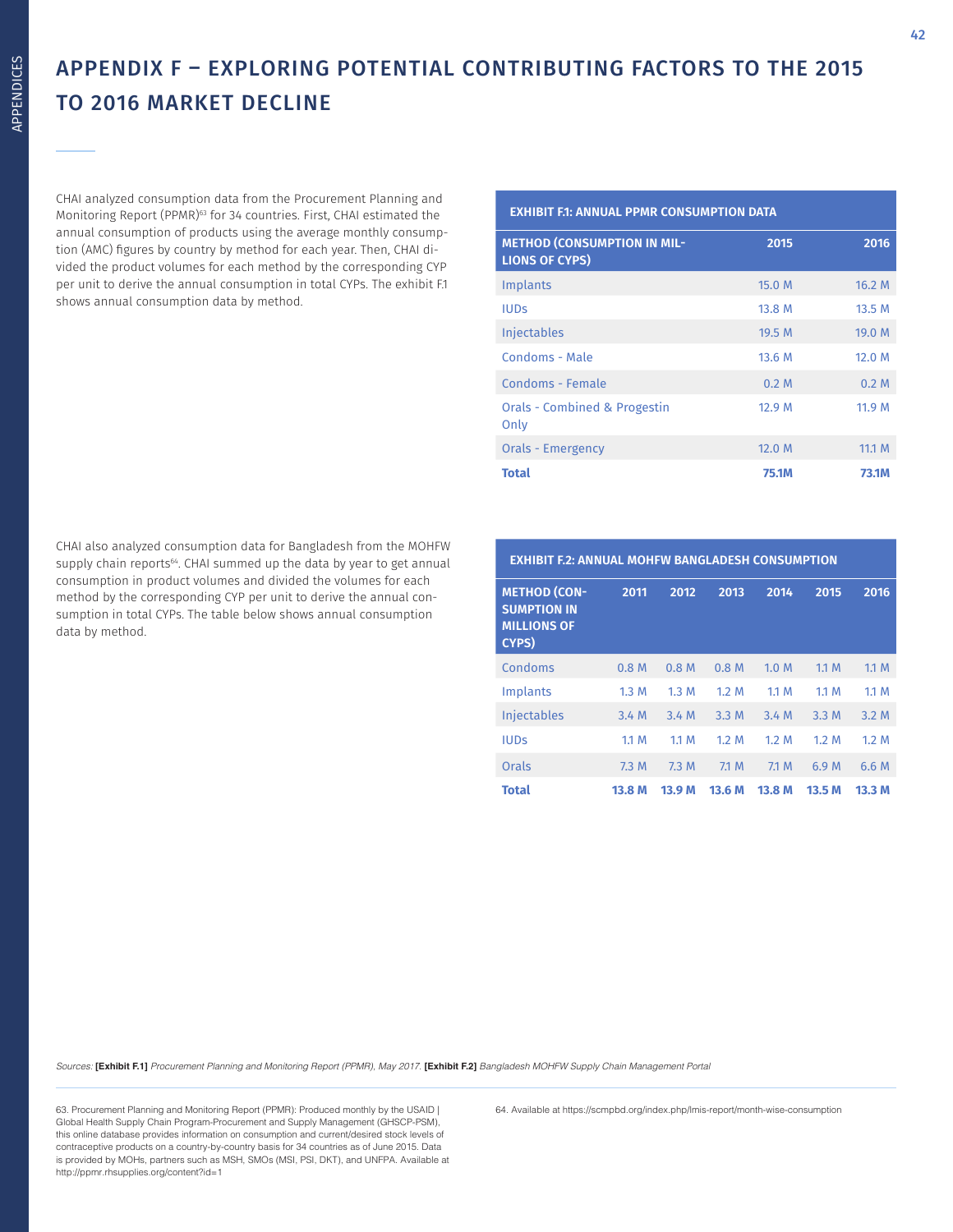### APPENDIX G – KEY TERMS AND DEFINITIONS

### **CYP**

Couple Years of Protection (CYP) is the estimated protection provided by contraceptive methods during a one-year period e.g. 120 condoms provide a couple protection for one year.

### CYP mix

CYP mix refers to the percentage distribution of CYPs shipped by method.

### Market Value

Market value refers to the supplier-reported shipment volume multiplied by the average prices of UNFPA and USAID for the specific years.

#### Market Share

Market share is the percentage of total value of shipment volumes in a market captured by a certain contraceptive method.

### Shipments or Shipment Volumes

Shipment volumes refers to the amount of a particular contraceptive method that has been transported.

### Total FP2020 Public Sector Market

The total FP2020 public sector market is based on volumes purchased by institutional buyers and MOH or government-affiliated procurers based on RHI data (male condoms) and historical supplier-reported shipment data (female condoms, implants, injectables, IUDs, and orals) for the 69 FP2020 focus countries, defined as countries with a 2010 gross national per capita annual income (GNI) less than or equal to US\$2,500. Although South Africa made an FP2020 commitment, its GNI was greater than US\$2,500.